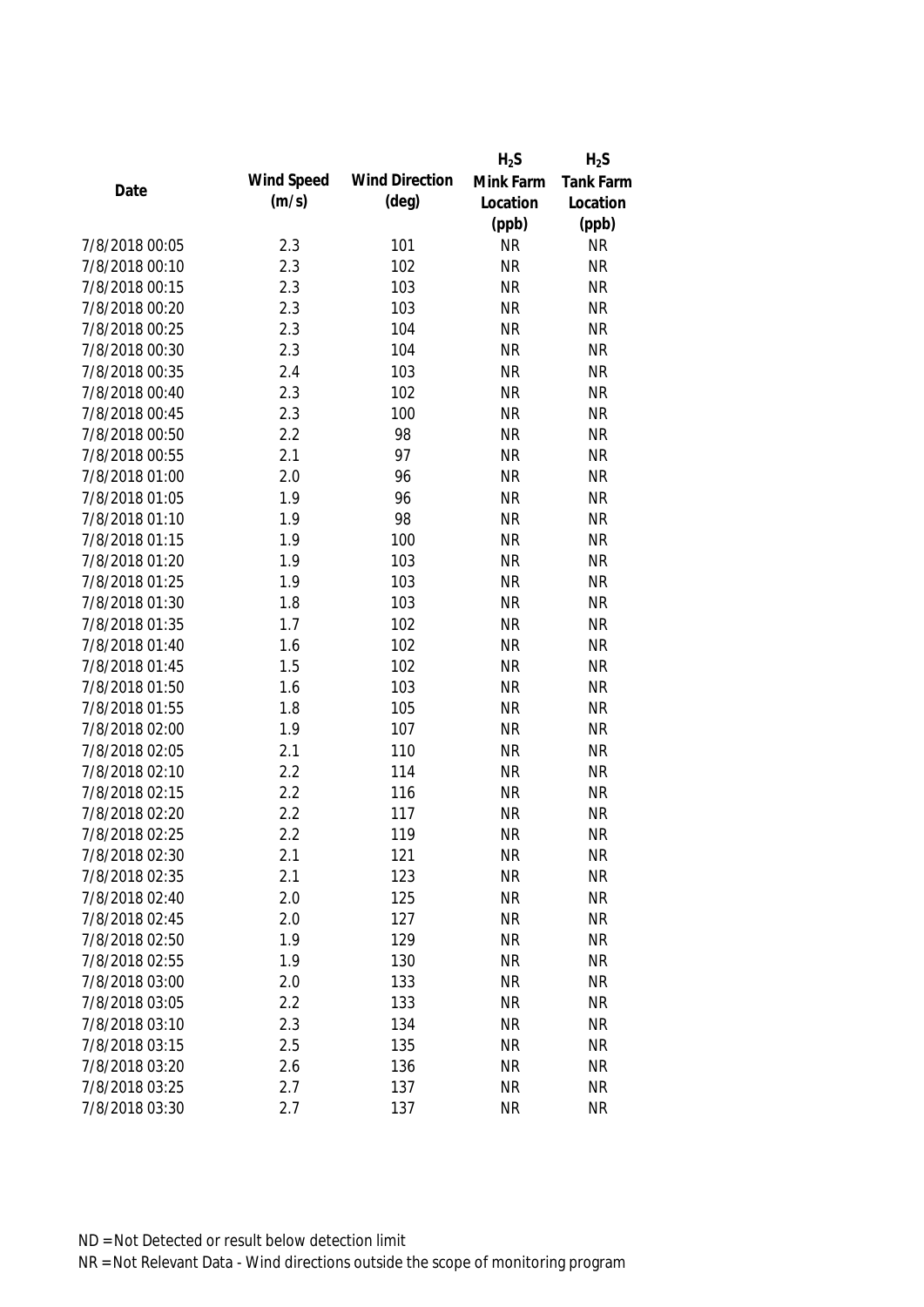|                |            |                       | $H_2S$    | $H_2S$           |
|----------------|------------|-----------------------|-----------|------------------|
|                | Wind Speed | <b>Wind Direction</b> | Mink Farm | <b>Tank Farm</b> |
| Date           | (m/s)      | $(\text{deg})$        | Location  | Location         |
|                |            |                       | (ppb)     | (ppb)            |
| 7/8/2018 03:35 | 2.6        | 137                   | <b>NR</b> | <b>NR</b>        |
| 7/8/2018 03:40 | 2.4        | 138                   | <b>NR</b> | <b>NR</b>        |
| 7/8/2018 03:45 | 2.3        | 140                   | <b>NR</b> | <b>NR</b>        |
| 7/8/2018 03:50 | 2.2        | 140                   | <b>NR</b> | <b>NR</b>        |
| 7/8/2018 03:55 | 2.1        | 141                   | <b>NR</b> | <b>NR</b>        |
| 7/8/2018 04:00 | 2.2        | 142                   | <b>NR</b> | <b>NR</b>        |
| 7/8/2018 04:05 | 2.3        | 141                   | <b>NR</b> | <b>NR</b>        |
| 7/8/2018 04:10 | 2.3        | 140                   | <b>NR</b> | <b>NR</b>        |
| 7/8/2018 04:15 | 2.0        | 139                   | <b>NR</b> | <b>NR</b>        |
| 7/8/2018 04:20 | 1.7        | 137                   | <b>NR</b> | <b>NR</b>        |
| 7/8/2018 04:25 | 1.5        | 136                   | <b>NR</b> | <b>NR</b>        |
| 7/8/2018 04:30 | 1.3        | 137                   | <b>NR</b> | <b>NR</b>        |
| 7/8/2018 04:35 | 1.1        | 137                   | <b>NR</b> | <b>NR</b>        |
| 7/8/2018 04:40 | 1.1        | 138                   | <b>NR</b> | <b>NR</b>        |
| 7/8/2018 04:45 | 1.4        | 142                   | <b>NR</b> | <b>NR</b>        |
| 7/8/2018 04:50 | 1.7        | 144                   | <b>NR</b> | <b>NR</b>        |
| 7/8/2018 04:55 | 1.7        | 146                   | <b>NR</b> | <b>NR</b>        |
| 7/8/2018 05:00 | 1.7        | 146                   | <b>NR</b> | <b>NR</b>        |
| 7/8/2018 05:05 | 1.8        | 144                   | <b>NR</b> | <b>NR</b>        |
| 7/8/2018 05:10 | 1.6        | 143                   | <b>NR</b> | <b>NR</b>        |
| 7/8/2018 05:15 | 1.3        | 140                   | <b>NR</b> | <b>NR</b>        |
| 7/8/2018 05:20 | 1.0        | 134                   | <b>NR</b> | <b>NR</b>        |
| 7/8/2018 05:25 | 0.8        | 128                   | <b>NR</b> | <b>NR</b>        |
| 7/8/2018 05:30 | 0.7        | 121                   | <b>NR</b> | <b>NR</b>        |
| 7/8/2018 05:35 | 0.6        | 121                   | <b>NR</b> | <b>NR</b>        |
| 7/8/2018 05:40 | 0.7        | 122                   | <b>NR</b> | <b>NR</b>        |
| 7/8/2018 05:45 | 0.7        | 122                   | <b>NR</b> | <b>NR</b>        |
| 7/8/2018 05:50 | 0.6        | 123                   | <b>NR</b> | <b>NR</b>        |
| 7/8/2018 05:55 | 0.5        | 124                   | <b>NR</b> | <b>NR</b>        |
| 7/8/2018 06:00 | 0.5        | 124                   | <b>NR</b> | <b>NR</b>        |
| 7/8/2018 06:05 | 0.3        | 123                   | <b>NR</b> | NR               |
| 7/8/2018 06:10 | 0.2        | 115                   | <b>NR</b> | <b>NR</b>        |
| 7/8/2018 06:15 | 0.1        | 114                   | <b>NR</b> | <b>NR</b>        |
| 7/8/2018 06:20 | 0.1        | 114                   | <b>NR</b> | <b>NR</b>        |
| 7/8/2018 06:25 | 0.2        | 115                   | <b>NR</b> | NR               |
| 7/8/2018 06:30 | 0.2        | 121                   | <b>NR</b> | <b>NR</b>        |
| 7/8/2018 06:35 | 0.3        | 117                   | <b>NR</b> | <b>NR</b>        |
| 7/8/2018 06:40 | 0.4        | 114                   | <b>NR</b> | <b>NR</b>        |
| 7/8/2018 06:45 | 0.5        | 113                   | <b>NR</b> | <b>NR</b>        |
| 7/8/2018 06:50 | 0.6        | 112                   | <b>NR</b> | <b>NR</b>        |
| 7/8/2018 06:55 | 0.7        | 114                   | <b>NR</b> | <b>NR</b>        |
| 7/8/2018 07:00 | 0.8        | 116                   | <b>NR</b> | <b>NR</b>        |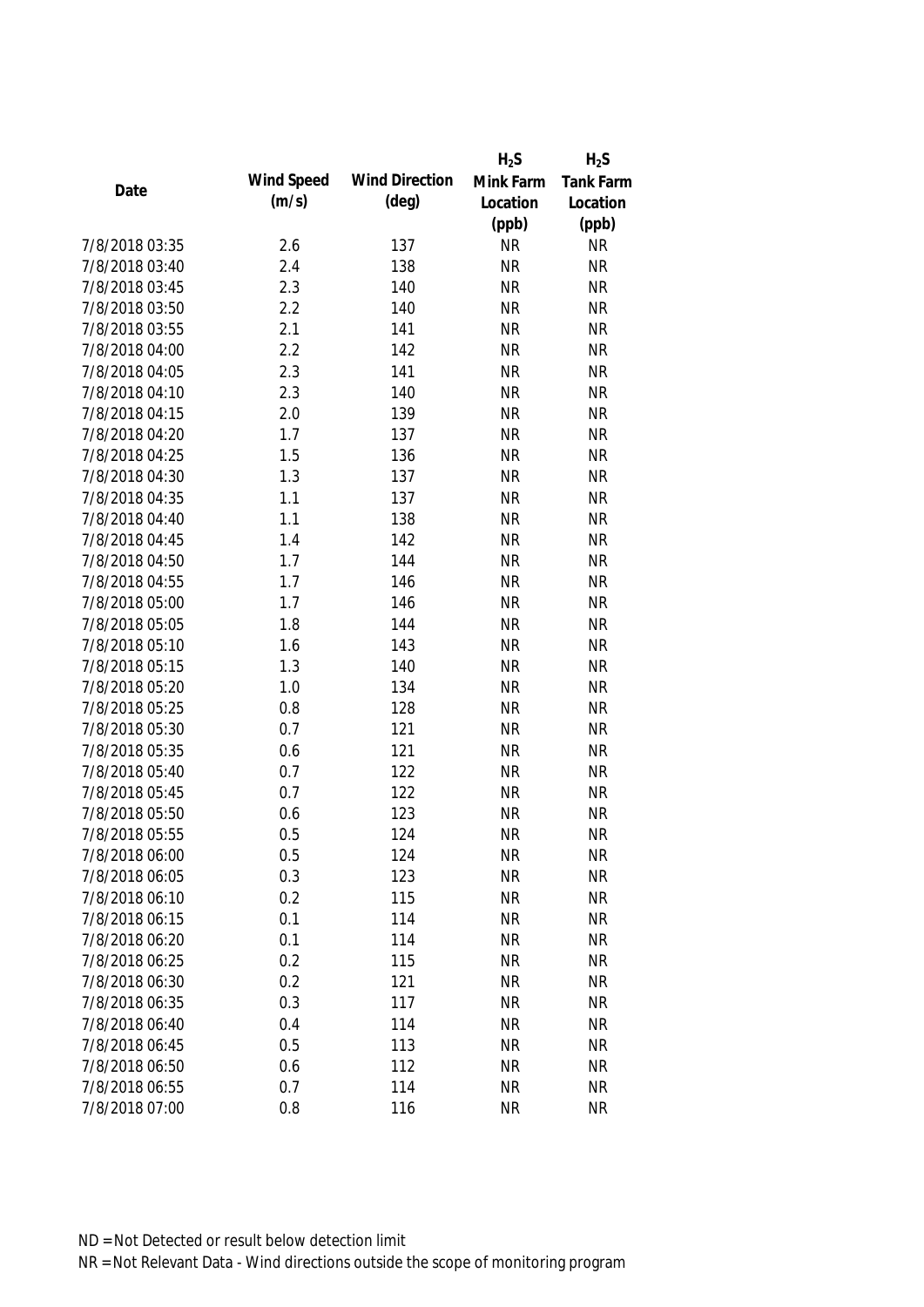|                |            |                       | $H_2S$    | $H_2S$           |
|----------------|------------|-----------------------|-----------|------------------|
|                | Wind Speed | <b>Wind Direction</b> | Mink Farm | <b>Tank Farm</b> |
| Date           | (m/s)      | $(\text{deg})$        | Location  | Location         |
|                |            |                       | (ppb)     | (ppb)            |
| 7/8/2018 07:05 | 1.0        | 122                   | <b>NR</b> | <b>NR</b>        |
| 7/8/2018 07:10 | 1.1        | 126                   | <b>NR</b> | <b>NR</b>        |
| 7/8/2018 07:15 | 1.0        | 128                   | <b>NR</b> | <b>NR</b>        |
| 7/8/2018 07:20 | 1.0        | 133                   | <b>NR</b> | <b>NR</b>        |
| 7/8/2018 07:25 | 1.1        | 135                   | <b>NR</b> | <b>NR</b>        |
| 7/8/2018 07:30 | 1.0        | 137                   | <b>NR</b> | <b>NR</b>        |
| 7/8/2018 07:35 | 0.9        | 136                   | <b>NR</b> | <b>NR</b>        |
| 7/8/2018 07:40 | 0.7        | 139                   | <b>NR</b> | <b>NR</b>        |
| 7/8/2018 07:45 | 0.8        | 139                   | <b>NR</b> | <b>NR</b>        |
| 7/8/2018 07:50 | 0.7        | 136                   | <b>NR</b> | <b>NR</b>        |
| 7/8/2018 07:55 | 0.5        | 136                   | <b>NR</b> | <b>NR</b>        |
| 7/8/2018 08:00 | 0.4        | 135                   | <b>NR</b> | <b>NR</b>        |
| 7/8/2018 08:05 | 0.3        | 136                   | <b>NR</b> | <b>NR</b>        |
| 7/8/2018 08:10 | 0.2        | 136                   | <b>NR</b> | <b>NR</b>        |
| 7/8/2018 08:15 | 0.2        | 135                   | <b>NR</b> | <b>NR</b>        |
| 7/8/2018 08:20 | 0.2        | 135                   | <b>NR</b> | <b>NR</b>        |
| 7/8/2018 08:25 | 0.1        | 158                   | <b>NR</b> | <b>NR</b>        |
| 7/8/2018 08:30 | 0.2        | 165                   | <b>NR</b> | <b>NR</b>        |
| 7/8/2018 08:35 | 0.5        | 178                   | <b>NR</b> | $\mathbf{1}$     |
| 7/8/2018 08:40 | 0.8        | 167                   | <b>NR</b> | <b>NR</b>        |
| 7/8/2018 08:45 | 1.1        | 172                   | <b>NR</b> | $\mathbf{1}$     |
| 7/8/2018 08:50 | 1.4        | 175                   | <b>NR</b> | $\mathbf{1}$     |
| 7/8/2018 08:55 | 1.6        | 175                   | <b>NR</b> | $\mathbf{1}$     |
| 7/8/2018 09:00 | 1.8        | 176                   | <b>NR</b> | $\mathbf{1}$     |
| 7/8/2018 09:05 | 1.9        | 168                   | <b>NR</b> | <b>NR</b>        |
| 7/8/2018 09:10 | 2.0        | 171                   | <b>NR</b> | $\mathbf{1}$     |
| 7/8/2018 09:15 | 2.1        | 167                   | <b>NR</b> | <b>NR</b>        |
| 7/8/2018 09:20 | 2.1        | 160                   | <b>NR</b> | <b>NR</b>        |
| 7/8/2018 09:25 | 2.2        | 155                   | <b>NR</b> | <b>NR</b>        |
| 7/8/2018 09:30 | 2.2        | 156                   | <b>NR</b> | NR               |
| 7/8/2018 09:35 | 2.2        | 163                   | <b>NR</b> | <b>NR</b>        |
| 7/8/2018 09:40 | 2.2        | 157                   | <b>NR</b> | <b>NR</b>        |
| 7/8/2018 09:45 | 2.2        | 156                   | <b>NR</b> | <b>NR</b>        |
| 7/8/2018 09:50 | 2.3        | 162                   | <b>NR</b> | <b>NR</b>        |
| 7/8/2018 09:55 | 2.4        | 162                   | <b>NR</b> | <b>NR</b>        |
| 7/8/2018 10:00 | 2.5        | 158                   | <b>NR</b> | <b>NR</b>        |
| 7/8/2018 10:05 | 2.6        | 156                   | <b>NR</b> | <b>NR</b>        |
| 7/8/2018 10:10 | 2.7        | 158                   | <b>NR</b> | <b>NR</b>        |
| 7/8/2018 10:15 | 2.7        | 161                   | <b>NR</b> | <b>NR</b>        |
| 7/8/2018 10:20 | 2.5        | 158                   | <b>NR</b> | <b>NR</b>        |
| 7/8/2018 10:25 | 2.3        | 160                   | <b>NR</b> | <b>NR</b>        |
| 7/8/2018 10:30 | 2.3        | 159                   | <b>NR</b> | <b>NR</b>        |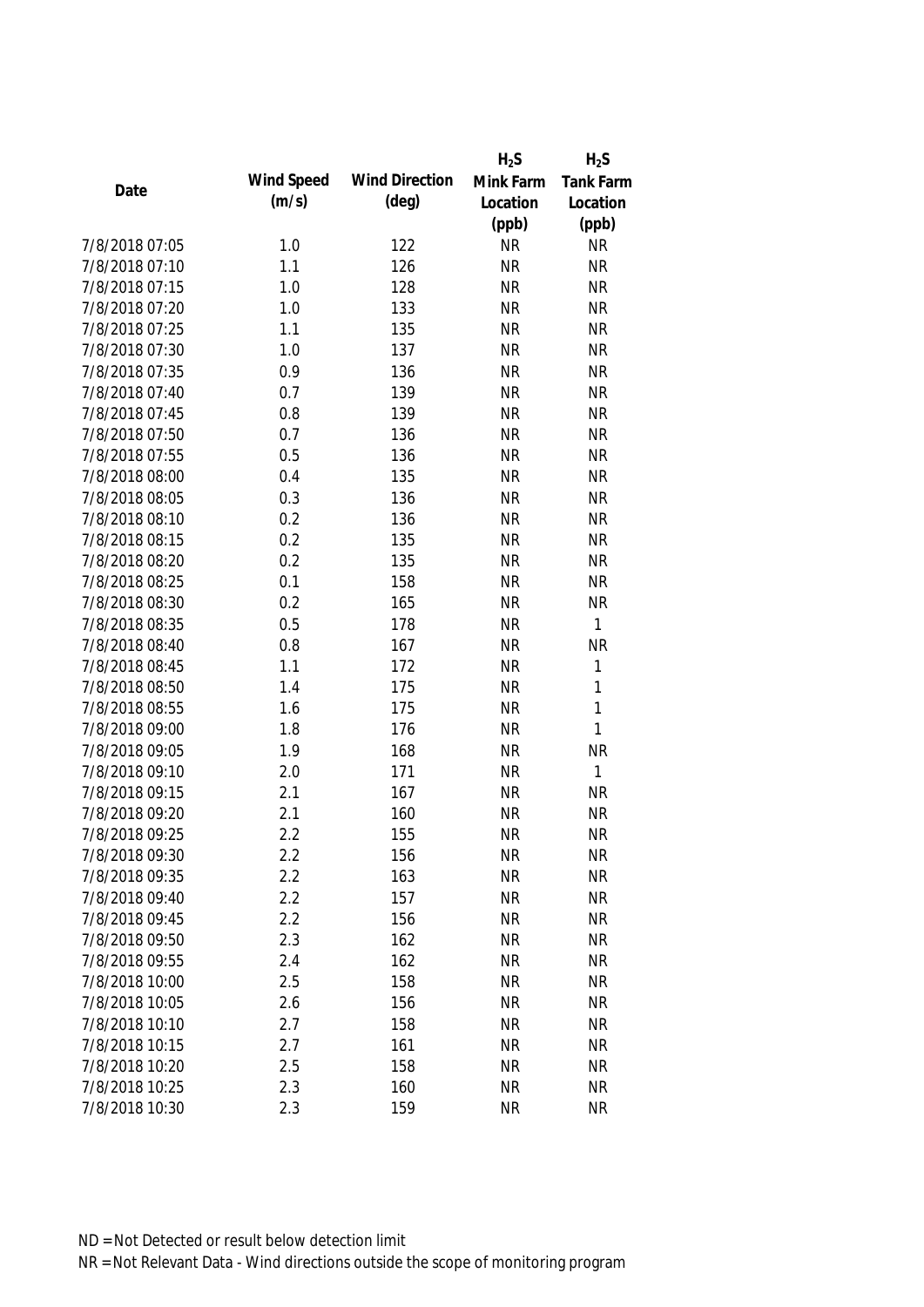|                |            |                       | $H_2S$    | $H_2S$           |
|----------------|------------|-----------------------|-----------|------------------|
|                | Wind Speed | <b>Wind Direction</b> | Mink Farm | <b>Tank Farm</b> |
| Date           | (m/s)      | $(\text{deg})$        | Location  | Location         |
|                |            |                       | (ppb)     | (ppb)            |
| 7/8/2018 10:35 | 2.2        | 166                   | <b>NR</b> | <b>NR</b>        |
| 7/8/2018 10:40 | 2.2        | 178                   | <b>NR</b> | $\mathbf{1}$     |
| 7/8/2018 10:45 | 2.2        | 181                   | <b>NR</b> | $\mathbf{1}$     |
| 7/8/2018 10:50 | 2.3        | 182                   | <b>NR</b> | $\mathbf{1}$     |
| 7/8/2018 10:55 | 2.4        | 184                   | <b>NR</b> | $\mathbf{1}$     |
| 7/8/2018 11:00 | 2.4        | 188                   | <b>NR</b> | $\mathbf{1}$     |
| 7/8/2018 11:05 | 2.2        | 181                   | <b>NR</b> | $\mathbf{1}$     |
| 7/8/2018 11:10 | 2.1        | 171                   | <b>NR</b> | 1                |
| 7/8/2018 11:15 | 2.0        | 160                   | <b>NR</b> | <b>NR</b>        |
| 7/8/2018 11:20 | 2.0        | 151                   | <b>NR</b> | <b>NR</b>        |
| 7/8/2018 11:25 | 2.0        | 154                   | <b>NR</b> | <b>NR</b>        |
| 7/8/2018 11:30 | 2.0        | 156                   | <b>NR</b> | <b>NR</b>        |
| 7/8/2018 11:35 | 2.2        | 167                   | <b>NR</b> | <b>NR</b>        |
| 7/8/2018 11:40 | 2.1        | 163                   | <b>NR</b> | <b>NR</b>        |
| 7/8/2018 11:45 | 2.0        | 170                   | <b>NR</b> | <b>NR</b>        |
| 7/8/2018 11:50 | 1.9        | 178                   | <b>NR</b> | $\mathbf 1$      |
| 7/8/2018 11:55 | 1.7        | 179                   | <b>NR</b> | $\mathbf{1}$     |
| 7/8/2018 12:00 | 1.6        | 183                   | <b>NR</b> | $\mathbf{1}$     |
| 7/8/2018 12:05 | 1.6        | 185                   | <b>NR</b> | $\mathbf{1}$     |
| 7/8/2018 12:10 | 1.6        | 210                   | <b>NR</b> | <b>NR</b>        |
| 7/8/2018 12:15 | 1.5        | 229                   | <b>NR</b> | <b>NR</b>        |
| 7/8/2018 12:20 | 1.6        | 236                   | <b>NR</b> | <b>NR</b>        |
| 7/8/2018 12:25 | 1.8        | 238                   | <b>NR</b> | <b>NR</b>        |
| 7/8/2018 12:30 | 1.7        | 234                   | <b>NR</b> | <b>NR</b>        |
| 7/8/2018 12:35 | 1.6        | 245                   | <b>NR</b> | <b>NR</b>        |
| 7/8/2018 12:40 | 1.5        | 242                   | <b>NR</b> | <b>NR</b>        |
| 7/8/2018 12:45 | 1.7        | 233                   | <b>NR</b> | <b>NR</b>        |
| 7/8/2018 12:50 | 1.8        | 228                   | <b>NR</b> | <b>NR</b>        |
| 7/8/2018 12:55 | 1.5        | 231                   | <b>NR</b> | <b>NR</b>        |
| 7/8/2018 13:00 | 1.5        | 241                   | <b>ND</b> | $\mathbf{1}$     |
| 7/8/2018 13:05 | 1.6        | 228                   | <b>NR</b> | <b>NR</b>        |
| 7/8/2018 13:10 | 1.7        | 204                   | <b>NR</b> | <b>NR</b>        |
| 7/8/2018 13:15 | 1.5        | 192                   | <b>NR</b> | <b>NR</b>        |
| 7/8/2018 13:20 | 1.5        | 170                   | <b>NR</b> | <b>NR</b>        |
| 7/8/2018 13:25 | 1.7        | 152                   | <b>NR</b> | <b>NR</b>        |
| 7/8/2018 13:30 | 2.0        | 148                   | <b>NR</b> | <b>NR</b>        |
| 7/8/2018 13:35 | 2.3        | 147                   | <b>NR</b> | <b>NR</b>        |
| 7/8/2018 13:40 | 2.5        | 141                   | <b>NR</b> | <b>NR</b>        |
| 7/8/2018 13:45 | 2.7        | 136                   | <b>NR</b> | <b>NR</b>        |
| 7/8/2018 13:50 | 2.7        | 146                   | <b>NR</b> | <b>NR</b>        |
| 7/8/2018 13:55 | 2.4        | 152                   | <b>NR</b> | <b>NR</b>        |
| 7/8/2018 14:00 | 2.4        | 154                   | <b>NR</b> | <b>NR</b>        |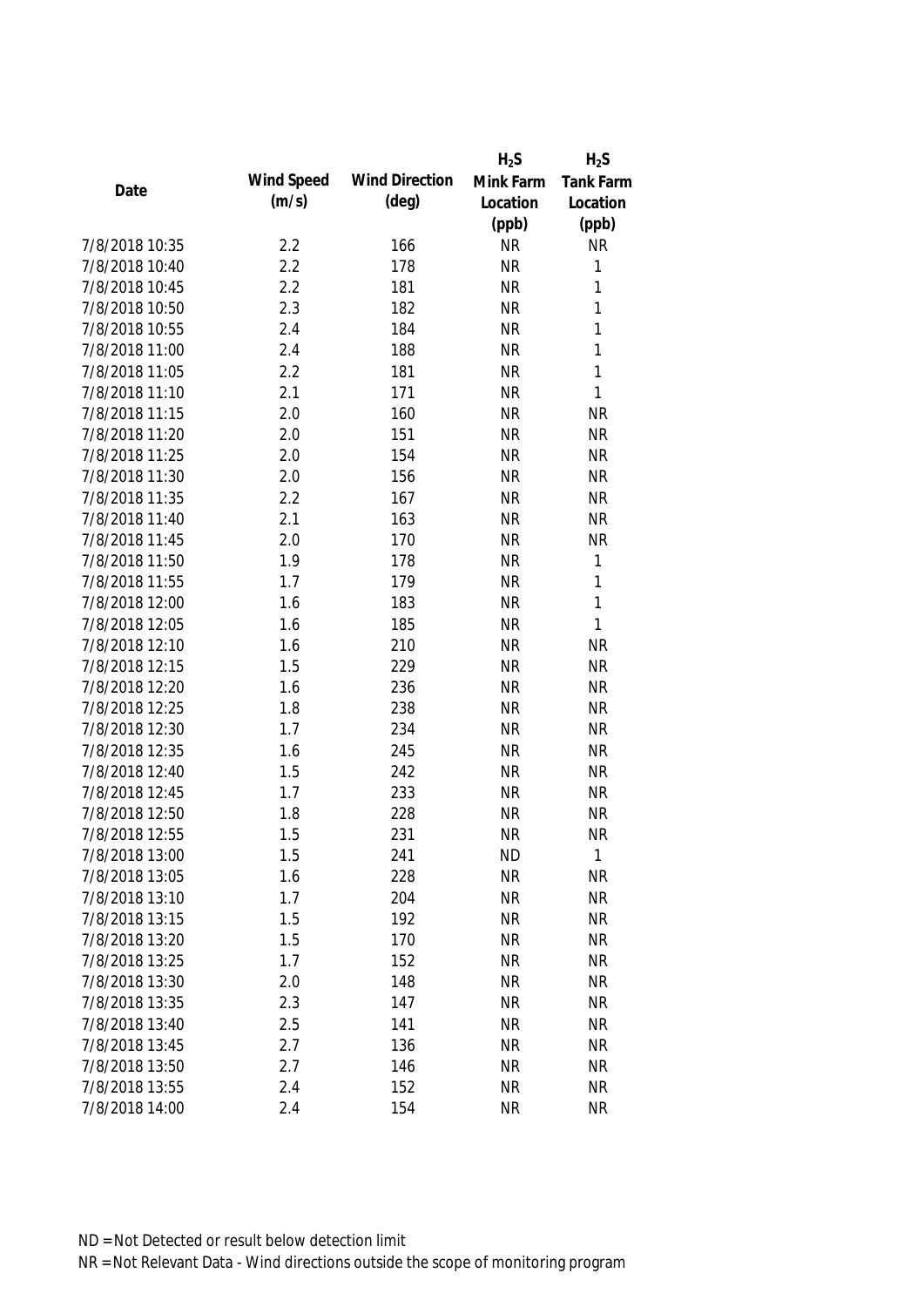|                |            |                       | $H_2S$    | $H_2S$           |
|----------------|------------|-----------------------|-----------|------------------|
| Date           | Wind Speed | <b>Wind Direction</b> | Mink Farm | <b>Tank Farm</b> |
|                | (m/s)      | $(\text{deg})$        | Location  | Location         |
|                |            |                       | (ppb)     | (ppb)            |
| 7/8/2018 14:05 | 2.2        | 145                   | <b>NR</b> | <b>NR</b>        |
| 7/8/2018 14:10 | 2.1        | 152                   | <b>NR</b> | <b>NR</b>        |
| 7/8/2018 14:15 | 2.3        | 162                   | <b>NR</b> | <b>NR</b>        |
| 7/8/2018 14:20 | 2.4        | 158                   | <b>NR</b> | <b>NR</b>        |
| 7/8/2018 14:25 | 2.3        | 156                   | <b>NR</b> | <b>NR</b>        |
| 7/8/2018 14:30 | 2.2        | 153                   | <b>NR</b> | <b>NR</b>        |
| 7/8/2018 14:35 | 2.1        | 163                   | <b>NR</b> | <b>NR</b>        |
| 7/8/2018 14:40 | 2.1        | 160                   | <b>NR</b> | <b>NR</b>        |
| 7/8/2018 14:45 | 2.1        | 156                   | <b>NR</b> | <b>NR</b>        |
| 7/8/2018 14:50 | 2.1        | 158                   | <b>NR</b> | <b>NR</b>        |
| 7/8/2018 14:55 | 2.3        | 158                   | <b>NR</b> | <b>NR</b>        |
| 7/8/2018 15:00 | 2.5        | 158                   | <b>NR</b> | <b>NR</b>        |
| 7/8/2018 15:05 | 2.6        | 166                   | <b>NR</b> | <b>NR</b>        |
| 7/8/2018 15:10 | 2.4        | 178                   | <b>NR</b> | <b>NR</b>        |
| 7/8/2018 15:15 | 2.3        | 191                   | <b>NR</b> | <b>NR</b>        |
| 7/8/2018 15:20 | 2.2        | 187                   | <b>NR</b> | <b>NR</b>        |
| 7/8/2018 15:25 | 2.4        | 192                   | <b>NR</b> | <b>NR</b>        |
| 7/8/2018 15:30 | 2.4        | 203                   | <b>NR</b> | $\mathbf 1$      |
| 7/8/2018 15:35 | 2.5        | 193                   | <b>NR</b> | 1                |
| 7/8/2018 15:40 | 2.7        | 192                   | <b>NR</b> | 1                |
| 7/8/2018 15:45 | 2.9        | 186                   | <b>NR</b> | 1                |
| 7/8/2018 15:50 | 3.0        | 193                   | <b>NR</b> | 1                |
| 7/8/2018 15:55 | 3.1        | 188                   | <b>NR</b> | 1                |
| 7/8/2018 16:00 | 3.2        | 179                   | <b>NR</b> | $\mathbf{1}$     |
| 7/8/2018 16:05 | 3.1        | 177                   | <b>NR</b> | 1                |
| 7/8/2018 16:10 | 3.1        | 173                   | <b>NR</b> | $\mathbf{1}$     |
| 7/8/2018 16:15 | 3.2        | 170                   | <b>NR</b> | $\mathbf{1}$     |
| 7/8/2018 16:20 | 3.1        | 163                   | <b>NR</b> | <b>NR</b>        |
| 7/8/2018 16:25 | 3.2        | 161                   | <b>NR</b> | <b>NR</b>        |
| 7/8/2018 16:30 | 3.2        | 161                   | <b>NR</b> | NR               |
| 7/8/2018 16:35 | 3.1        | 160                   | <b>NR</b> | <b>NR</b>        |
| 7/8/2018 16:40 | 3.1        | 159                   | <b>NR</b> | <b>NR</b>        |
| 7/8/2018 16:45 | 3.0        | 160                   | <b>NR</b> | <b>NR</b>        |
| 7/8/2018 16:50 | 3.0        | 169                   | <b>NR</b> | <b>NR</b>        |
| 7/8/2018 16:55 | 2.9        | 173                   | <b>NR</b> | 1                |
| 7/8/2018 17:00 | 2.8        | 174                   | <b>NR</b> | 1                |
| 7/8/2018 17:05 | 2.8        | 175                   | <b>NR</b> | 1                |
| 7/8/2018 17:10 | 2.8        | 174                   | <b>NR</b> | 1                |
| 7/8/2018 17:15 | 2.8        | 175                   | <b>NR</b> | 1                |
| 7/8/2018 17:20 | 2.8        | 173                   | <b>NR</b> | 1                |
| 7/8/2018 17:25 | 2.8        | 175                   | <b>NR</b> | 1                |
| 7/8/2018 17:30 | 2.7        | 175                   | <b>NR</b> | 1                |
|                |            |                       |           |                  |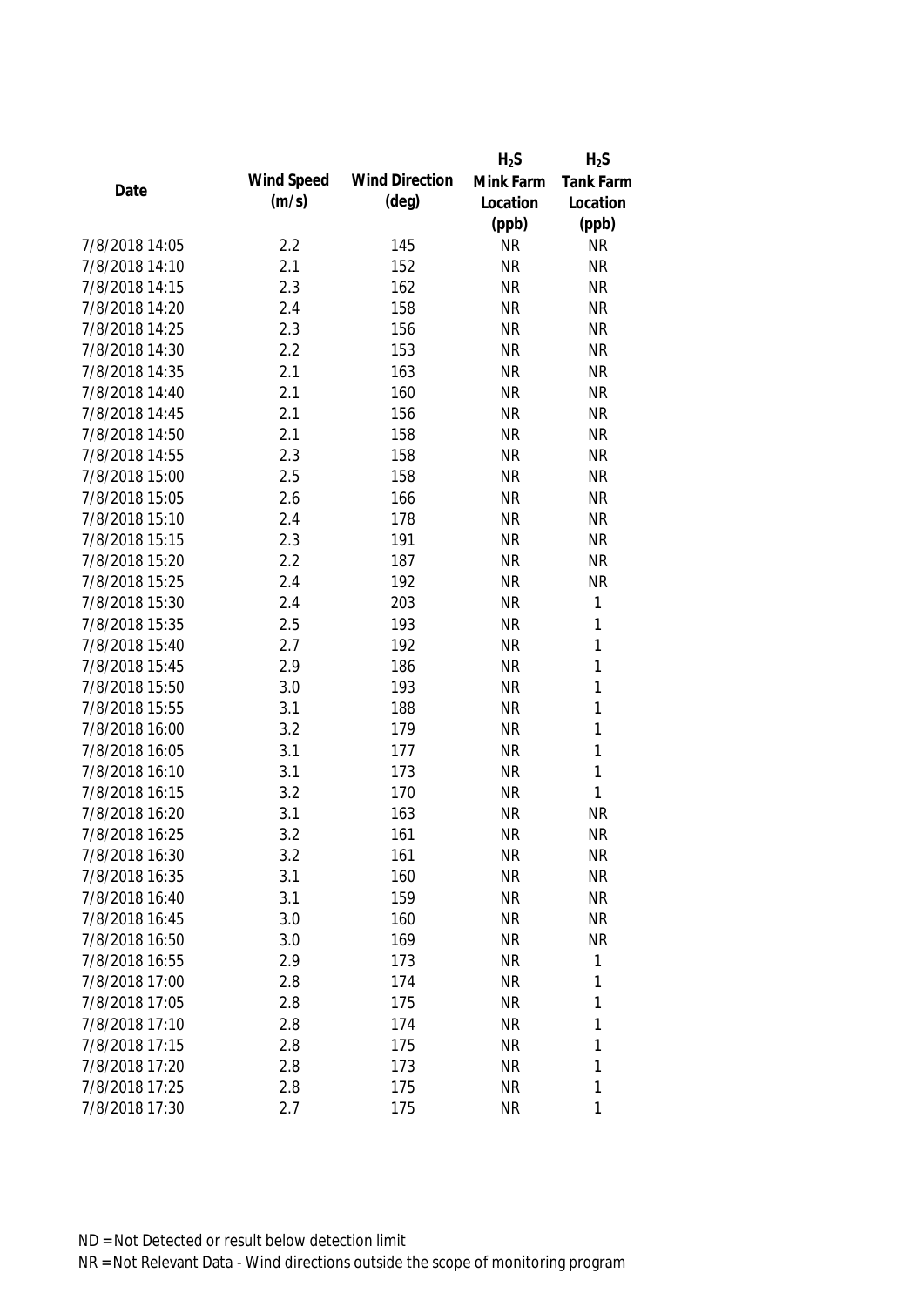|                |            |                       | $H_2S$    | $H_2S$           |
|----------------|------------|-----------------------|-----------|------------------|
|                | Wind Speed | <b>Wind Direction</b> | Mink Farm | <b>Tank Farm</b> |
| Date           | (m/s)      | $(\text{deg})$        | Location  | Location         |
|                |            |                       | (ppb)     | (ppb)            |
| 7/8/2018 17:35 | 2.6        | 177                   | <b>NR</b> | 1                |
| 7/8/2018 17:40 | 2.6        | 183                   | <b>NR</b> | 1                |
| 7/8/2018 17:45 | 2.6        | 188                   | <b>NR</b> | $\mathbf{1}$     |
| 7/8/2018 17:50 | 2.5        | 192                   | <b>NR</b> | $\mathbf{1}$     |
| 7/8/2018 17:55 | 2.5        | 196                   | <b>NR</b> | 1                |
| 7/8/2018 18:00 | 2.5        | 203                   | <b>NR</b> | $\mathbf{1}$     |
| 7/8/2018 18:05 | 2.6        | 209                   | <b>NR</b> | $\mathbf{1}$     |
| 7/8/2018 18:10 | 2.6        | 211                   | <b>NR</b> | $\mathbf{1}$     |
| 7/8/2018 18:15 | 2.5        | 208                   | <b>NR</b> | $\mathbf{1}$     |
| 7/8/2018 18:20 | 2.6        | 205                   | <b>NR</b> | 1                |
| 7/8/2018 18:25 | 2.7        | 200                   | <b>NR</b> | $\mathbf{1}$     |
| 7/8/2018 18:30 | 2.7        | 198                   | <b>NR</b> | 1                |
| 7/8/2018 18:35 | 2.8        | 194                   | <b>NR</b> | $\mathbf{1}$     |
| 7/8/2018 18:40 | 3.0        | 190                   | <b>NR</b> | $\mathbf{1}$     |
| 7/8/2018 18:45 | 3.1        | 186                   | <b>NR</b> | $\mathbf{1}$     |
| 7/8/2018 18:50 | 3.3        | 183                   | <b>NR</b> | $\mathbf{1}$     |
| 7/8/2018 18:55 | 3.3        | 180                   | <b>NR</b> | $\mathbf{1}$     |
| 7/8/2018 19:00 | 3.4        | 175                   | <b>NR</b> | $\mathbf{1}$     |
| 7/8/2018 19:05 | 3.5        | 171                   | <b>NR</b> | 1                |
| 7/8/2018 19:10 | 3.3        | 172                   | <b>NR</b> | $\mathbf 1$      |
| 7/8/2018 19:15 | 3.1        | 173                   | <b>NR</b> | 1                |
| 7/8/2018 19:20 | 3.0        | 171                   | <b>NR</b> | 1                |
| 7/8/2018 19:25 | 2.9        | 171                   | <b>NR</b> | 1                |
| 7/8/2018 19:30 | 2.7        | 171                   | <b>NR</b> | 1                |
| 7/8/2018 19:35 | 2.7        | 169                   | <b>NR</b> | <b>NR</b>        |
| 7/8/2018 19:40 | 2.7        | 168                   | <b>NR</b> | <b>NR</b>        |
| 7/8/2018 19:45 | 2.8        | 169                   | <b>NR</b> | <b>NR</b>        |
| 7/8/2018 19:50 | 2.8        | 172                   | <b>NR</b> | 1                |
| 7/8/2018 19:55 | 2.8        | 176                   | <b>NR</b> | 1                |
| 7/8/2018 20:00 | 2.8        | 179                   | <b>NR</b> | $\mathbf 1$      |
| 7/8/2018 20:05 | 2.7        | 183                   | <b>NR</b> | 1                |
| 7/8/2018 20:10 | 2.6        | 186                   | <b>NR</b> | 1                |
| 7/8/2018 20:15 | 2.4        | 186                   | <b>NR</b> | 1                |
| 7/8/2018 20:20 | 2.3        | 187                   | <b>NR</b> | 1                |
| 7/8/2018 20:25 | 2.1        | 188                   | <b>NR</b> | $\mathbf 1$      |
| 7/8/2018 20:30 | 2.0        | 183                   | <b>NR</b> | 1                |
| 7/8/2018 20:35 | 2.1        | 177                   | <b>NR</b> | $\mathbf 1$      |
| 7/8/2018 20:40 | 2.1        | 172                   | <b>NR</b> | 1                |
| 7/8/2018 20:45 | 2.2        | 167                   | <b>NR</b> | <b>NR</b>        |
| 7/8/2018 20:50 | 2.3        | 163                   | <b>NR</b> | <b>NR</b>        |
| 7/8/2018 20:55 | 2.3        | 160                   | <b>NR</b> | <b>NR</b>        |
| 7/8/2018 21:00 | 2.4        | 162                   | <b>NR</b> | <b>NR</b>        |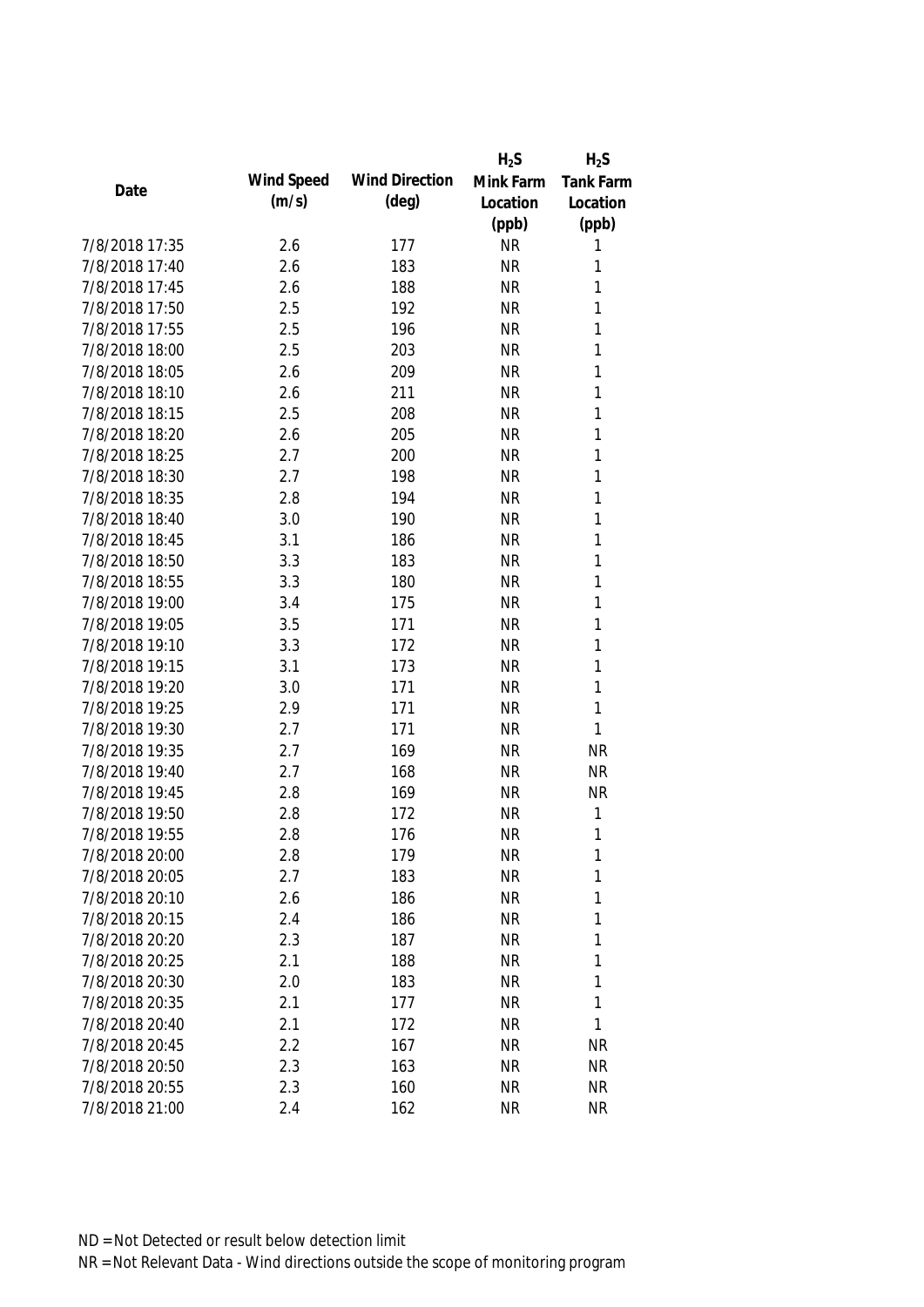|                |            |                       | $H_2S$    | $H_2S$           |
|----------------|------------|-----------------------|-----------|------------------|
|                | Wind Speed | <b>Wind Direction</b> | Mink Farm | <b>Tank Farm</b> |
| Date           | (m/s)      | $(\text{deg})$        | Location  | Location         |
|                |            |                       | (ppb)     | (ppb)            |
| 7/8/2018 21:05 | 2.5        | 164                   | <b>NR</b> | <b>NR</b>        |
| 7/8/2018 21:10 | 2.6        | 165                   | <b>NR</b> | <b>NR</b>        |
| 7/8/2018 21:15 | 2.7        | 165                   | <b>NR</b> | <b>NR</b>        |
| 7/8/2018 21:20 | 2.7        | 165                   | <b>NR</b> | <b>NR</b>        |
| 7/8/2018 21:25 | 2.7        | 165                   | <b>NR</b> | <b>NR</b>        |
| 7/8/2018 21:30 | 2.7        | 164                   | <b>NR</b> | <b>NR</b>        |
| 7/8/2018 21:35 | 2.7        | 164                   | <b>NR</b> | <b>NR</b>        |
| 7/8/2018 21:40 | 2.7        | 164                   | <b>NR</b> | <b>NR</b>        |
| 7/8/2018 21:45 | 2.7        | 166                   | <b>NR</b> | <b>NR</b>        |
| 7/8/2018 21:50 | 2.8        | 167                   | <b>NR</b> | <b>NR</b>        |
| 7/8/2018 21:55 | 2.9        | 169                   | <b>NR</b> | <b>NR</b>        |
| 7/8/2018 22:00 | 3.0        | 172                   | <b>NR</b> | $\mathbf{1}$     |
| 7/8/2018 22:05 | 3.0        | 173                   | <b>NR</b> | 1                |
| 7/8/2018 22:10 | 3.1        | 174                   | <b>NR</b> | $\mathbf{1}$     |
| 7/8/2018 22:15 | 3.1        | 175                   | <b>NR</b> | 1                |
| 7/8/2018 22:20 | 3.2        | 175                   | <b>NR</b> | $\mathbf{1}$     |
| 7/8/2018 22:25 | 3.3        | 174                   | <b>NR</b> | 1                |
| 7/8/2018 22:30 | 3.4        | 173                   | <b>NR</b> | $\mathbf{1}$     |
| 7/8/2018 22:35 | 3.5        | 173                   | <b>NR</b> | $\overline{2}$   |
| 7/8/2018 22:40 | 3.6        | 173                   | <b>NR</b> | $\overline{2}$   |
| 7/8/2018 22:45 | 3.7        | 172                   | <b>NR</b> | $\overline{2}$   |
| 7/8/2018 22:50 | 3.8        | 172                   | <b>NR</b> | $\mathbf 1$      |
| 7/8/2018 22:55 | 3.8        | 172                   | <b>NR</b> | 1                |
| 7/8/2018 23:00 | 3.7        | 173                   | <b>NR</b> | $\mathbf{1}$     |
| 7/8/2018 23:05 | 3.6        | 173                   | <b>NR</b> | $\mathbf{1}$     |
| 7/8/2018 23:10 | 3.4        | 174                   | <b>NR</b> | $\mathbf{1}$     |
| 7/8/2018 23:15 | 3.3        | 175                   | <b>NR</b> | 1                |
| 7/8/2018 23:20 | 3.1        | 176                   | <b>NR</b> | 1                |
| 7/8/2018 23:25 | 3.0        | 176                   | <b>NR</b> | 1                |
| 7/8/2018 23:30 | 3.0        | 175                   | <b>NR</b> | $\mathbf 1$      |
| 7/8/2018 23:35 | 3.1        | 174                   | <b>NR</b> | 1                |
| 7/8/2018 23:40 | 3.3        | 172                   | <b>NR</b> | 1                |
| 7/8/2018 23:45 | 3.4        | 171                   | <b>NR</b> | 1                |
| 7/8/2018 23:50 | 3.4        | 171                   | <b>NR</b> | 1                |
| 7/8/2018 23:55 | 3.4        | 171                   | <b>NR</b> | 1                |
| 7/8/2018 24:00 | 3.3        | 170                   | <b>NR</b> | 1                |
| 7/9/2018 00:05 | 3.2        | 171                   | <b>NR</b> | $\mathbf 1$      |
| 7/9/2018 00:10 | 3.1        | 171                   | <b>NR</b> | 1                |
| 7/9/2018 00:15 | 2.9        | 173                   | <b>NR</b> | 1                |
| 7/9/2018 00:20 | 2.8        | 174                   | <b>NR</b> | 1                |
| 7/9/2018 00:25 | 2.6        | 175                   | <b>NR</b> | $\mathbf 1$      |
| 7/9/2018 00:30 | 2.4        | 176                   | <b>NR</b> | 1                |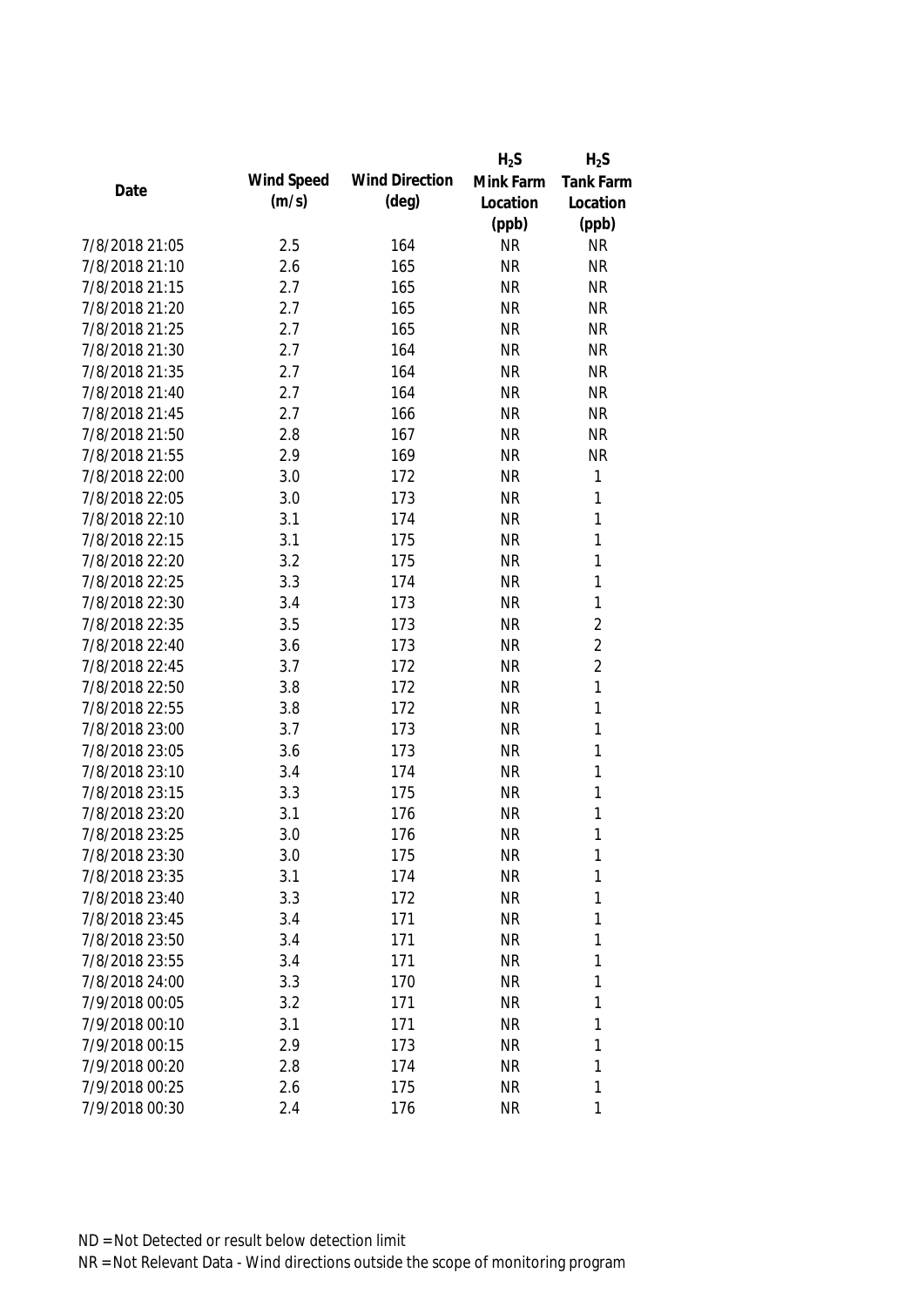|                |            |                       | $H_2S$    | $H_2S$           |
|----------------|------------|-----------------------|-----------|------------------|
|                | Wind Speed | <b>Wind Direction</b> | Mink Farm | <b>Tank Farm</b> |
| Date           | (m/s)      | $(\text{deg})$        | Location  | Location         |
|                |            |                       | (ppb)     | (ppb)            |
| 7/9/2018 00:35 | 2.1        | 179                   | <b>NR</b> | 1                |
| 7/9/2018 00:40 | 1.9        | 180                   | <b>NR</b> | 1                |
| 7/9/2018 00:45 | 1.7        | 181                   | <b>NR</b> | 1                |
| 7/9/2018 00:50 | 1.6        | 182                   | <b>NR</b> | 1                |
| 7/9/2018 00:55 | 1.5        | 183                   | <b>NR</b> | 1                |
| 7/9/2018 01:00 | 1.4        | 184                   | <b>NR</b> | 1                |
| 7/9/2018 01:05 | 1.4        | 183                   | <b>NR</b> | 1                |
| 7/9/2018 01:10 | 1.3        | 184                   | <b>NR</b> | 1                |
| 7/9/2018 01:15 | 1.2        | 182                   | <b>NR</b> | 1                |
| 7/9/2018 01:20 | 1.2        | 180                   | <b>NR</b> | 1                |
| 7/9/2018 01:25 | 1.4        | 178                   | <b>NR</b> | 1                |
| 7/9/2018 01:30 | 1.4        | 176                   | <b>NR</b> | 1                |
| 7/9/2018 01:35 | 1.5        | 174                   | <b>NR</b> | 1                |
| 7/9/2018 01:40 | 1.8        | 172                   | <b>NR</b> | 1                |
| 7/9/2018 01:45 | 1.9        | 174                   | <b>NR</b> | 1                |
| 7/9/2018 01:50 | 1.8        | 175                   | <b>NR</b> | 1                |
| 7/9/2018 01:55 | 1.5        | 176                   | <b>NR</b> | 1                |
| 7/9/2018 02:00 | 1.2        | 177                   | <b>NR</b> | 1                |
| 7/9/2018 02:05 | 1.1        | 180                   | <b>NR</b> | 1                |
| 7/9/2018 02:10 | 0.8        | 177                   | <b>NR</b> | 1                |
| 7/9/2018 02:15 | 0.8        | 174                   | <b>NR</b> | 1                |
| 7/9/2018 02:20 | 0.9        | 171                   | <b>NR</b> | $\mathbf{1}$     |
| 7/9/2018 02:25 | 1.2        | 171                   | <b>NR</b> | 1                |
| 7/9/2018 02:30 | 1.5        | 171                   | <b>NR</b> | 1                |
| 7/9/2018 02:35 | 1.7        | 171                   | <b>NR</b> | 1                |
| 7/9/2018 02:40 | 1.9        | 174                   | <b>NR</b> | 1                |
| 7/9/2018 02:45 | 2.0        | 174                   | <b>NR</b> | 1                |
| 7/9/2018 02:50 | 2.0        | 176                   | <b>NR</b> | 1                |
| 7/9/2018 02:55 | 2.1        | 176                   | <b>NR</b> | 1                |
| 7/9/2018 03:00 | 2.2        | 176                   | <b>NR</b> | 1                |
| 7/9/2018 03:05 | 2.4        | 175                   | <b>NR</b> | 1                |
| 7/9/2018 03:10 | 2.4        | 175                   | <b>NR</b> | 1                |
| 7/9/2018 03:15 | 2.4        | 175                   | <b>NR</b> | 1                |
| 7/9/2018 03:20 | 2.3        | 177                   | <b>NR</b> | 1                |
| 7/9/2018 03:25 | 2.3        | 183                   | <b>NR</b> | $\mathbf{1}$     |
| 7/9/2018 03:30 | 2.1        | 188                   | <b>NR</b> | 1                |
| 7/9/2018 03:35 | 1.9        | 195                   | <b>NR</b> | 1                |
| 7/9/2018 03:40 | 1.7        | 203                   | <b>NR</b> | 1                |
| 7/9/2018 03:45 | 1.6        | 208                   | <b>NR</b> | 1                |
| 7/9/2018 03:50 | 1.7        | 207                   | <b>NR</b> | 1                |
| 7/9/2018 03:55 | 1.8        | 203                   | <b>NR</b> | 1                |
| 7/9/2018 04:00 | 1.8        | 200                   | <b>NR</b> | 1                |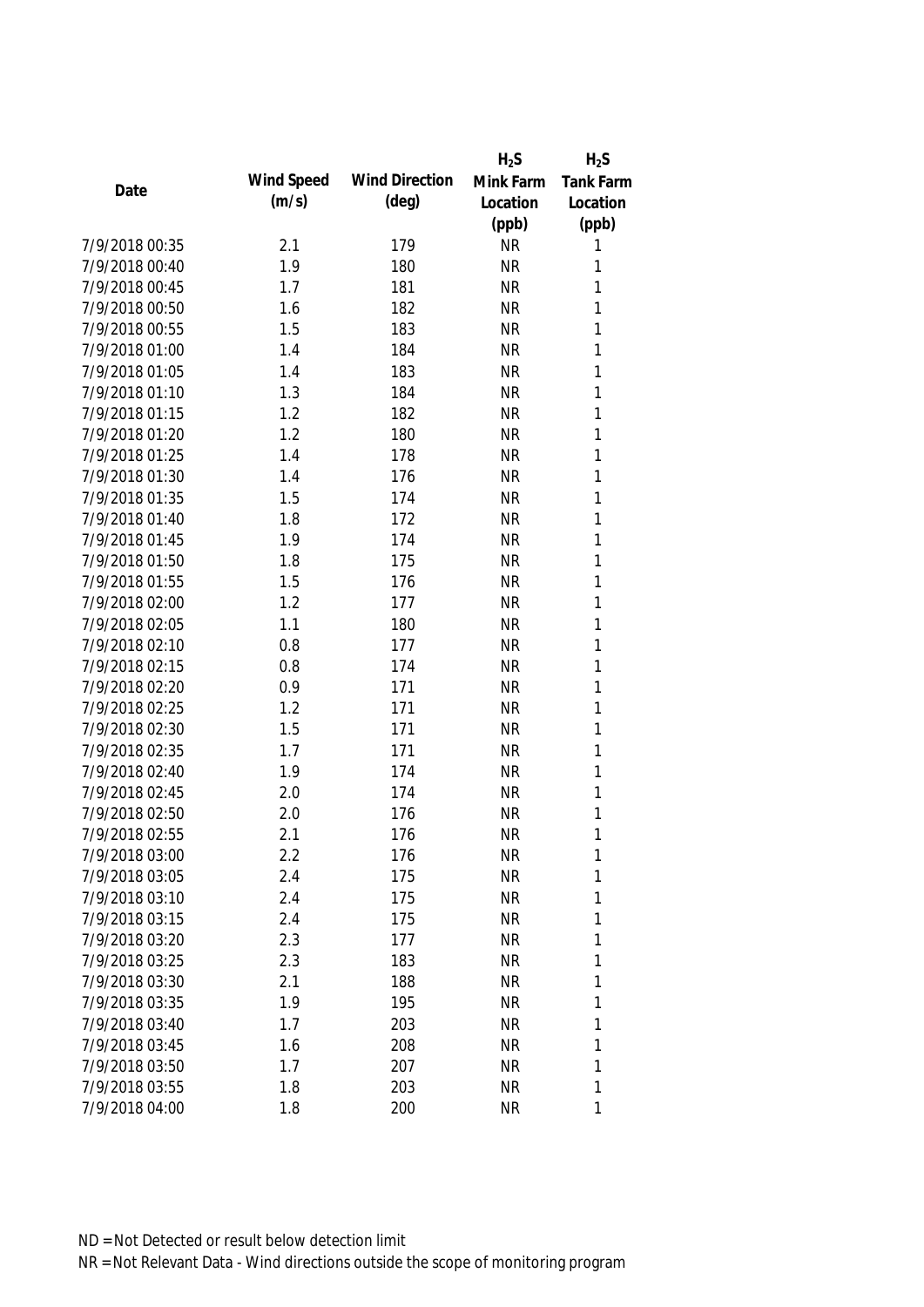|                |            |                       | $H_2S$    | $H_2S$                  |
|----------------|------------|-----------------------|-----------|-------------------------|
|                | Wind Speed | <b>Wind Direction</b> | Mink Farm | <b>Tank Farm</b>        |
| Date           | (m/s)      | $(\text{deg})$        | Location  | Location                |
|                |            |                       | (ppb)     | (ppb)                   |
| 7/9/2018 04:05 | 1.6        | 197                   | <b>NR</b> | 1                       |
| 7/9/2018 04:10 | 1.7        | 192                   | <b>NR</b> | 1                       |
| 7/9/2018 04:15 | 1.7        | 188                   | <b>NR</b> | 1                       |
| 7/9/2018 04:20 | 1.6        | 190                   | <b>NR</b> | 1                       |
| 7/9/2018 04:25 | 1.5        | 192                   | <b>NR</b> | 1                       |
| 7/9/2018 04:30 | 1.6        | 192                   | <b>NR</b> | $\overline{2}$          |
| 7/9/2018 04:35 | 1.7        | 190                   | <b>NR</b> | $\overline{2}$          |
| 7/9/2018 04:40 | 1.7        | 189                   | <b>NR</b> | $\overline{2}$          |
| 7/9/2018 04:45 | 1.7        | 187                   | <b>NR</b> | $\overline{2}$          |
| 7/9/2018 04:50 | 1.8        | 185                   | <b>NR</b> | $\overline{2}$          |
| 7/9/2018 04:55 | 1.8        | 181                   | <b>NR</b> | $\overline{2}$          |
| 7/9/2018 05:00 | 1.7        | 179                   | <b>NR</b> | $\overline{2}$          |
| 7/9/2018 05:05 | 1.6        | 177                   | <b>NR</b> | 1                       |
| 7/9/2018 05:10 | 1.5        | 177                   | <b>NR</b> | $\mathbf 1$             |
| 7/9/2018 05:15 | 1.5        | 178                   | <b>NR</b> | $\overline{2}$          |
| 7/9/2018 05:20 | 1.4        | 178                   | <b>NR</b> | $\overline{2}$          |
| 7/9/2018 05:25 | 1.2        | 179                   | <b>NR</b> | 1                       |
| 7/9/2018 05:30 | 1.2        | 180                   | <b>NR</b> | 1                       |
| 7/9/2018 05:35 | 1.2        | 181                   | <b>NR</b> | 1                       |
| 7/9/2018 05:40 | 1.0        | 183                   | <b>NR</b> | 1                       |
| 7/9/2018 05:45 | 1.0        | 180                   | <b>NR</b> | 1                       |
| 7/9/2018 05:50 | 1.1        | 180                   | <b>NR</b> | 1                       |
| 7/9/2018 05:55 | 1.1        | 181                   | <b>NR</b> | 1                       |
| 7/9/2018 06:00 | 1.0        | 183                   | <b>NR</b> | 1                       |
| 7/9/2018 06:05 | 1.1        | 190                   | <b>NR</b> | $\overline{2}$          |
| 7/9/2018 06:10 | 1.2        | 192                   | <b>NR</b> | $\overline{2}$          |
| 7/9/2018 06:15 | 1.2        | 198                   | <b>NR</b> | $\overline{c}$          |
| 7/9/2018 06:20 | 1.3        | 201                   | <b>NR</b> | $\overline{2}$          |
| 7/9/2018 06:25 | 1.3        | 202                   | <b>NR</b> | $\overline{2}$          |
| 7/9/2018 06:30 | 1.3        | 202                   | <b>NR</b> | $\overline{\mathbf{c}}$ |
| 7/9/2018 06:35 | 1.4        | 195                   | <b>NR</b> | $\overline{c}$          |
| 7/9/2018 06:40 | 1.5        | 192                   | <b>NR</b> | $\overline{2}$          |
| 7/9/2018 06:45 | 1.6        | 189                   | <b>NR</b> | $\overline{2}$          |
| 7/9/2018 06:50 | 1.7        | 186                   | <b>NR</b> | $\mathbf 1$             |
| 7/9/2018 06:55 | 1.8        | 183                   | <b>NR</b> | $\overline{2}$          |
| 7/9/2018 07:00 | 1.8        | 183                   | <b>NR</b> | $\overline{2}$          |
| 7/9/2018 07:05 | 1.7        | 186                   | <b>NR</b> | 1                       |
| 7/9/2018 07:10 | 1.6        | 186                   | <b>NR</b> | 1                       |
| 7/9/2018 07:15 | 1.5        | 187                   | <b>NR</b> | 1                       |
| 7/9/2018 07:20 | 1.4        | 189                   | <b>NR</b> | 1                       |
| 7/9/2018 07:25 | 1.4        | 195                   | <b>NR</b> | $\mathbf 1$             |
| 7/9/2018 07:30 | 1.4        | 199                   | <b>NR</b> | 1                       |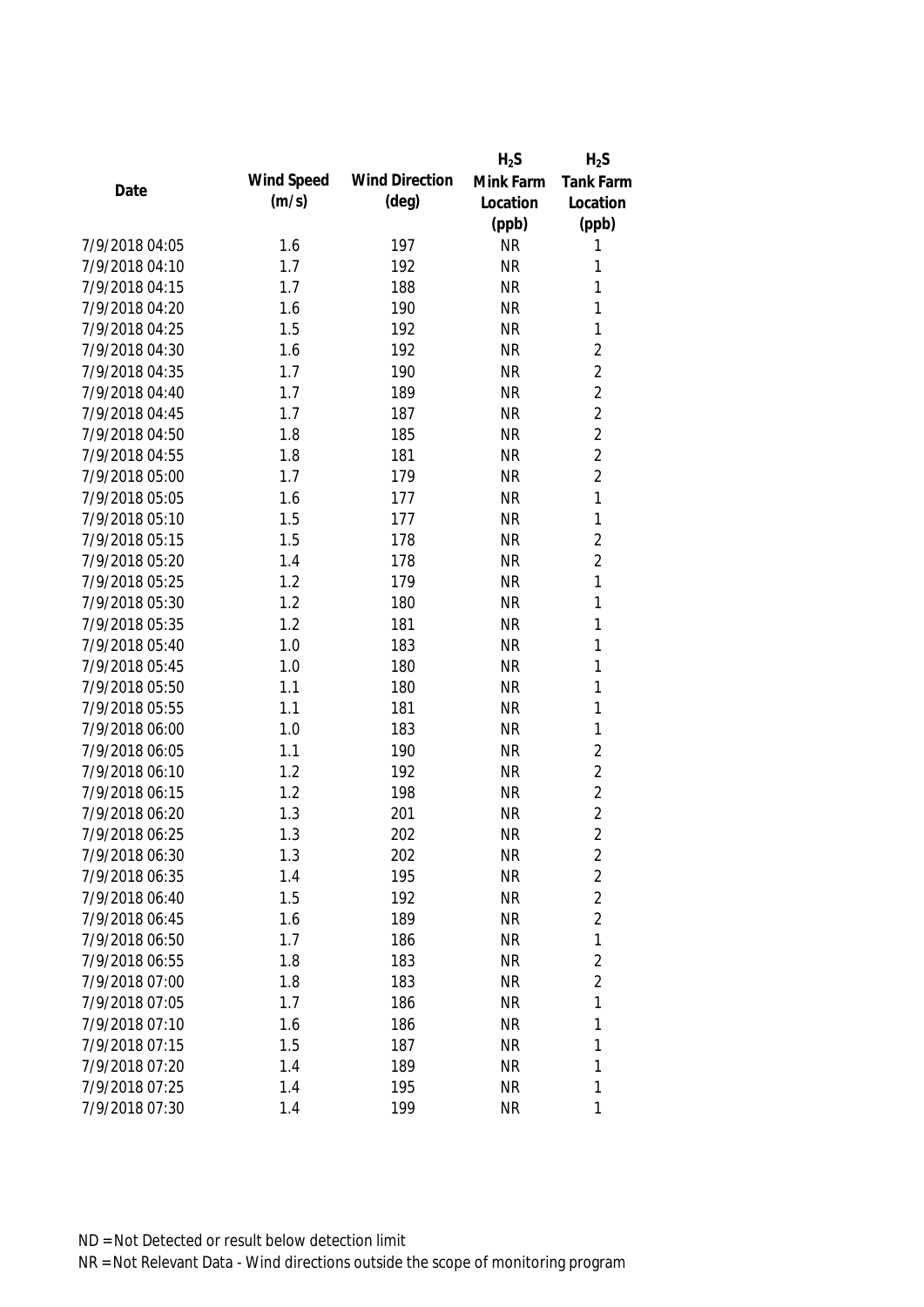| Wind Speed<br><b>Wind Direction</b><br>Mink Farm<br><b>Tank Farm</b><br>Date<br>(m/s)<br>$(\text{deg})$<br>Location<br>Location<br>(ppb)<br>(ppb)<br>7/9/2018 07:35<br>1.5<br>200<br><b>NR</b><br>1<br>7/9/2018 07:40<br>202<br><b>NR</b><br>1<br>1.6<br>202<br>1<br>7/9/2018 07:45<br>1.7<br><b>NR</b><br>7/9/2018 07:50<br>202<br>$\mathbf{1}$<br>1.9<br><b>NR</b><br>$\overline{2}$<br>7/9/2018 07:55<br>201<br><b>NR</b><br>2.0<br>$\overline{2}$<br>200<br><b>NR</b><br>7/9/2018 08:00<br>2.0<br>1<br>7/9/2018 08:05<br>2.0<br>200<br><b>NR</b><br>1<br>7/9/2018 08:10<br>2.2<br>199<br><b>NR</b><br>1<br>7/9/2018 08:15<br>2.2<br>198<br><b>NR</b><br>7/9/2018 08:20<br>200<br><b>NR</b><br>1<br>2.1<br>1<br>7/9/2018 08:25<br>2.1<br>204<br><b>NR</b><br>7/9/2018 08:30<br>1<br>206<br><b>NR</b><br>2.1<br>7/9/2018 08:35<br>1<br>2.2<br>208<br><b>NR</b><br>211<br><b>NR</b><br>1<br>7/9/2018 08:40<br>2.1<br>7/9/2018 08:45<br>2.1<br>215<br><b>NR</b><br>1<br>1<br>7/9/2018 08:50<br>2.2<br>217<br><b>NR</b><br>1<br>7/9/2018 08:55<br>2.2<br>213<br><b>NR</b><br>210<br><b>NR</b><br>1<br>7/9/2018 09:00<br>2.3<br>7/9/2018 09:05<br>2.2<br>1<br>206<br><b>NR</b><br>7/9/2018 09:10<br>1<br>2.2<br>210<br><b>NR</b><br>7/9/2018 09:15<br>2.3<br>210<br><b>NR</b><br>1<br>1<br>7/9/2018 09:20<br>2.4<br>212<br><b>NR</b><br>7/9/2018 09:25<br>216<br><b>NR</b><br>1<br>2.4<br>7/9/2018 09:30<br>1<br>2.3<br>221<br><b>NR</b><br>7/9/2018 09:35<br>230<br>$\mathbf{1}$<br>1<br>2.3<br>$\overline{2}$<br>2.3<br>1<br>7/9/2018 09:40<br>230<br>$\overline{2}$<br>7/9/2018 09:45<br>1<br>236<br>2.4<br>1<br>7/9/2018 09:50<br>2.5<br>242<br><b>ND</b><br>1<br>7/9/2018 09:55<br>2.8<br>245<br><b>ND</b><br><b>ND</b><br>7/9/2018 10:00<br>2.9<br>247<br>1<br>1<br>7/9/2018 10:05<br><b>ND</b><br>3.2<br>248<br>7/9/2018 10:10<br>3.2<br>255<br><b>ND</b><br>1<br>7/9/2018 10:15<br>3.2<br>255<br><b>ND</b><br>1<br>7/9/2018 10:20<br>3.2<br>255<br>1<br>ND<br>1<br>7/9/2018 10:25<br>3.2<br>253<br>1<br>7/9/2018 10:30<br>1<br>3.2<br>253<br>1<br>1<br>1<br>7/9/2018 10:35<br>3.3<br>251<br>1<br>7/9/2018 10:40<br>3.5<br>250<br>1<br>7/9/2018 10:45<br>1<br>253<br><b>ND</b><br>3.6<br>7/9/2018 10:50<br>257<br><b>ND</b><br><b>ND</b><br>3.8<br>1<br>7/9/2018 10:55<br>3.9<br>256<br>$\mathbf{1}$ |                |     |     | $H_2S$ | $H_2S$ |
|-----------------------------------------------------------------------------------------------------------------------------------------------------------------------------------------------------------------------------------------------------------------------------------------------------------------------------------------------------------------------------------------------------------------------------------------------------------------------------------------------------------------------------------------------------------------------------------------------------------------------------------------------------------------------------------------------------------------------------------------------------------------------------------------------------------------------------------------------------------------------------------------------------------------------------------------------------------------------------------------------------------------------------------------------------------------------------------------------------------------------------------------------------------------------------------------------------------------------------------------------------------------------------------------------------------------------------------------------------------------------------------------------------------------------------------------------------------------------------------------------------------------------------------------------------------------------------------------------------------------------------------------------------------------------------------------------------------------------------------------------------------------------------------------------------------------------------------------------------------------------------------------------------------------------------------------------------------------------------------------------------------------------------------------------------------------------------------------------------------------------------------------------------------------------------------------------------------------------------------------------------------------------------------------------------------|----------------|-----|-----|--------|--------|
|                                                                                                                                                                                                                                                                                                                                                                                                                                                                                                                                                                                                                                                                                                                                                                                                                                                                                                                                                                                                                                                                                                                                                                                                                                                                                                                                                                                                                                                                                                                                                                                                                                                                                                                                                                                                                                                                                                                                                                                                                                                                                                                                                                                                                                                                                                           |                |     |     |        |        |
|                                                                                                                                                                                                                                                                                                                                                                                                                                                                                                                                                                                                                                                                                                                                                                                                                                                                                                                                                                                                                                                                                                                                                                                                                                                                                                                                                                                                                                                                                                                                                                                                                                                                                                                                                                                                                                                                                                                                                                                                                                                                                                                                                                                                                                                                                                           |                |     |     |        |        |
|                                                                                                                                                                                                                                                                                                                                                                                                                                                                                                                                                                                                                                                                                                                                                                                                                                                                                                                                                                                                                                                                                                                                                                                                                                                                                                                                                                                                                                                                                                                                                                                                                                                                                                                                                                                                                                                                                                                                                                                                                                                                                                                                                                                                                                                                                                           |                |     |     |        |        |
|                                                                                                                                                                                                                                                                                                                                                                                                                                                                                                                                                                                                                                                                                                                                                                                                                                                                                                                                                                                                                                                                                                                                                                                                                                                                                                                                                                                                                                                                                                                                                                                                                                                                                                                                                                                                                                                                                                                                                                                                                                                                                                                                                                                                                                                                                                           |                |     |     |        |        |
|                                                                                                                                                                                                                                                                                                                                                                                                                                                                                                                                                                                                                                                                                                                                                                                                                                                                                                                                                                                                                                                                                                                                                                                                                                                                                                                                                                                                                                                                                                                                                                                                                                                                                                                                                                                                                                                                                                                                                                                                                                                                                                                                                                                                                                                                                                           |                |     |     |        |        |
|                                                                                                                                                                                                                                                                                                                                                                                                                                                                                                                                                                                                                                                                                                                                                                                                                                                                                                                                                                                                                                                                                                                                                                                                                                                                                                                                                                                                                                                                                                                                                                                                                                                                                                                                                                                                                                                                                                                                                                                                                                                                                                                                                                                                                                                                                                           |                |     |     |        |        |
|                                                                                                                                                                                                                                                                                                                                                                                                                                                                                                                                                                                                                                                                                                                                                                                                                                                                                                                                                                                                                                                                                                                                                                                                                                                                                                                                                                                                                                                                                                                                                                                                                                                                                                                                                                                                                                                                                                                                                                                                                                                                                                                                                                                                                                                                                                           |                |     |     |        |        |
|                                                                                                                                                                                                                                                                                                                                                                                                                                                                                                                                                                                                                                                                                                                                                                                                                                                                                                                                                                                                                                                                                                                                                                                                                                                                                                                                                                                                                                                                                                                                                                                                                                                                                                                                                                                                                                                                                                                                                                                                                                                                                                                                                                                                                                                                                                           |                |     |     |        |        |
|                                                                                                                                                                                                                                                                                                                                                                                                                                                                                                                                                                                                                                                                                                                                                                                                                                                                                                                                                                                                                                                                                                                                                                                                                                                                                                                                                                                                                                                                                                                                                                                                                                                                                                                                                                                                                                                                                                                                                                                                                                                                                                                                                                                                                                                                                                           |                |     |     |        |        |
|                                                                                                                                                                                                                                                                                                                                                                                                                                                                                                                                                                                                                                                                                                                                                                                                                                                                                                                                                                                                                                                                                                                                                                                                                                                                                                                                                                                                                                                                                                                                                                                                                                                                                                                                                                                                                                                                                                                                                                                                                                                                                                                                                                                                                                                                                                           |                |     |     |        |        |
|                                                                                                                                                                                                                                                                                                                                                                                                                                                                                                                                                                                                                                                                                                                                                                                                                                                                                                                                                                                                                                                                                                                                                                                                                                                                                                                                                                                                                                                                                                                                                                                                                                                                                                                                                                                                                                                                                                                                                                                                                                                                                                                                                                                                                                                                                                           |                |     |     |        |        |
|                                                                                                                                                                                                                                                                                                                                                                                                                                                                                                                                                                                                                                                                                                                                                                                                                                                                                                                                                                                                                                                                                                                                                                                                                                                                                                                                                                                                                                                                                                                                                                                                                                                                                                                                                                                                                                                                                                                                                                                                                                                                                                                                                                                                                                                                                                           |                |     |     |        |        |
|                                                                                                                                                                                                                                                                                                                                                                                                                                                                                                                                                                                                                                                                                                                                                                                                                                                                                                                                                                                                                                                                                                                                                                                                                                                                                                                                                                                                                                                                                                                                                                                                                                                                                                                                                                                                                                                                                                                                                                                                                                                                                                                                                                                                                                                                                                           |                |     |     |        |        |
|                                                                                                                                                                                                                                                                                                                                                                                                                                                                                                                                                                                                                                                                                                                                                                                                                                                                                                                                                                                                                                                                                                                                                                                                                                                                                                                                                                                                                                                                                                                                                                                                                                                                                                                                                                                                                                                                                                                                                                                                                                                                                                                                                                                                                                                                                                           |                |     |     |        |        |
|                                                                                                                                                                                                                                                                                                                                                                                                                                                                                                                                                                                                                                                                                                                                                                                                                                                                                                                                                                                                                                                                                                                                                                                                                                                                                                                                                                                                                                                                                                                                                                                                                                                                                                                                                                                                                                                                                                                                                                                                                                                                                                                                                                                                                                                                                                           |                |     |     |        |        |
|                                                                                                                                                                                                                                                                                                                                                                                                                                                                                                                                                                                                                                                                                                                                                                                                                                                                                                                                                                                                                                                                                                                                                                                                                                                                                                                                                                                                                                                                                                                                                                                                                                                                                                                                                                                                                                                                                                                                                                                                                                                                                                                                                                                                                                                                                                           |                |     |     |        |        |
|                                                                                                                                                                                                                                                                                                                                                                                                                                                                                                                                                                                                                                                                                                                                                                                                                                                                                                                                                                                                                                                                                                                                                                                                                                                                                                                                                                                                                                                                                                                                                                                                                                                                                                                                                                                                                                                                                                                                                                                                                                                                                                                                                                                                                                                                                                           |                |     |     |        |        |
|                                                                                                                                                                                                                                                                                                                                                                                                                                                                                                                                                                                                                                                                                                                                                                                                                                                                                                                                                                                                                                                                                                                                                                                                                                                                                                                                                                                                                                                                                                                                                                                                                                                                                                                                                                                                                                                                                                                                                                                                                                                                                                                                                                                                                                                                                                           |                |     |     |        |        |
|                                                                                                                                                                                                                                                                                                                                                                                                                                                                                                                                                                                                                                                                                                                                                                                                                                                                                                                                                                                                                                                                                                                                                                                                                                                                                                                                                                                                                                                                                                                                                                                                                                                                                                                                                                                                                                                                                                                                                                                                                                                                                                                                                                                                                                                                                                           |                |     |     |        |        |
|                                                                                                                                                                                                                                                                                                                                                                                                                                                                                                                                                                                                                                                                                                                                                                                                                                                                                                                                                                                                                                                                                                                                                                                                                                                                                                                                                                                                                                                                                                                                                                                                                                                                                                                                                                                                                                                                                                                                                                                                                                                                                                                                                                                                                                                                                                           |                |     |     |        |        |
|                                                                                                                                                                                                                                                                                                                                                                                                                                                                                                                                                                                                                                                                                                                                                                                                                                                                                                                                                                                                                                                                                                                                                                                                                                                                                                                                                                                                                                                                                                                                                                                                                                                                                                                                                                                                                                                                                                                                                                                                                                                                                                                                                                                                                                                                                                           |                |     |     |        |        |
|                                                                                                                                                                                                                                                                                                                                                                                                                                                                                                                                                                                                                                                                                                                                                                                                                                                                                                                                                                                                                                                                                                                                                                                                                                                                                                                                                                                                                                                                                                                                                                                                                                                                                                                                                                                                                                                                                                                                                                                                                                                                                                                                                                                                                                                                                                           |                |     |     |        |        |
|                                                                                                                                                                                                                                                                                                                                                                                                                                                                                                                                                                                                                                                                                                                                                                                                                                                                                                                                                                                                                                                                                                                                                                                                                                                                                                                                                                                                                                                                                                                                                                                                                                                                                                                                                                                                                                                                                                                                                                                                                                                                                                                                                                                                                                                                                                           |                |     |     |        |        |
|                                                                                                                                                                                                                                                                                                                                                                                                                                                                                                                                                                                                                                                                                                                                                                                                                                                                                                                                                                                                                                                                                                                                                                                                                                                                                                                                                                                                                                                                                                                                                                                                                                                                                                                                                                                                                                                                                                                                                                                                                                                                                                                                                                                                                                                                                                           |                |     |     |        |        |
|                                                                                                                                                                                                                                                                                                                                                                                                                                                                                                                                                                                                                                                                                                                                                                                                                                                                                                                                                                                                                                                                                                                                                                                                                                                                                                                                                                                                                                                                                                                                                                                                                                                                                                                                                                                                                                                                                                                                                                                                                                                                                                                                                                                                                                                                                                           |                |     |     |        |        |
|                                                                                                                                                                                                                                                                                                                                                                                                                                                                                                                                                                                                                                                                                                                                                                                                                                                                                                                                                                                                                                                                                                                                                                                                                                                                                                                                                                                                                                                                                                                                                                                                                                                                                                                                                                                                                                                                                                                                                                                                                                                                                                                                                                                                                                                                                                           |                |     |     |        |        |
|                                                                                                                                                                                                                                                                                                                                                                                                                                                                                                                                                                                                                                                                                                                                                                                                                                                                                                                                                                                                                                                                                                                                                                                                                                                                                                                                                                                                                                                                                                                                                                                                                                                                                                                                                                                                                                                                                                                                                                                                                                                                                                                                                                                                                                                                                                           |                |     |     |        |        |
|                                                                                                                                                                                                                                                                                                                                                                                                                                                                                                                                                                                                                                                                                                                                                                                                                                                                                                                                                                                                                                                                                                                                                                                                                                                                                                                                                                                                                                                                                                                                                                                                                                                                                                                                                                                                                                                                                                                                                                                                                                                                                                                                                                                                                                                                                                           |                |     |     |        |        |
|                                                                                                                                                                                                                                                                                                                                                                                                                                                                                                                                                                                                                                                                                                                                                                                                                                                                                                                                                                                                                                                                                                                                                                                                                                                                                                                                                                                                                                                                                                                                                                                                                                                                                                                                                                                                                                                                                                                                                                                                                                                                                                                                                                                                                                                                                                           |                |     |     |        |        |
|                                                                                                                                                                                                                                                                                                                                                                                                                                                                                                                                                                                                                                                                                                                                                                                                                                                                                                                                                                                                                                                                                                                                                                                                                                                                                                                                                                                                                                                                                                                                                                                                                                                                                                                                                                                                                                                                                                                                                                                                                                                                                                                                                                                                                                                                                                           |                |     |     |        |        |
|                                                                                                                                                                                                                                                                                                                                                                                                                                                                                                                                                                                                                                                                                                                                                                                                                                                                                                                                                                                                                                                                                                                                                                                                                                                                                                                                                                                                                                                                                                                                                                                                                                                                                                                                                                                                                                                                                                                                                                                                                                                                                                                                                                                                                                                                                                           |                |     |     |        |        |
|                                                                                                                                                                                                                                                                                                                                                                                                                                                                                                                                                                                                                                                                                                                                                                                                                                                                                                                                                                                                                                                                                                                                                                                                                                                                                                                                                                                                                                                                                                                                                                                                                                                                                                                                                                                                                                                                                                                                                                                                                                                                                                                                                                                                                                                                                                           |                |     |     |        |        |
|                                                                                                                                                                                                                                                                                                                                                                                                                                                                                                                                                                                                                                                                                                                                                                                                                                                                                                                                                                                                                                                                                                                                                                                                                                                                                                                                                                                                                                                                                                                                                                                                                                                                                                                                                                                                                                                                                                                                                                                                                                                                                                                                                                                                                                                                                                           |                |     |     |        |        |
|                                                                                                                                                                                                                                                                                                                                                                                                                                                                                                                                                                                                                                                                                                                                                                                                                                                                                                                                                                                                                                                                                                                                                                                                                                                                                                                                                                                                                                                                                                                                                                                                                                                                                                                                                                                                                                                                                                                                                                                                                                                                                                                                                                                                                                                                                                           |                |     |     |        |        |
|                                                                                                                                                                                                                                                                                                                                                                                                                                                                                                                                                                                                                                                                                                                                                                                                                                                                                                                                                                                                                                                                                                                                                                                                                                                                                                                                                                                                                                                                                                                                                                                                                                                                                                                                                                                                                                                                                                                                                                                                                                                                                                                                                                                                                                                                                                           |                |     |     |        |        |
|                                                                                                                                                                                                                                                                                                                                                                                                                                                                                                                                                                                                                                                                                                                                                                                                                                                                                                                                                                                                                                                                                                                                                                                                                                                                                                                                                                                                                                                                                                                                                                                                                                                                                                                                                                                                                                                                                                                                                                                                                                                                                                                                                                                                                                                                                                           |                |     |     |        |        |
|                                                                                                                                                                                                                                                                                                                                                                                                                                                                                                                                                                                                                                                                                                                                                                                                                                                                                                                                                                                                                                                                                                                                                                                                                                                                                                                                                                                                                                                                                                                                                                                                                                                                                                                                                                                                                                                                                                                                                                                                                                                                                                                                                                                                                                                                                                           |                |     |     |        |        |
|                                                                                                                                                                                                                                                                                                                                                                                                                                                                                                                                                                                                                                                                                                                                                                                                                                                                                                                                                                                                                                                                                                                                                                                                                                                                                                                                                                                                                                                                                                                                                                                                                                                                                                                                                                                                                                                                                                                                                                                                                                                                                                                                                                                                                                                                                                           |                |     |     |        |        |
|                                                                                                                                                                                                                                                                                                                                                                                                                                                                                                                                                                                                                                                                                                                                                                                                                                                                                                                                                                                                                                                                                                                                                                                                                                                                                                                                                                                                                                                                                                                                                                                                                                                                                                                                                                                                                                                                                                                                                                                                                                                                                                                                                                                                                                                                                                           |                |     |     |        |        |
|                                                                                                                                                                                                                                                                                                                                                                                                                                                                                                                                                                                                                                                                                                                                                                                                                                                                                                                                                                                                                                                                                                                                                                                                                                                                                                                                                                                                                                                                                                                                                                                                                                                                                                                                                                                                                                                                                                                                                                                                                                                                                                                                                                                                                                                                                                           |                |     |     |        |        |
|                                                                                                                                                                                                                                                                                                                                                                                                                                                                                                                                                                                                                                                                                                                                                                                                                                                                                                                                                                                                                                                                                                                                                                                                                                                                                                                                                                                                                                                                                                                                                                                                                                                                                                                                                                                                                                                                                                                                                                                                                                                                                                                                                                                                                                                                                                           |                |     |     |        |        |
|                                                                                                                                                                                                                                                                                                                                                                                                                                                                                                                                                                                                                                                                                                                                                                                                                                                                                                                                                                                                                                                                                                                                                                                                                                                                                                                                                                                                                                                                                                                                                                                                                                                                                                                                                                                                                                                                                                                                                                                                                                                                                                                                                                                                                                                                                                           |                |     |     |        |        |
|                                                                                                                                                                                                                                                                                                                                                                                                                                                                                                                                                                                                                                                                                                                                                                                                                                                                                                                                                                                                                                                                                                                                                                                                                                                                                                                                                                                                                                                                                                                                                                                                                                                                                                                                                                                                                                                                                                                                                                                                                                                                                                                                                                                                                                                                                                           |                |     |     |        |        |
|                                                                                                                                                                                                                                                                                                                                                                                                                                                                                                                                                                                                                                                                                                                                                                                                                                                                                                                                                                                                                                                                                                                                                                                                                                                                                                                                                                                                                                                                                                                                                                                                                                                                                                                                                                                                                                                                                                                                                                                                                                                                                                                                                                                                                                                                                                           |                |     |     |        |        |
|                                                                                                                                                                                                                                                                                                                                                                                                                                                                                                                                                                                                                                                                                                                                                                                                                                                                                                                                                                                                                                                                                                                                                                                                                                                                                                                                                                                                                                                                                                                                                                                                                                                                                                                                                                                                                                                                                                                                                                                                                                                                                                                                                                                                                                                                                                           | 7/9/2018 11:00 | 3.9 | 260 | 1      | 1      |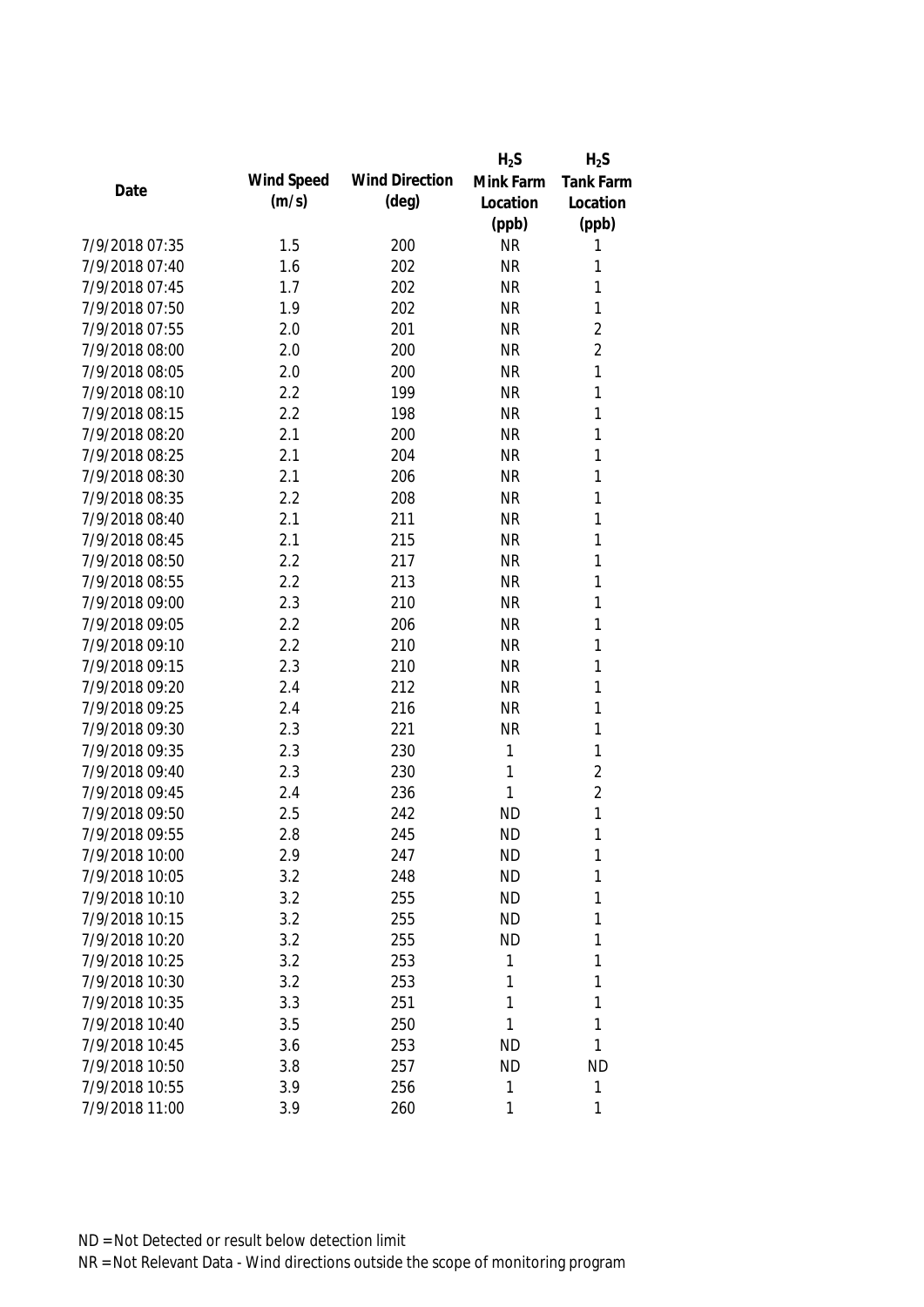|                |            |                       | $H_2S$         | $H_2S$           |
|----------------|------------|-----------------------|----------------|------------------|
| Date           | Wind Speed | <b>Wind Direction</b> | Mink Farm      | <b>Tank Farm</b> |
|                | (m/s)      | $(\text{deg})$        | Location       | Location         |
|                |            |                       | (ppb)          | (ppb)            |
| 7/9/2018 11:05 | 3.7        | 266                   | 1              | 1                |
| 7/9/2018 11:10 | 3.6        | 266                   | 1              | 1                |
| 7/9/2018 11:15 | 3.5        | 268                   | 1              | 1                |
| 7/9/2018 11:20 | 3.5        | 269                   | 1              | 1                |
| 7/9/2018 11:25 | 3.5        | 277                   | $\overline{2}$ | <b>NR</b>        |
| 7/9/2018 11:30 | 3.5        | 280                   | 1              | <b>NR</b>        |
| 7/9/2018 11:35 | 3.6        | 277                   | 1              | <b>NR</b>        |
| 7/9/2018 11:40 | 3.5        | 278                   | 1              | <b>NR</b>        |
| 7/9/2018 11:45 | 3.3        | 278                   | 1              | <b>NR</b>        |
| 7/9/2018 11:50 | 3.4        | 282                   | 1              | <b>NR</b>        |
| 7/9/2018 11:55 | 3.3        | 283                   | 1              | <b>NR</b>        |
| 7/9/2018 12:00 | 3.1        | 280                   | 1              | <b>NR</b>        |
| 7/9/2018 12:05 | 3.1        | 283                   | 1              | <b>NR</b>        |
| 7/9/2018 12:10 | 3.3        | 281                   | 1              | <b>NR</b>        |
| 7/9/2018 12:15 | 3.6        | 280                   | 1              | <b>NR</b>        |
| 7/9/2018 12:20 | 3.4        | 277                   | 1              | <b>NR</b>        |
| 7/9/2018 12:25 | 3.3        | 271                   | 1              | $\mathbf{1}$     |
| 7/9/2018 12:30 | 3.5        | 271                   | <b>ND</b>      | 1                |
| 7/9/2018 12:35 | 3.5        | 277                   | <b>ND</b>      | <b>NR</b>        |
| 7/9/2018 12:40 | 3.4        | 279                   | <b>ND</b>      | <b>NR</b>        |
| 7/9/2018 12:45 | 3.3        | 276                   | <b>ND</b>      | <b>NR</b>        |
| 7/9/2018 12:50 | 3.3        | 276                   | <b>ND</b>      | <b>NR</b>        |
| 7/9/2018 12:55 | 3.2        | 285                   | <b>ND</b>      | <b>NR</b>        |
| 7/9/2018 13:00 | 3.2        | 285                   | <b>ND</b>      | <b>NR</b>        |
| 7/9/2018 13:05 | 3.2        | 284                   | <b>ND</b>      | <b>NR</b>        |
| 7/9/2018 13:10 | 3.1        | 288                   | <b>ND</b>      | <b>NR</b>        |
| 7/9/2018 13:15 | 3.1        | 293                   | <b>ND</b>      | <b>NR</b>        |
| 7/9/2018 13:20 | 3.1        | 289                   | <b>ND</b>      | <b>NR</b>        |
| 7/9/2018 13:25 | 3.3        | 284                   | $\mathbf{1}$   | <b>NR</b>        |
| 7/9/2018 13:30 | 3.6        | 277                   | 1              | <b>NR</b>        |
| 7/9/2018 13:35 | 3.6        | 269                   | 1              | 1                |
| 7/9/2018 13:40 | 4.0        | 260                   | 1              | 1                |
| 7/9/2018 13:45 | 4.1        | 253                   | 1              | 1                |
| 7/9/2018 13:50 | 4.0        | 257                   | 1              | 1                |
| 7/9/2018 13:55 | 4.0        | 254                   | 1              | $\mathbf{1}$     |
| 7/9/2018 14:00 | 3.8        | 254                   | 1              | 1                |
| 7/9/2018 14:05 | 3.7        | 254                   | 1              | 1                |
| 7/9/2018 14:10 | 3.5        | 260                   | 1              | 1                |
| 7/9/2018 14:15 | 3.6        | 259                   | 1              | 1                |
| 7/9/2018 14:20 | 3.9        | 252                   | 1              | 1                |
| 7/9/2018 14:25 | 3.9        | 250                   | <b>ND</b>      | 1                |
| 7/9/2018 14:30 | 3.7        | 256                   | <b>ND</b>      | 1                |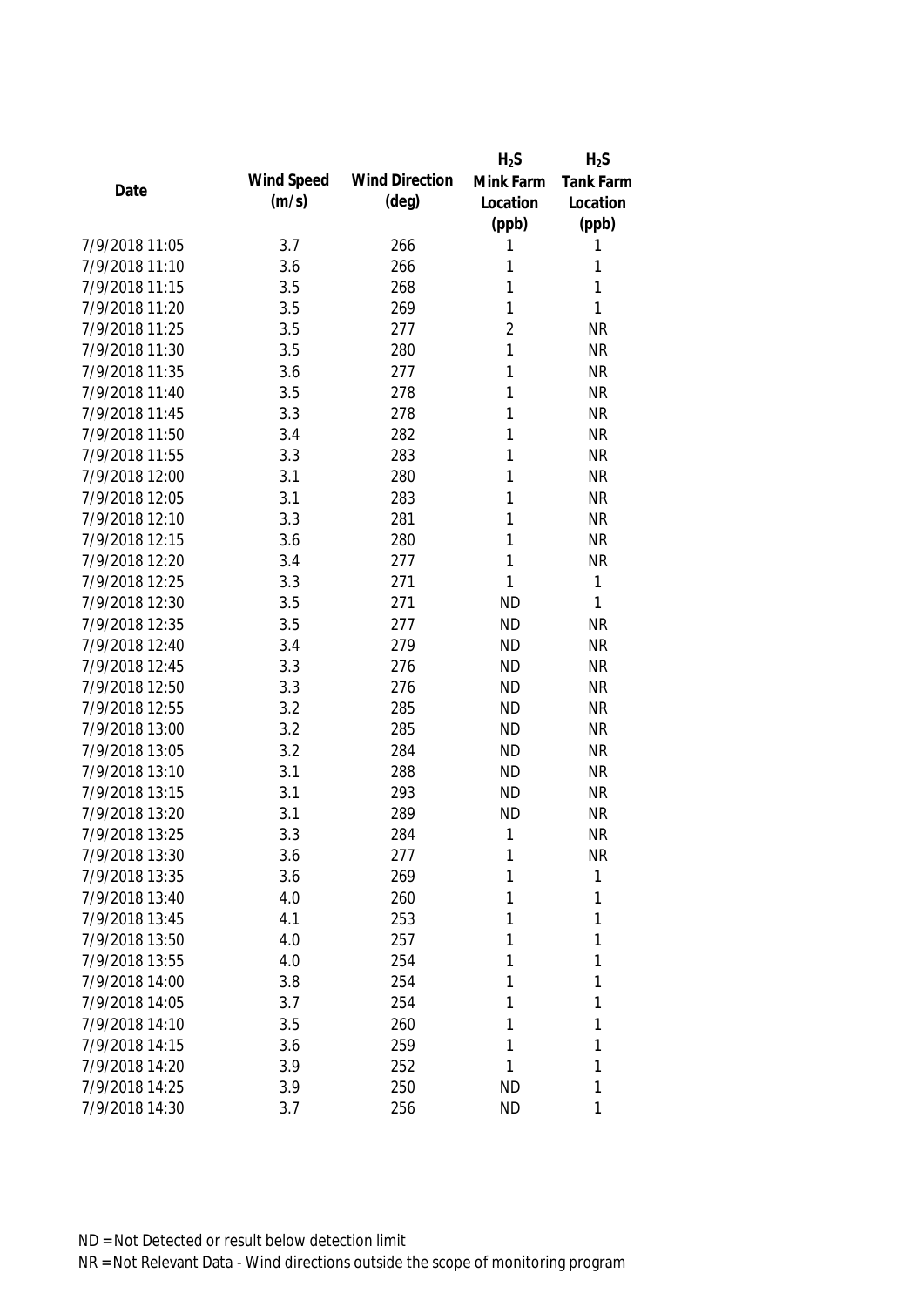|                |            |                       | $H_2S$       | $H_2S$           |
|----------------|------------|-----------------------|--------------|------------------|
|                | Wind Speed | <b>Wind Direction</b> | Mink Farm    | <b>Tank Farm</b> |
| Date           | (m/s)      | $(\text{deg})$        | Location     | Location         |
|                |            |                       | (ppb)        | (ppb)            |
| 7/9/2018 14:35 | 3.6        | 260                   | <b>ND</b>    | 1                |
| 7/9/2018 14:40 | 3.7        | 260                   | <b>ND</b>    | <b>ND</b>        |
| 7/9/2018 14:45 | 3.7        | 259                   | <b>ND</b>    | <b>ND</b>        |
| 7/9/2018 14:50 | 3.7        | 260                   | <b>ND</b>    | <b>ND</b>        |
| 7/9/2018 14:55 | 3.8        | 265                   | <b>ND</b>    | 1                |
| 7/9/2018 15:00 | 3.7        | 262                   | <b>ND</b>    | 1                |
| 7/9/2018 15:05 | 3.8        | 256                   | <b>ND</b>    | 1                |
| 7/9/2018 15:10 | 3.9        | 251                   | <b>ND</b>    | 1                |
| 7/9/2018 15:15 | 3.8        | 252                   | <b>ND</b>    | 1                |
| 7/9/2018 15:20 | 3.7        | 254                   | <b>ND</b>    | 1                |
| 7/9/2018 15:25 | 3.7        | 247                   | <b>ND</b>    | 1                |
| 7/9/2018 15:30 | 3.9        | 250                   | <b>ND</b>    | 1                |
| 7/9/2018 15:35 | 3.7        | 250                   | <b>ND</b>    | 1                |
| 7/9/2018 15:40 | 3.7        | 255                   | <b>ND</b>    | 1                |
| 7/9/2018 15:45 | 3.6        | 259                   | <b>ND</b>    | 1                |
| 7/9/2018 15:50 | 3.8        | 256                   | <b>ND</b>    | 1                |
| 7/9/2018 15:55 | 3.8        | 256                   | <b>ND</b>    | 1                |
| 7/9/2018 16:00 | 3.8        | 251                   | <b>ND</b>    | 1                |
| 7/9/2018 16:05 | 4.0        | 255                   | <b>ND</b>    | 1                |
| 7/9/2018 16:10 | 3.9        | 259                   | <b>ND</b>    | 1                |
| 7/9/2018 16:15 | 3.9        | 259                   | <b>ND</b>    | 1                |
| 7/9/2018 16:20 | 3.8        | 261                   | 1            | 1                |
| 7/9/2018 16:25 | 3.9        | 265                   | 1            | 1                |
| 7/9/2018 16:30 | 3.9        | 267                   | 1            | 1                |
| 7/9/2018 16:35 | 3.8        | 267                   | 1            | 1                |
| 7/9/2018 16:40 | 4.0        | 263                   | <b>ND</b>    | 1                |
| 7/9/2018 16:45 | 4.1        | 260                   | 1            | 1                |
| 7/9/2018 16:50 | 4.1        | 262                   | <b>ND</b>    | 1                |
| 7/9/2018 16:55 | 4.2        | 263                   | 1            | 1                |
| 7/9/2018 17:00 | 4.0        | 260                   | <b>ND</b>    | 1                |
| 7/9/2018 17:05 | 4.0        | 258                   | <b>ND</b>    | $\overline{2}$   |
| 7/9/2018 17:10 | 4.0        | 256                   | <b>ND</b>    | $\overline{2}$   |
| 7/9/2018 17:15 | 4.0        | 255                   | <b>ND</b>    | $\overline{2}$   |
| 7/9/2018 17:20 | 4.1        | 251                   | <b>ND</b>    | $\overline{2}$   |
| 7/9/2018 17:25 | 4.0        | 251                   | <b>ND</b>    | 1                |
| 7/9/2018 17:30 | 4.0        | 251                   | <b>ND</b>    | 1                |
| 7/9/2018 17:35 | 4.2        | 252                   | <b>ND</b>    | 1                |
| 7/9/2018 17:40 | 4.0        | 254                   | <b>ND</b>    | 1                |
| 7/9/2018 17:45 | 3.7        | 255                   | <b>ND</b>    | 1                |
| 7/9/2018 17:50 | 3.4        | 256                   | <b>ND</b>    | 1                |
| 7/9/2018 17:55 | 3.4        | 254                   | <b>ND</b>    | 1                |
| 7/9/2018 18:00 | 3.4        | 259                   | $\mathbf{1}$ | 1                |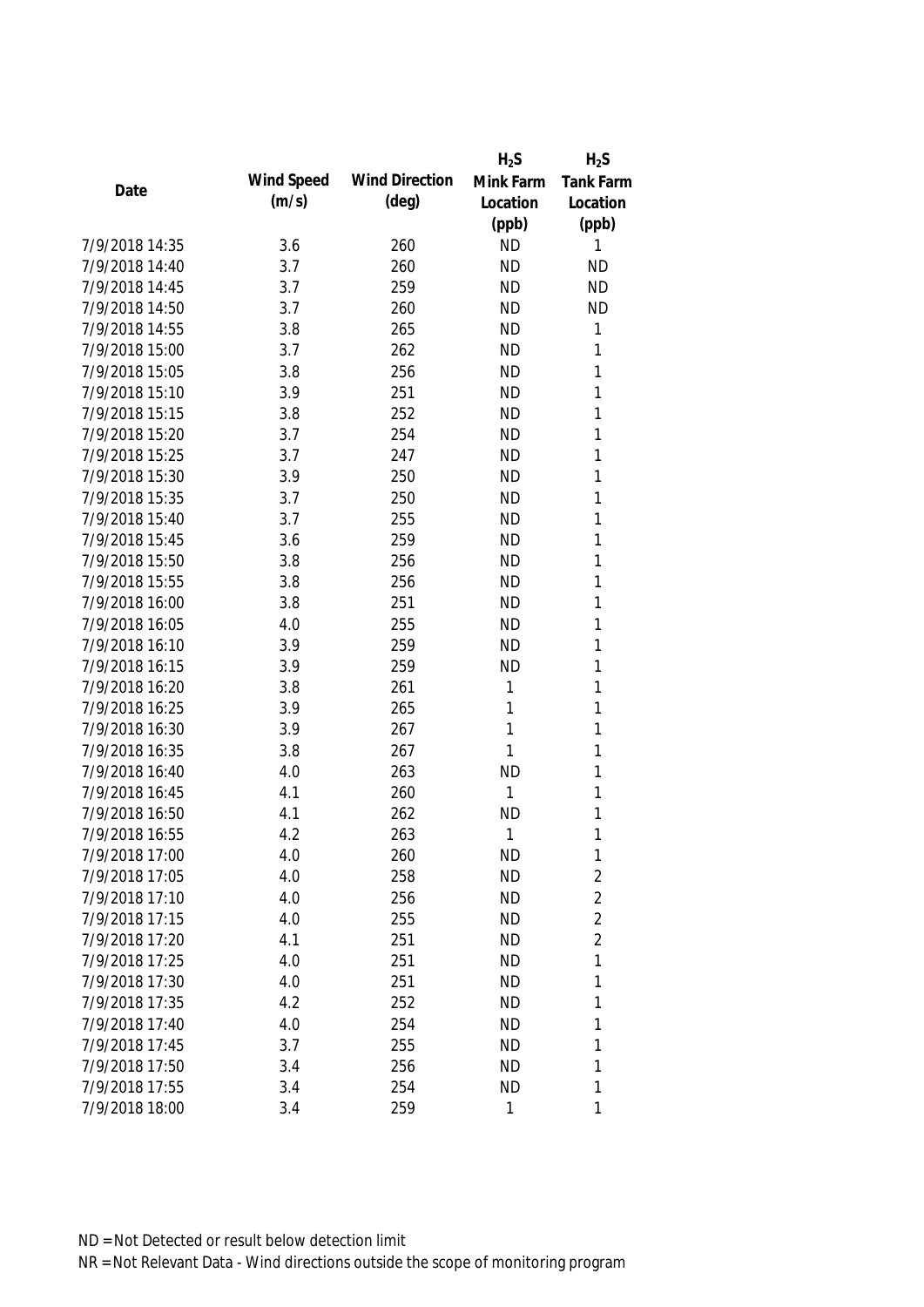|                |            |                       | $H_2S$       | $H_2S$           |
|----------------|------------|-----------------------|--------------|------------------|
| Date           | Wind Speed | <b>Wind Direction</b> | Mink Farm    | <b>Tank Farm</b> |
|                | (m/s)      | $(\text{deg})$        | Location     | Location         |
|                |            |                       | (ppb)        | (ppb)            |
| 7/9/2018 18:05 | 3.2        | 258                   | 1            | 1                |
| 7/9/2018 18:10 | 3.3        | 256                   | 1            | 1                |
| 7/9/2018 18:15 | 3.3        | 255                   | <b>ND</b>    | 1                |
| 7/9/2018 18:20 | 3.3        | 256                   | <b>ND</b>    | 1                |
| 7/9/2018 18:25 | 3.2        | 256                   | 1            | 1                |
| 7/9/2018 18:30 | 3.2        | 256                   | 1            | 1                |
| 7/9/2018 18:35 | 3.2        | 258                   | <b>ND</b>    | 1                |
| 7/9/2018 18:40 | 3.0        | 259                   | 1            | 1                |
| 7/9/2018 18:45 | 3.0        | 262                   | <b>ND</b>    | 1                |
| 7/9/2018 18:50 | 3.0        | 263                   | <b>ND</b>    | 1                |
| 7/9/2018 18:55 | 3.0        | 267                   | <b>ND</b>    | 1                |
| 7/9/2018 19:00 | 2.9        | 264                   | <b>ND</b>    | 1                |
| 7/9/2018 19:05 | 2.9        | 262                   | <b>ND</b>    | 1                |
| 7/9/2018 19:10 | 3.1        | 260                   | <b>ND</b>    | 1                |
| 7/9/2018 19:15 | 3.1        | 256                   | <b>ND</b>    | 1                |
| 7/9/2018 19:20 | 3.2        | 254                   | <b>ND</b>    | 1                |
| 7/9/2018 19:25 | 3.3        | 251                   | 1            | 1                |
| 7/9/2018 19:30 | 3.3        | 253                   | 1            | 1                |
| 7/9/2018 19:35 | 3.4        | 253                   | 1            | 1                |
| 7/9/2018 19:40 | 3.1        | 252                   | <b>ND</b>    | 1                |
| 7/9/2018 19:45 | 3.2        | 253                   | <b>ND</b>    | 1                |
| 7/9/2018 19:50 | 3.2        | 253                   | <b>ND</b>    | 1                |
| 7/9/2018 19:55 | 3.2        | 252                   | <b>ND</b>    | 1                |
| 7/9/2018 20:00 | 3.2        | 250                   | <b>ND</b>    | 1                |
| 7/9/2018 20:05 | 3.0        | 250                   | $\mathbf{1}$ | 1                |
| 7/9/2018 20:10 | 3.0        | 250                   | <b>ND</b>    | 1                |
| 7/9/2018 20:15 | 2.8        | 250                   | <b>ND</b>    | 1                |
| 7/9/2018 20:20 | 2.7        | 249                   | <b>ND</b>    | 1                |
| 7/9/2018 20:25 | 2.7        | 247                   | $\mathbf{1}$ | 1                |
| 7/9/2018 20:30 | 2.6        | 246                   | 1            | 1                |
| 7/9/2018 20:35 | 2.6        | 245                   | 1            | 1                |
| 7/9/2018 20:40 | 2.8        | 245                   | 1            | 1                |
| 7/9/2018 20:45 | 2.9        | 245                   | <b>ND</b>    | 1                |
| 7/9/2018 20:50 | 3.1        | 246                   | <b>ND</b>    | 1                |
| 7/9/2018 20:55 | 3.1        | 246                   | <b>ND</b>    | 1                |
| 7/9/2018 21:00 | 3.2        | 246                   | <b>ND</b>    | 1                |
| 7/9/2018 21:05 | 3.3        | 247                   | <b>ND</b>    | 1                |
| 7/9/2018 21:10 | 3.3        | 245                   | <b>ND</b>    | 1                |
| 7/9/2018 21:15 | 3.2        | 241                   | 1            | 1                |
| 7/9/2018 21:20 | 3.0        | 235                   | 1            | 1                |
| 7/9/2018 21:25 | 2.8        | 231                   | 1            | 1                |
| 7/9/2018 21:30 | 2.8        | 228                   | <b>NR</b>    | 1                |
|                |            |                       |              |                  |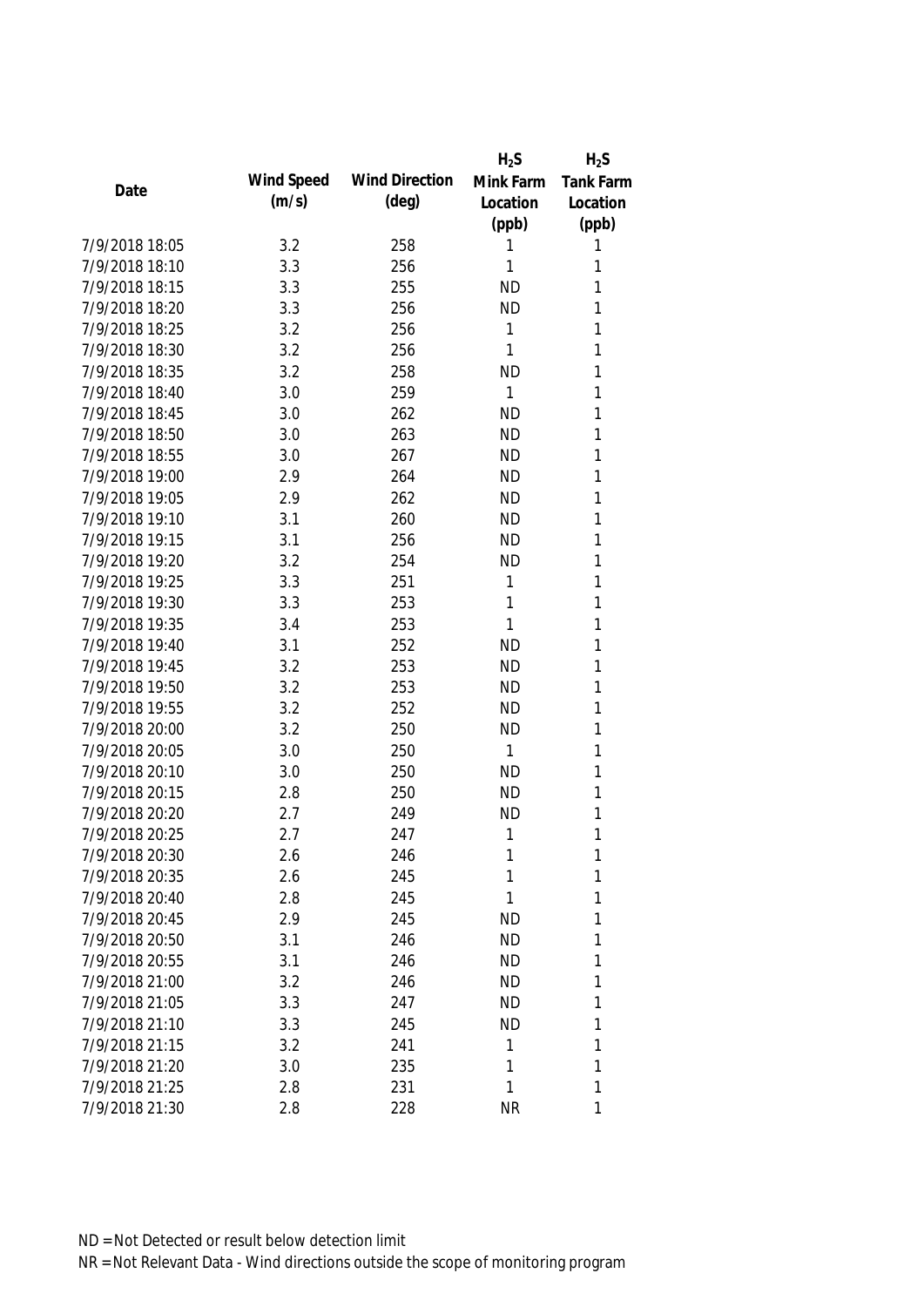|                 |            |                       | $H_2S$    | $H_2S$         |
|-----------------|------------|-----------------------|-----------|----------------|
|                 | Wind Speed | <b>Wind Direction</b> | Mink Farm | Tank Farm      |
| Date            | (m/s)      | $(\text{deg})$        | Location  | Location       |
|                 |            |                       | (ppb)     | (ppb)          |
| 7/9/2018 21:35  | 2.8        | 228                   | <b>NR</b> | 1              |
| 7/9/2018 21:40  | 2.8        | 229                   | <b>NR</b> | 1              |
| 7/9/2018 21:45  | 2.8        | 231                   | 1         | 1              |
| 7/9/2018 21:50  | 2.8        | 231                   | <b>ND</b> | 1              |
| 7/9/2018 21:55  | 2.9        | 230                   | <b>ND</b> | 1              |
| 7/9/2018 22:00  | 2.9        | 228                   | <b>NR</b> | 1              |
| 7/9/2018 22:05  | 2.8        | 223                   | <b>NR</b> | 1              |
| 7/9/2018 22:10  | 2.9        | 220                   | <b>NR</b> | 1              |
| 7/9/2018 22:15  | 3.0        | 219                   | <b>NR</b> | 1              |
| 7/9/2018 22:20  | 3.2        | 220                   | <b>NR</b> | 1              |
| 7/9/2018 22:25  | 3.3        | 221                   | <b>NR</b> | 1              |
| 7/9/2018 22:30  | 3.4        | 222                   | <b>NR</b> | 1              |
| 7/9/2018 22:35  | 3.3        | 222                   | <b>NR</b> | 1              |
| 7/9/2018 22:40  | 3.1        | 222                   | <b>NR</b> | 1              |
| 7/9/2018 22:45  | 2.7        | 223                   | <b>NR</b> | 1              |
| 7/9/2018 22:50  | 2.5        | 225                   | <b>NR</b> | 1              |
| 7/9/2018 22:55  | 2.3        | 227                   | <b>NR</b> | 1              |
| 7/9/2018 23:00  | 2.1        | 228                   | <b>NR</b> | 1              |
| 7/9/2018 23:05  | 1.9        | 231                   | <b>ND</b> | 1              |
| 7/9/2018 23:10  | 1.8        | 230                   | <b>ND</b> | 1              |
| 7/9/2018 23:15  | 1.9        | 226                   | <b>NR</b> | 1              |
| 7/9/2018 23:20  | 1.9        | 220                   | <b>NR</b> | 1              |
| 7/9/2018 23:25  | 2.1        | 216                   | <b>NR</b> | 1              |
| 7/9/2018 23:30  | 2.2        | 212                   | <b>NR</b> | $\overline{2}$ |
| 7/9/2018 23:35  | 2.4        | 210                   | <b>NR</b> | $\overline{2}$ |
| 7/9/2018 23:40  | 2.6        | 210                   | <b>NR</b> | $\overline{2}$ |
| 7/9/2018 23:45  | 2.8        | 211                   | <b>NR</b> | $\overline{2}$ |
| 7/9/2018 23:50  | 2.8        | 210                   | <b>NR</b> | $\overline{2}$ |
| 7/9/2018 23:55  | 2.6        | 208                   | <b>NR</b> | $\overline{2}$ |
| 7/9/2018 24:00  | 2.6        | 206                   | <b>NR</b> | 2              |
| 7/10/2018 00:05 | 2.3        | 204                   | <b>NR</b> | 1              |
| 7/10/2018 00:10 | 2.2        | 201                   | <b>NR</b> | 1              |
| 7/10/2018 00:15 | 2.1        | 199                   | <b>NR</b> | 1              |
| 7/10/2018 00:20 | 2.1        | 200                   | <b>NR</b> | $\overline{2}$ |
| 7/10/2018 00:25 | 2.1        | 203                   | <b>NR</b> | 1              |
| 7/10/2018 00:30 | 2.3        | 206                   | <b>NR</b> | 1              |
| 7/10/2018 00:35 | 2.5        | 208                   | <b>NR</b> | 1              |
| 7/10/2018 00:40 | 2.7        | 211                   | <b>NR</b> | 1              |
| 7/10/2018 00:45 | 2.9        | 213                   | <b>NR</b> | 1              |
| 7/10/2018 00:50 | 2.9        | 214                   | <b>NR</b> | 1              |
| 7/10/2018 00:55 | 2.9        | 214                   | <b>NR</b> | 1              |
| 7/10/2018 01:00 | 2.8        | 213                   | <b>NR</b> | 1              |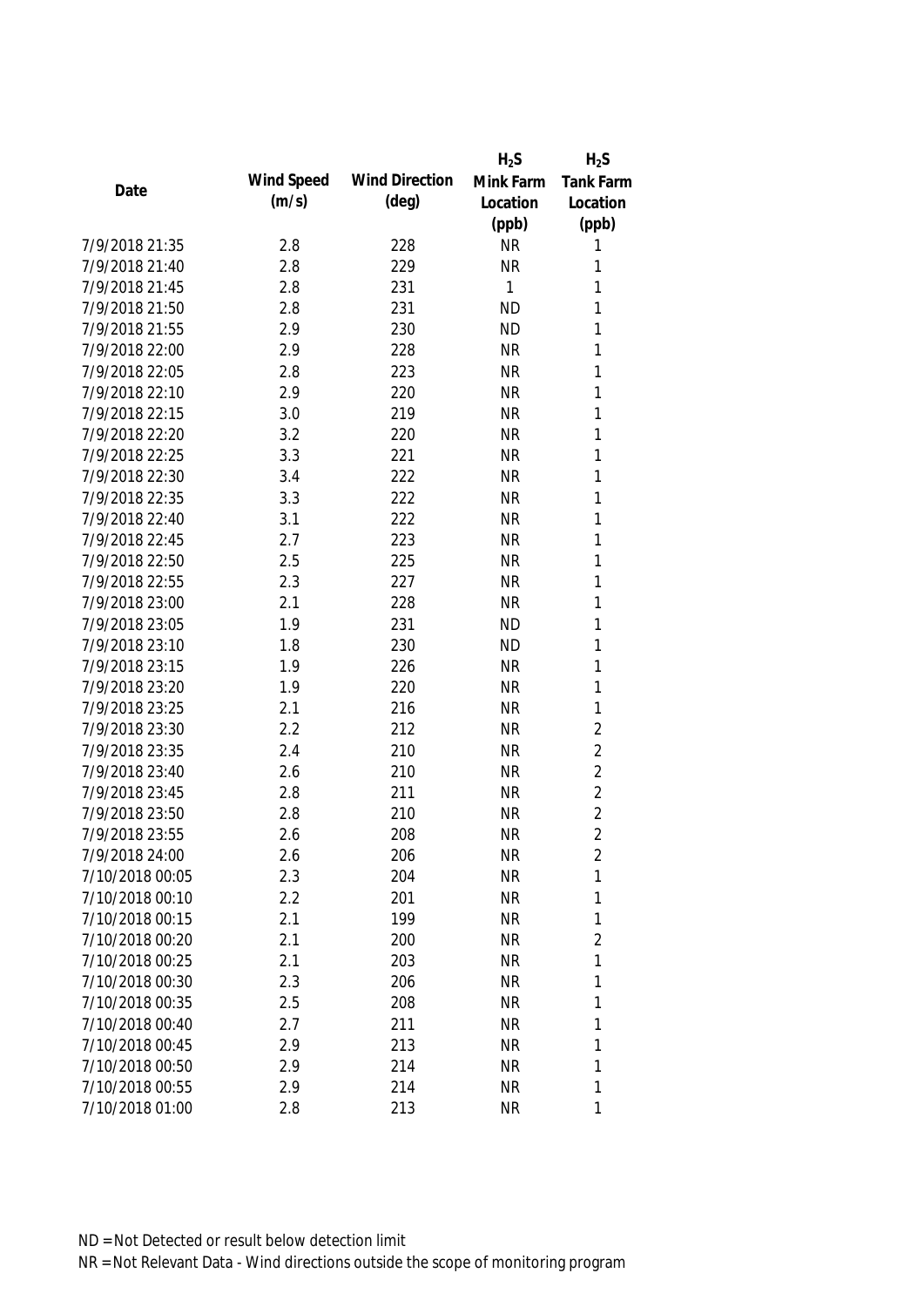|                 |            |                       | $H_2S$         | $H_2S$         |
|-----------------|------------|-----------------------|----------------|----------------|
|                 | Wind Speed | <b>Wind Direction</b> | Mink Farm      | Tank Farm      |
| Date            | (m/s)      | $(\text{deg})$        | Location       | Location       |
|                 |            |                       | (ppb)          | (ppb)          |
| 7/10/2018 01:05 | 2.7        | 213                   | <b>NR</b>      | 1              |
| 7/10/2018 01:10 | 2.7        | 213                   | <b>NR</b>      | 1              |
| 7/10/2018 01:15 | 2.5        | 212                   | <b>NR</b>      | 1              |
| 7/10/2018 01:20 | 2.5        | 213                   | <b>NR</b>      | 1              |
| 7/10/2018 01:25 | 2.4        | 213                   | <b>NR</b>      | 1              |
| 7/10/2018 01:30 | 2.4        | 213                   | <b>NR</b>      | 1              |
| 7/10/2018 01:35 | 2.4        | 214                   | <b>NR</b>      | 1              |
| 7/10/2018 01:40 | 2.3        | 218                   | <b>NR</b>      | 1              |
| 7/10/2018 01:45 | 2.6        | 224                   | <b>NR</b>      | 1              |
| 7/10/2018 01:50 | 2.8        | 231                   | <b>ND</b>      | 1              |
| 7/10/2018 01:55 | 3.0        | 238                   | 1              | 1              |
| 7/10/2018 02:00 | 3.1        | 243                   | 1              | 1              |
| 7/10/2018 02:05 | 3.2        | 249                   | <b>ND</b>      | 1              |
| 7/10/2018 02:10 | 3.3        | 251                   | 1              | $\overline{2}$ |
| 7/10/2018 02:15 | 3.1        | 251                   | 1              | $\overline{2}$ |
| 7/10/2018 02:20 | 3.1        | 250                   | 1              | $\overline{2}$ |
| 7/10/2018 02:25 | 3.1        | 250                   | 1              | $\overline{2}$ |
| 7/10/2018 02:30 | 3.1        | 250                   | 1              | $\overline{2}$ |
| 7/10/2018 02:35 | 3.1        | 250                   | 1              | $\overline{2}$ |
| 7/10/2018 02:40 | 3.1        | 250                   | <b>ND</b>      | $\overline{2}$ |
| 7/10/2018 02:45 | 3.0        | 251                   | <b>ND</b>      | $\overline{2}$ |
| 7/10/2018 02:50 | 3.0        | 251                   | <b>ND</b>      | $\overline{2}$ |
| 7/10/2018 02:55 | 2.8        | 252                   | <b>ND</b>      | $\overline{2}$ |
| 7/10/2018 03:00 | 2.7        | 252                   | <b>ND</b>      | $\overline{2}$ |
| 7/10/2018 03:05 | 2.7        | 252                   | <b>ND</b>      | $\overline{2}$ |
| 7/10/2018 03:10 | 2.6        | 251                   | 1              | $\overline{2}$ |
| 7/10/2018 03:15 | 2.6        | 250                   | $\mathbf 1$    | $\overline{2}$ |
| 7/10/2018 03:20 | 2.7        | 250                   | 1              | $\overline{2}$ |
| 7/10/2018 03:25 | 2.8        | 248                   | 1              | $\overline{2}$ |
| 7/10/2018 03:30 | 2.9        | 249                   | 1              | 2              |
| 7/10/2018 03:35 | 3.0        | 250                   | $\mathbf 1$    | 1              |
| 7/10/2018 03:40 | 3.0        | 250                   | <b>ND</b>      | 1              |
| 7/10/2018 03:45 | 2.8        | 251                   | <b>ND</b>      | 1              |
| 7/10/2018 03:50 | 2.6        | 259                   | 1              | 1              |
| 7/10/2018 03:55 | 2.5        | 263                   | 1              | 1              |
| 7/10/2018 04:00 | 2.3        | 267                   | 1              | 1              |
| 7/10/2018 04:05 | 2.1        | 275                   | 1              | 1              |
| 7/10/2018 04:10 | 1.9        | 281                   | 2              | <b>NR</b>      |
| 7/10/2018 04:15 | 1.9        | 283                   | $\overline{2}$ | <b>NR</b>      |
| 7/10/2018 04:20 | 2.0        | 281                   | 2              | <b>NR</b>      |
| 7/10/2018 04:25 | 1.9        | 284                   | $\overline{2}$ | <b>NR</b>      |
| 7/10/2018 04:30 | 1.9        | 284                   | $\overline{2}$ | <b>NR</b>      |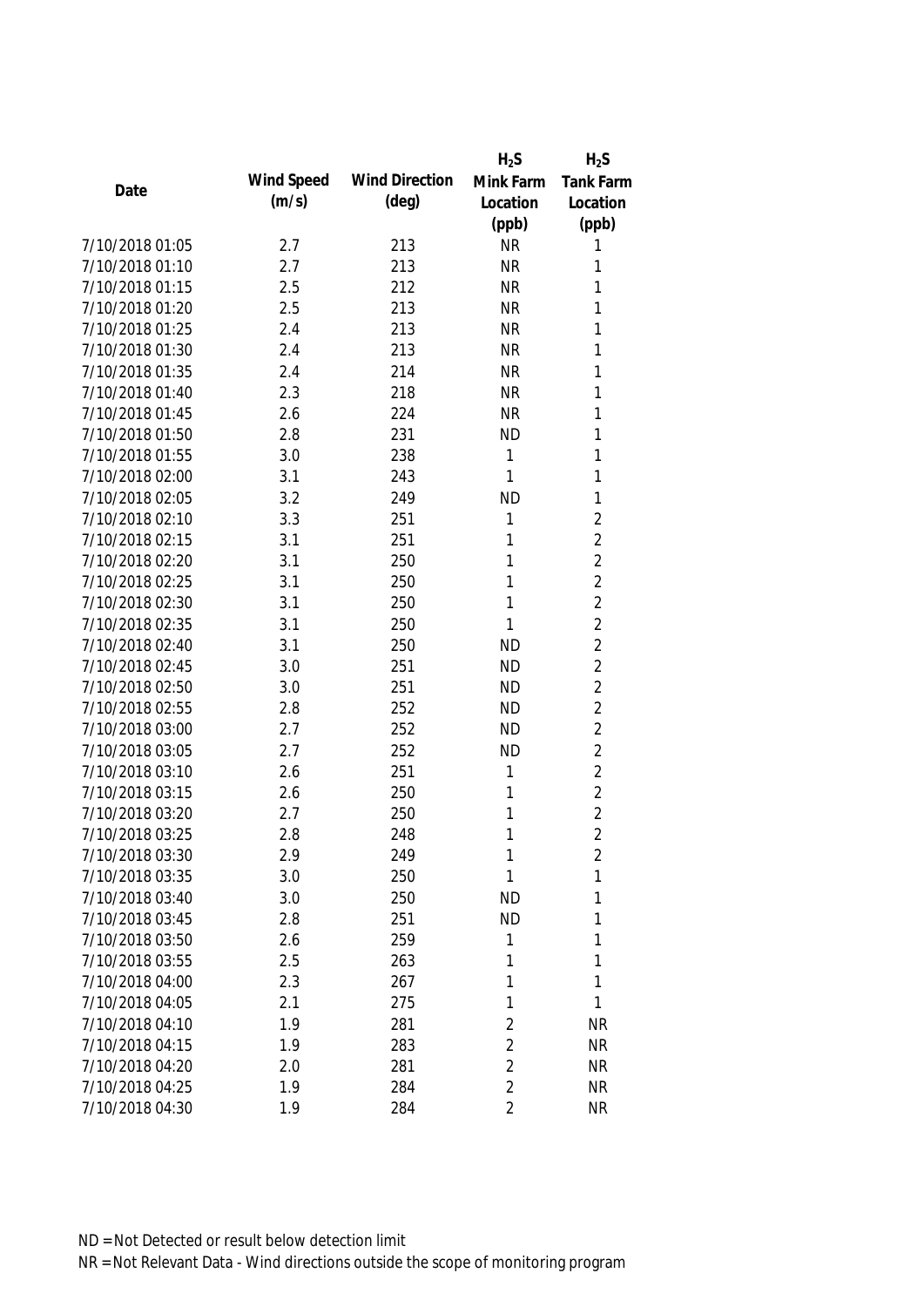|                 |            |                       | $H_2S$         | $H_2S$           |
|-----------------|------------|-----------------------|----------------|------------------|
|                 | Wind Speed | <b>Wind Direction</b> | Mink Farm      | <b>Tank Farm</b> |
| Date            | (m/s)      | $(\text{deg})$        | Location       | Location         |
|                 |            |                       | (ppb)          | (ppb)            |
| 7/10/2018 04:35 | 1.8        | 278                   | 2              | <b>NR</b>        |
| 7/10/2018 04:40 | 1.7        | 272                   | $\overline{2}$ | 1                |
| 7/10/2018 04:45 | 1.7        | 271                   | $\overline{2}$ | 1                |
| 7/10/2018 04:50 | 1.6        | 268                   | $\overline{2}$ | 1                |
| 7/10/2018 04:55 | 1.5        | 261                   | 1              | 1                |
| 7/10/2018 05:00 | 1.5        | 258                   | 1              | 1                |
| 7/10/2018 05:05 | 1.5        | 255                   | 1              | 1                |
| 7/10/2018 05:10 | 1.5        | 256                   | 1              | $\overline{2}$   |
| 7/10/2018 05:15 | 1.4        | 253                   | 1              | $\overline{2}$   |
| 7/10/2018 05:20 | 1.4        | 251                   | 1              | $\overline{2}$   |
| 7/10/2018 05:25 | 1.3        | 255                   | 1              | $\overline{2}$   |
| 7/10/2018 05:30 | 1.3        | 253                   | $\overline{2}$ | $\overline{2}$   |
| 7/10/2018 05:35 | 1.3        | 254                   | $\overline{2}$ | $\overline{2}$   |
| 7/10/2018 05:40 | 1.3        | 256                   | 1              | $\overline{2}$   |
| 7/10/2018 05:45 | 1.4        | 255                   | $\overline{2}$ | $\overline{2}$   |
| 7/10/2018 05:50 | 1.4        | 257                   | 1              | $\overline{2}$   |
| 7/10/2018 05:55 | 1.4        | 254                   | 1              | $\overline{2}$   |
| 7/10/2018 06:00 | 1.4        | 257                   | $\overline{2}$ | $\overline{2}$   |
| 7/10/2018 06:05 | 1.5        | 258                   | $\overline{2}$ | $\overline{2}$   |
| 7/10/2018 06:10 | 1.4        | 256                   | $\overline{2}$ | $\overline{2}$   |
| 7/10/2018 06:15 | 1.4        | 256                   | $\overline{2}$ | 1                |
| 7/10/2018 06:20 | 1.4        | 255                   | $\overline{2}$ | 1                |
| 7/10/2018 06:25 | 1.3        | 254                   | $\overline{2}$ | 1                |
| 7/10/2018 06:30 | 1.3        | 249                   | 1              | 1                |
| 7/10/2018 06:35 | 1.2        | 251                   | 1              | 1                |
| 7/10/2018 06:40 | 1.2        | 260                   | 1              | 1                |
| 7/10/2018 06:45 | 1.1        | 269                   | 1              | 1                |
| 7/10/2018 06:50 | 1.0        | 268                   | 1              | 1                |
| 7/10/2018 06:55 | 1.0        | 267                   | 1              | 1                |
| 7/10/2018 07:00 | 0.8        | 273                   | 1              | 1                |
| 7/10/2018 07:05 | 0.8        | 285                   | 1              | NR               |
| 7/10/2018 07:10 | 0.8        | 290                   | 1              | <b>NR</b>        |
| 7/10/2018 07:15 | 0.9        | 301                   | 1              | <b>NR</b>        |
| 7/10/2018 07:20 | 1.2        | 317                   | 1              | <b>NR</b>        |
| 7/10/2018 07:25 | 1.3        | 327                   | 1              | <b>NR</b>        |
| 7/10/2018 07:30 | 1.6        | 331                   | 1              | <b>NR</b>        |
| 7/10/2018 07:35 | 1.6        | 332                   | 1              | <b>NR</b>        |
| 7/10/2018 07:40 | 1.5        | 333                   | 1              | <b>NR</b>        |
| 7/10/2018 07:45 | 1.3        | 333                   | 1              | <b>NR</b>        |
| 7/10/2018 07:50 | 1.0        | 331                   | 1              | <b>NR</b>        |
| 7/10/2018 07:55 | 0.9        | 330                   | 1              | <b>NR</b>        |
| 7/10/2018 08:00 | 0.7        | 329                   | 2              | <b>NR</b>        |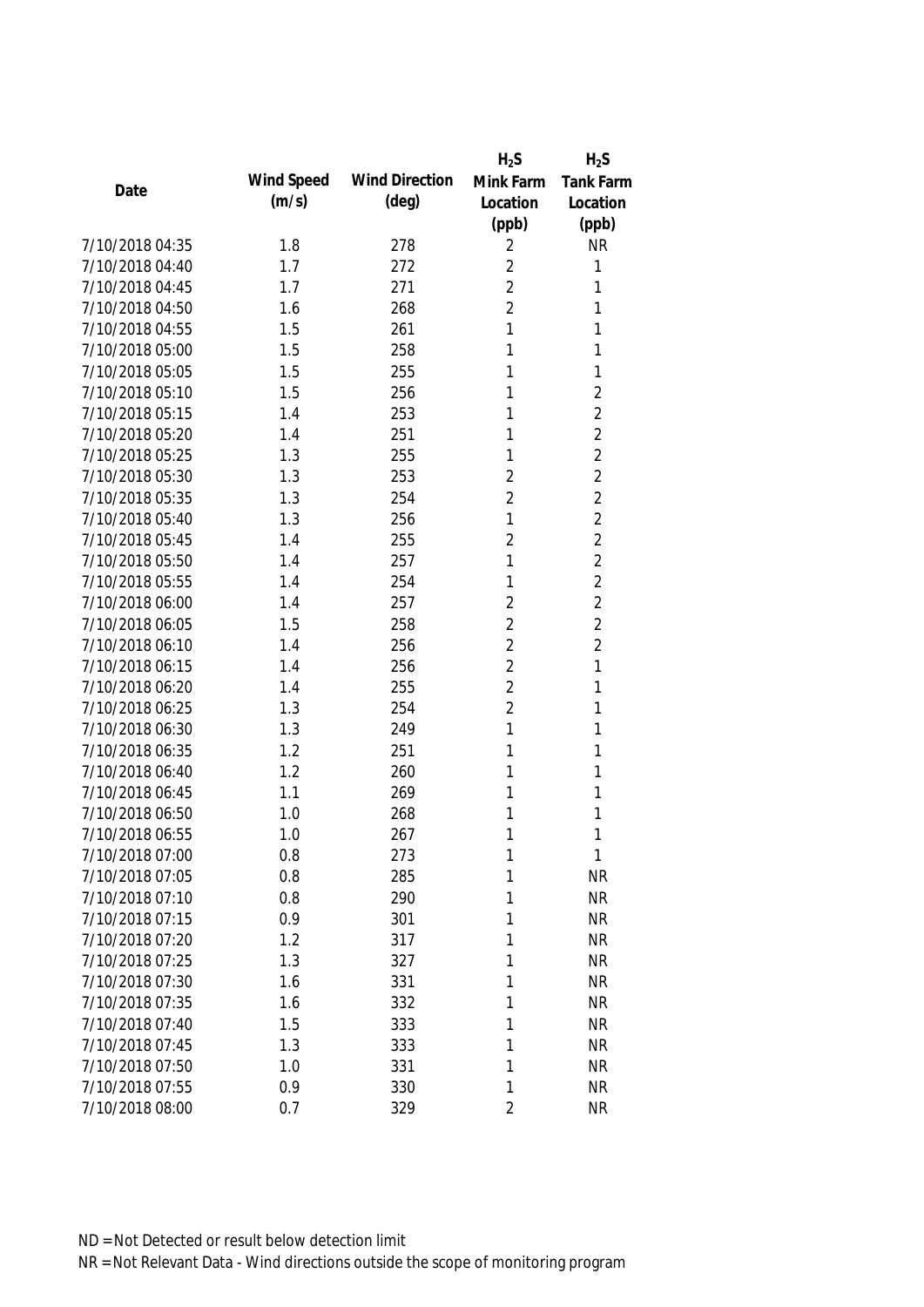|                 |            |                       | $H_2S$         | $H_2S$           |
|-----------------|------------|-----------------------|----------------|------------------|
| Date            | Wind Speed | <b>Wind Direction</b> | Mink Farm      | <b>Tank Farm</b> |
|                 | (m/s)      | $(\text{deg})$        | Location       | Location         |
|                 |            |                       | (ppb)          | (ppb)            |
| 7/10/2018 08:05 | 0.7        | 335                   | 2              | <b>NR</b>        |
| 7/10/2018 08:10 | 0.9        | 352                   | $\overline{2}$ | <b>NR</b>        |
| 7/10/2018 08:15 | 1.0        | 359                   | $\mathbf{1}$   | <b>NR</b>        |
| 7/10/2018 08:20 | 1.2        | $\overline{2}$        | 1              | <b>NR</b>        |
| 7/10/2018 08:25 | 1.4        | 10                    | 1              | <b>NR</b>        |
| 7/10/2018 08:30 | 1.7        | 14                    | 1              | <b>NR</b>        |
| 7/10/2018 08:35 | 1.8        | 15                    | 1              | <b>NR</b>        |
| 7/10/2018 08:40 | 1.7        | 12                    | 1              | <b>NR</b>        |
| 7/10/2018 08:45 | 1.8        | 9                     | 1              | <b>NR</b>        |
| 7/10/2018 08:50 | 1.7        | 6                     | <b>ND</b>      | <b>NR</b>        |
| 7/10/2018 08:55 | 1.5        | $\overline{2}$        | <b>ND</b>      | <b>NR</b>        |
| 7/10/2018 09:00 | 1.5        | 359                   | <b>ND</b>      | <b>NR</b>        |
| 7/10/2018 09:05 | 1.4        | 357                   | <b>ND</b>      | <b>NR</b>        |
| 7/10/2018 09:10 | 1.2        | 359                   | <b>ND</b>      | <b>NR</b>        |
| 7/10/2018 09:15 | 1.3        | $\overline{2}$        | <b>ND</b>      | <b>NR</b>        |
| 7/10/2018 09:20 | 1.3        | 3                     | <b>ND</b>      | <b>NR</b>        |
| 7/10/2018 09:25 | 1.4        | 5                     | <b>ND</b>      | <b>NR</b>        |
| 7/10/2018 09:30 | 1.4        | $\overline{2}$        | 1              | <b>NR</b>        |
| 7/10/2018 09:35 | 1.5        | 6                     | 1              | <b>NR</b>        |
| 7/10/2018 09:40 | 1.7        | 6                     | $\mathbf{1}$   | <b>NR</b>        |
| 7/10/2018 09:45 | 1.7        | 10                    | 1              | <b>NR</b>        |
| 7/10/2018 09:50 | 1.9        | 8                     | 1              | <b>NR</b>        |
| 7/10/2018 09:55 | 1.9        | 11                    | $\mathbf{1}$   | <b>NR</b>        |
| 7/10/2018 10:00 | 2.0        | 15                    | 1              | <b>NR</b>        |
| 7/10/2018 10:05 | 2.0        | 10                    | 1              | <b>NR</b>        |
| 7/10/2018 10:10 | 2.0        | 11                    | 1              | <b>NR</b>        |
| 7/10/2018 10:15 | 2.2        | 8                     | <b>ND</b>      | <b>NR</b>        |
| 7/10/2018 10:20 | 2.4        | 14                    | <b>ND</b>      | <b>NR</b>        |
| 7/10/2018 10:25 | 2.5        | 15                    | <b>ND</b>      | <b>NR</b>        |
| 7/10/2018 10:30 | 2.6        | 16                    | 1              | <b>NR</b>        |
| 7/10/2018 10:35 | 2.9        | 26                    | 1              | <b>NR</b>        |
| 7/10/2018 10:40 | 3.2        | 27                    | 1              | <b>NR</b>        |
| 7/10/2018 10:45 | 3.1        | 27                    | 1              | <b>NR</b>        |
| 7/10/2018 10:50 | 3.3        | 29                    | 1              | <b>NR</b>        |
| 7/10/2018 10:55 | 3.4        | 30                    | 1              | <b>NR</b>        |
| 7/10/2018 11:00 | 3.3        | 30                    | 1              | <b>NR</b>        |
| 7/10/2018 11:05 | 3.3        | 27                    | <b>ND</b>      | <b>NR</b>        |
| 7/10/2018 11:10 | 3.1        | 25                    | <b>ND</b>      | <b>NR</b>        |
| 7/10/2018 11:15 | 3.0        | 26                    | <b>ND</b>      | <b>NR</b>        |
| 7/10/2018 11:20 | 2.9        | 26                    | <b>ND</b>      | <b>NR</b>        |
| 7/10/2018 11:25 | 2.9        | 25                    | 1              | <b>NR</b>        |
| 7/10/2018 11:30 | 3.2        | 25                    | 1              | <b>NR</b>        |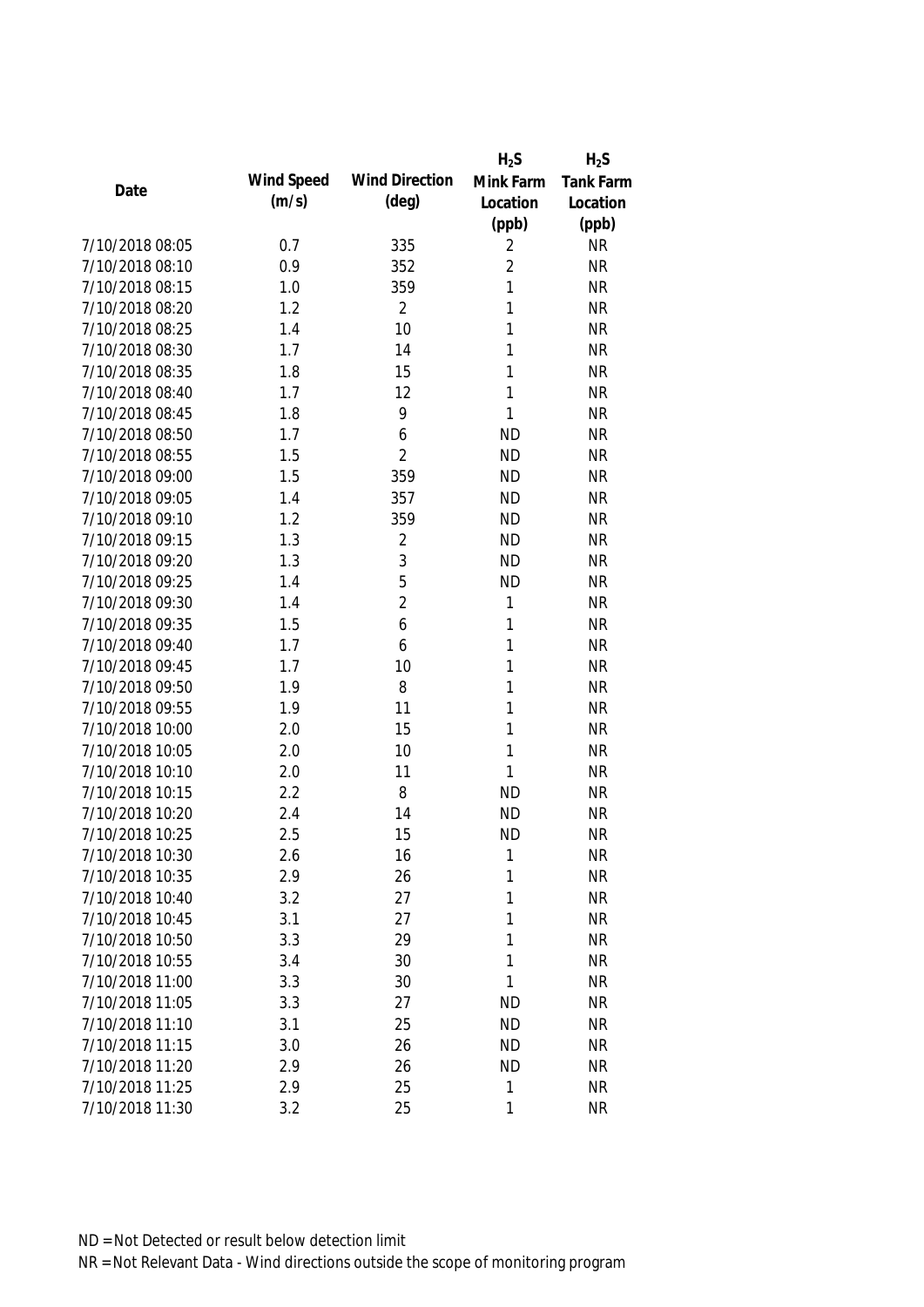|                 |            |                       | $H_2S$       | $H_2S$           |
|-----------------|------------|-----------------------|--------------|------------------|
| Date            | Wind Speed | <b>Wind Direction</b> | Mink Farm    | <b>Tank Farm</b> |
|                 | (m/s)      | $(\text{deg})$        | Location     | Location         |
|                 |            |                       | (ppb)        | (ppb)            |
| 7/10/2018 11:35 | 3.2        | 27                    | 1            | <b>NR</b>        |
| 7/10/2018 11:40 | 3.3        | 29                    | 1            | <b>NR</b>        |
| 7/10/2018 11:45 | 3.3        | 30                    | <b>ND</b>    | <b>NR</b>        |
| 7/10/2018 11:50 | 3.3        | 28                    | <b>ND</b>    | <b>NR</b>        |
| 7/10/2018 11:55 | 3.3        | 29                    | <b>ND</b>    | <b>NR</b>        |
| 7/10/2018 12:00 | 3.3        | 28                    | <b>ND</b>    | <b>NR</b>        |
| 7/10/2018 12:05 | 3.2        | 27                    | <b>ND</b>    | <b>NR</b>        |
| 7/10/2018 12:10 | 3.3        | 28                    | <b>ND</b>    | <b>NR</b>        |
| 7/10/2018 12:15 | 3.5        | 28                    | <b>ND</b>    | <b>NR</b>        |
| 7/10/2018 12:20 | 3.5        | 28                    | <b>ND</b>    | <b>NR</b>        |
| 7/10/2018 12:25 | 3.6        | 25                    | 1            | <b>NR</b>        |
| 7/10/2018 12:30 | 3.4        | 21                    | 1            | <b>NR</b>        |
| 7/10/2018 12:35 | 3.3        | 20                    | 1            | <b>NR</b>        |
| 7/10/2018 12:40 | 3.1        | 17                    | 1            | <b>NR</b>        |
| 7/10/2018 12:45 | 3.0        | 18                    | 1            | <b>NR</b>        |
| 7/10/2018 12:50 | 2.9        | 19                    | 1            | <b>NR</b>        |
| 7/10/2018 12:55 | 2.8        | 20                    | 1            | <b>NR</b>        |
| 7/10/2018 13:00 | 2.9        | 24                    | 1            | <b>NR</b>        |
| 7/10/2018 13:05 | 3.0        | 23                    | 1            | <b>NR</b>        |
| 7/10/2018 13:10 | 3.2        | 24                    | 1            | <b>NR</b>        |
| 7/10/2018 13:15 | 3.3        | 24                    | <b>ND</b>    | <b>NR</b>        |
| 7/10/2018 13:20 | 3.3        | 22                    | $\mathbf{1}$ | <b>NR</b>        |
| 7/10/2018 13:25 | 3.3        | 22                    | <b>ND</b>    | <b>NR</b>        |
| 7/10/2018 13:30 | 3.3        | 24                    | <b>ND</b>    | <b>NR</b>        |
| 7/10/2018 13:35 | 3.4        | 26                    | 1            | <b>NR</b>        |
| 7/10/2018 13:40 | 3.2        | 22                    | 1            | <b>NR</b>        |
| 7/10/2018 13:45 | 3.4        | 21                    | 1            | <b>NR</b>        |
| 7/10/2018 13:50 | 3.4        | 23                    | 1            | <b>NR</b>        |
| 7/10/2018 13:55 | 3.5        | 24                    | <b>ND</b>    | <b>NR</b>        |
| 7/10/2018 14:00 | 3.5        | 22                    | 1            | <b>NR</b>        |
| 7/10/2018 14:05 | 3.5        | 22                    | 1            | <b>NR</b>        |
| 7/10/2018 14:10 | 3.6        | 22                    | 1            | <b>NR</b>        |
| 7/10/2018 14:15 | 3.6        | 21                    | 1            | <b>NR</b>        |
| 7/10/2018 14:20 | 3.8        | 19                    | 1            | <b>NR</b>        |
| 7/10/2018 14:25 | 3.9        | 18                    | 1            | <b>NR</b>        |
| 7/10/2018 14:30 | 4.1        | 18                    | 1            | <b>NR</b>        |
| 7/10/2018 14:35 | 4.2        | 17                    | <b>ND</b>    | <b>NR</b>        |
| 7/10/2018 14:40 | 4.1        | 18                    | <b>ND</b>    | <b>NR</b>        |
| 7/10/2018 14:45 | 4.0        | 18                    | <b>ND</b>    | <b>NR</b>        |
| 7/10/2018 14:50 | 3.9        | 19                    | 1            | <b>NR</b>        |
| 7/10/2018 14:55 | 4.2        | 20                    | <b>ND</b>    | <b>NR</b>        |
| 7/10/2018 15:00 | 4.0        | 21                    | $\mathbf 1$  | <b>NR</b>        |
|                 |            |                       |              |                  |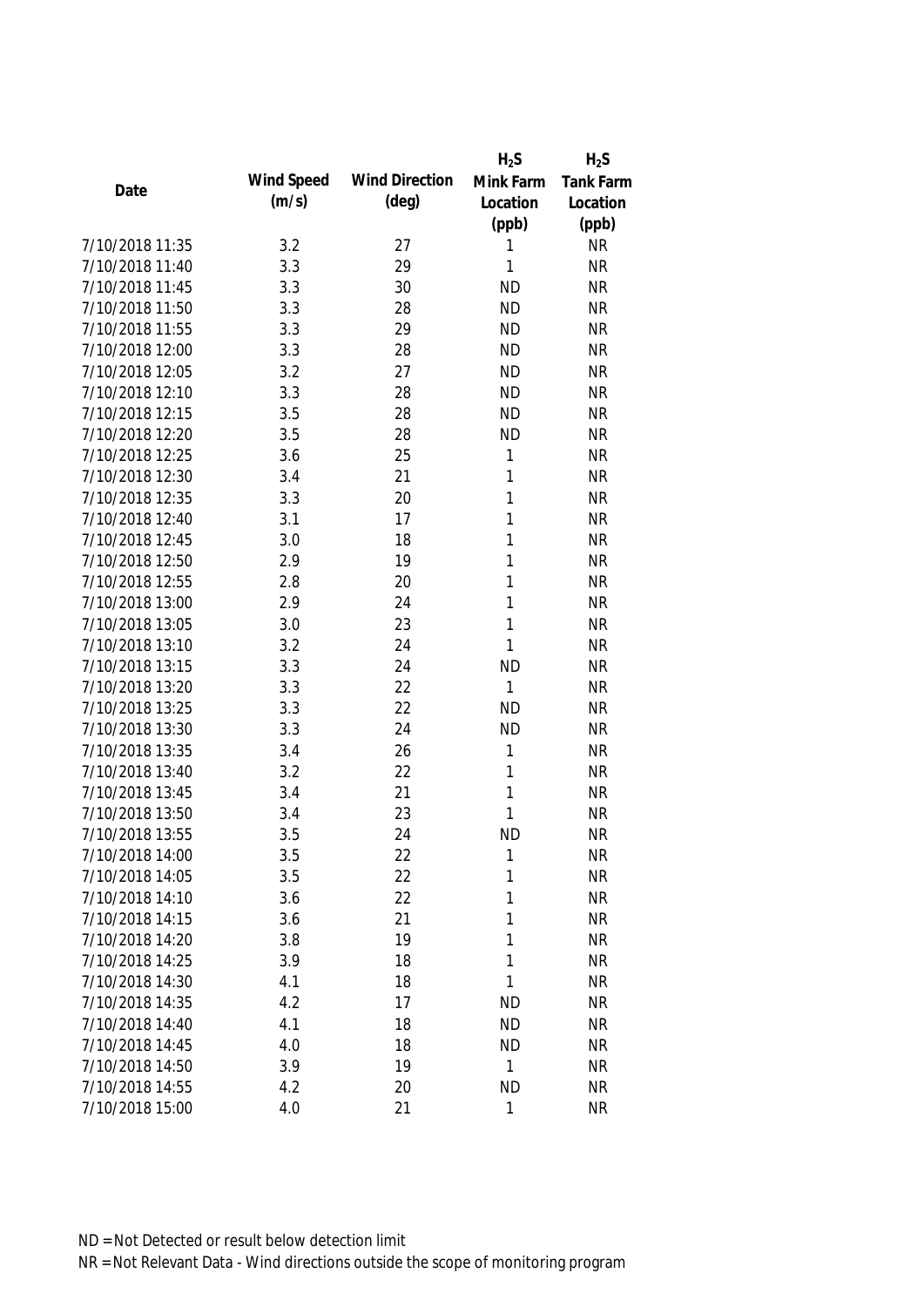|                 |            |                       | $H_2S$       | $H_2S$    |
|-----------------|------------|-----------------------|--------------|-----------|
|                 | Wind Speed | <b>Wind Direction</b> | Mink Farm    | Tank Farm |
| Date            | (m/s)      | $(\text{deg})$        | Location     | Location  |
|                 |            |                       | (ppb)        | (ppb)     |
| 7/10/2018 15:05 | 4.3        | 23                    | 1            | <b>NR</b> |
| 7/10/2018 15:10 | 4.2        | 26                    | <b>ND</b>    | <b>NR</b> |
| 7/10/2018 15:15 | 4.3        | 30                    | <b>ND</b>    | <b>NR</b> |
| 7/10/2018 15:20 | 4.1        | 34                    | <b>ND</b>    | <b>NR</b> |
| 7/10/2018 15:25 | 3.9        | 35                    | <b>ND</b>    | <b>NR</b> |
| 7/10/2018 15:30 | 3.8        | 38                    | 1            | <b>NR</b> |
| 7/10/2018 15:35 | 3.5        | 38                    | <b>ND</b>    | <b>NR</b> |
| 7/10/2018 15:40 | 3.6        | 39                    | <b>ND</b>    | <b>NR</b> |
| 7/10/2018 15:45 | 3.6        | 39                    | <b>ND</b>    | <b>NR</b> |
| 7/10/2018 15:50 | 3.6        | 39                    | <b>ND</b>    | <b>NR</b> |
| 7/10/2018 15:55 | 3.5        | 41                    | <b>NR</b>    | <b>NR</b> |
| 7/10/2018 16:00 | 3.7        | 42                    | <b>NR</b>    | <b>NR</b> |
| 7/10/2018 16:05 | 3.7        | 42                    | <b>NR</b>    | <b>NR</b> |
| 7/10/2018 16:10 | 3.7        | 42                    | <b>NR</b>    | <b>NR</b> |
| 7/10/2018 16:15 | 3.7        | 39                    | $\mathbf 1$  | <b>NR</b> |
| 7/10/2018 16:20 | 3.8        | 36                    | $\mathbf{1}$ | <b>NR</b> |
| 7/10/2018 16:25 | 3.8        | 35                    | $\mathbf{1}$ | <b>NR</b> |
| 7/10/2018 16:30 | 3.7        | 33                    | 1            | <b>NR</b> |
| 7/10/2018 16:35 | 3.8        | 33                    | 1            | <b>NR</b> |
| 7/10/2018 16:40 | 3.8        | 33                    | <b>ND</b>    | <b>NR</b> |
| 7/10/2018 16:45 | 3.8        | 34                    | <b>ND</b>    | <b>NR</b> |
| 7/10/2018 16:50 | 3.9        | 33                    | <b>ND</b>    | <b>NR</b> |
| 7/10/2018 16:55 | 4.1        | 34                    | <b>ND</b>    | <b>NR</b> |
| 7/10/2018 17:00 | 4.1        | 33                    | <b>ND</b>    | <b>NR</b> |
| 7/10/2018 17:05 | 4.0        | 33                    | <b>ND</b>    | <b>NR</b> |
| 7/10/2018 17:10 | 4.0        | 33                    | <b>ND</b>    | <b>NR</b> |
| 7/10/2018 17:15 | 3.9        | 33                    | <b>ND</b>    | <b>NR</b> |
| 7/10/2018 17:20 | 3.8        | 34                    | <b>ND</b>    | <b>NR</b> |
| 7/10/2018 17:25 | 3.6        | 35                    | <b>ND</b>    | <b>NR</b> |
| 7/10/2018 17:30 | 3.3        | 36                    | <b>ND</b>    | <b>NR</b> |
| 7/10/2018 17:35 | 3.2        | 38                    | <b>ND</b>    | <b>NR</b> |
| 7/10/2018 17:40 | 3.0        | 40                    | <b>ND</b>    | <b>NR</b> |
| 7/10/2018 17:45 | 2.8        | 43                    | <b>NR</b>    | <b>NR</b> |
| 7/10/2018 17:50 | 2.8        | 44                    | <b>NR</b>    | <b>NR</b> |
| 7/10/2018 17:55 | 2.8        | 45                    | <b>NR</b>    | <b>NR</b> |
| 7/10/2018 18:00 | 2.9        | 46                    | <b>NR</b>    | <b>NR</b> |
| 7/10/2018 18:05 | 2.9        | 44                    | <b>NR</b>    | <b>NR</b> |
| 7/10/2018 18:10 | 3.1        | 41                    | <b>NR</b>    | <b>NR</b> |
| 7/10/2018 18:15 | 3.2        | 40                    | 1            | <b>NR</b> |
| 7/10/2018 18:20 | 3.1        | 40                    | 1            | <b>NR</b> |
| 7/10/2018 18:25 | 3.1        | 40                    | 1            | <b>NR</b> |
| 7/10/2018 18:30 | 3.0        | 40                    | 1            | <b>NR</b> |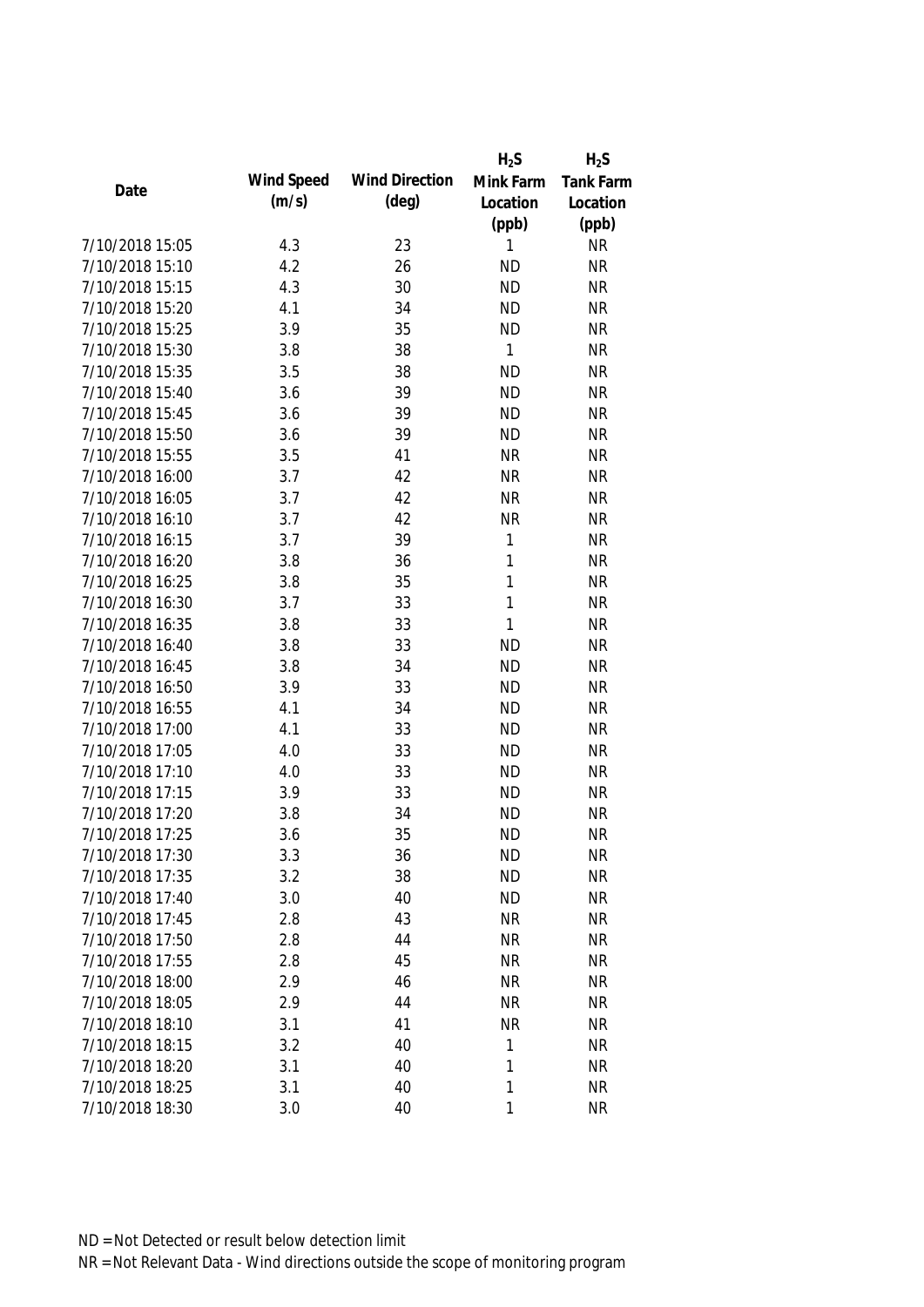|                 |            |                       | $H_2S$       | $H_2S$    |
|-----------------|------------|-----------------------|--------------|-----------|
| Date            | Wind Speed | <b>Wind Direction</b> | Mink Farm    | Tank Farm |
|                 | (m/s)      | $(\text{deg})$        | Location     | Location  |
|                 |            |                       | (ppb)        | (ppb)     |
| 7/10/2018 18:35 | 2.8        | 40                    | 1            | <b>NR</b> |
| 7/10/2018 18:40 | 2.6        | 41                    | <b>NR</b>    | <b>NR</b> |
| 7/10/2018 18:45 | 2.5        | 43                    | <b>NR</b>    | <b>NR</b> |
| 7/10/2018 18:50 | 2.4        | 43                    | <b>NR</b>    | <b>NR</b> |
| 7/10/2018 18:55 | 2.3        | 45                    | <b>NR</b>    | <b>NR</b> |
| 7/10/2018 19:00 | 2.2        | 45                    | <b>NR</b>    | <b>NR</b> |
| 7/10/2018 19:05 | 2.1        | 46                    | <b>NR</b>    | <b>NR</b> |
| 7/10/2018 19:10 | 2.0        | 46                    | <b>NR</b>    | <b>NR</b> |
| 7/10/2018 19:15 | 1.9        | 47                    | <b>NR</b>    | <b>NR</b> |
| 7/10/2018 19:20 | 1.8        | 49                    | <b>NR</b>    | <b>NR</b> |
| 7/10/2018 19:25 | 1.7        | 48                    | <b>NR</b>    | <b>NR</b> |
| 7/10/2018 19:30 | 1.6        | 53                    | <b>NR</b>    | <b>NR</b> |
| 7/10/2018 19:35 | 1.6        | 55                    | <b>NR</b>    | <b>NR</b> |
| 7/10/2018 19:40 | 1.6        | 55                    | <b>NR</b>    | <b>NR</b> |
| 7/10/2018 19:45 | 1.6        | 54                    | <b>NR</b>    | <b>NR</b> |
| 7/10/2018 19:50 | 1.7        | 54                    | <b>NR</b>    | <b>NR</b> |
| 7/10/2018 19:55 | 1.7        | 54                    | <b>NR</b>    | <b>NR</b> |
| 7/10/2018 20:00 | 1.7        | 49                    | <b>NR</b>    | <b>NR</b> |
| 7/10/2018 20:05 | 1.7        | 45                    | <b>NR</b>    | <b>NR</b> |
| 7/10/2018 20:10 | 1.6        | 46                    | <b>NR</b>    | <b>NR</b> |
| 7/10/2018 20:15 | 1.4        | 45                    | <b>NR</b>    | <b>NR</b> |
| 7/10/2018 20:20 | 1.4        | 44                    | <b>NR</b>    | <b>NR</b> |
| 7/10/2018 20:25 | 1.5        | 42                    | <b>NR</b>    | <b>NR</b> |
| 7/10/2018 20:30 | 1.6        | 39                    | <b>ND</b>    | <b>NR</b> |
| 7/10/2018 20:35 | 1.7        | 38                    | <b>ND</b>    | <b>NR</b> |
| 7/10/2018 20:40 | 1.8        | 36                    | $\mathbf{1}$ | <b>NR</b> |
| 7/10/2018 20:45 | 1.8        | 35                    | 1            | <b>NR</b> |
| 7/10/2018 20:50 | 1.8        | 34                    | 1            | <b>NR</b> |
| 7/10/2018 20:55 | 1.8        | 34                    | 1            | <b>NR</b> |
| 7/10/2018 21:00 | 1.6        | 35                    | 1            | <b>NR</b> |
| 7/10/2018 21:05 | 1.5        | 36                    | 1            | <b>NR</b> |
| 7/10/2018 21:10 | 1.5        | 36                    | 1            | <b>NR</b> |
| 7/10/2018 21:15 | 1.5        | 35                    | 1            | <b>NR</b> |
| 7/10/2018 21:20 | 1.6        | 34                    | <b>ND</b>    | <b>NR</b> |
| 7/10/2018 21:25 | 1.6        | 33                    | <b>ND</b>    | <b>NR</b> |
| 7/10/2018 21:30 | 1.8        | 32                    | 1            | <b>NR</b> |
| 7/10/2018 21:35 | 2.0        | 31                    | 1            | <b>NR</b> |
| 7/10/2018 21:40 | 2.1        | 30                    | <b>ND</b>    | <b>NR</b> |
| 7/10/2018 21:45 | 2.1        | 30                    | <b>ND</b>    | <b>NR</b> |
| 7/10/2018 21:50 | 2.1        | 30                    | <b>ND</b>    | <b>NR</b> |
| 7/10/2018 21:55 | 2.2        | 30                    | $\mathbf{1}$ | <b>NR</b> |
| 7/10/2018 22:00 | 2.2        | 30                    | <b>ND</b>    | <b>NR</b> |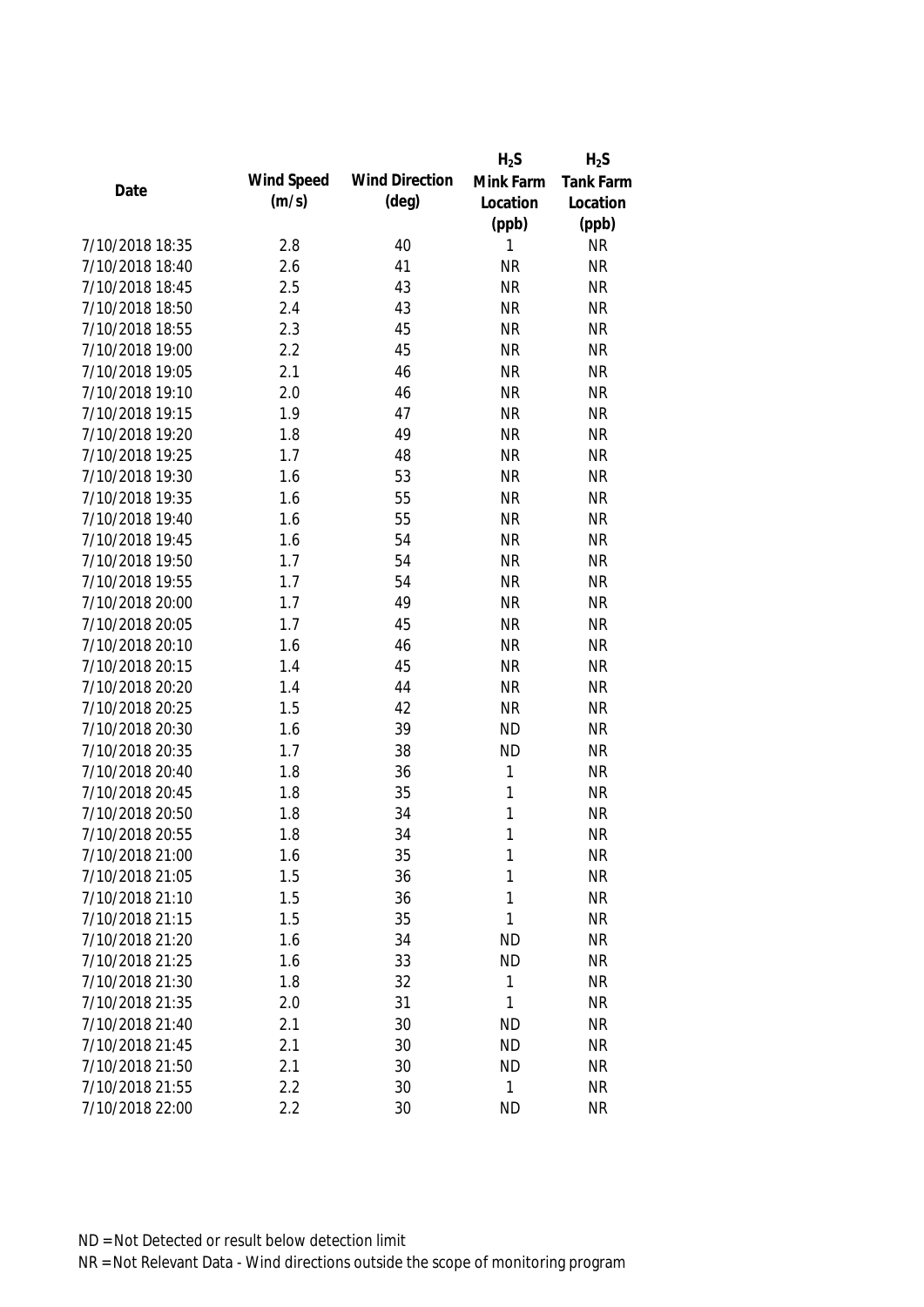|                 |            |                       | $H_2S$       | $H_2S$           |
|-----------------|------------|-----------------------|--------------|------------------|
|                 | Wind Speed | <b>Wind Direction</b> | Mink Farm    | <b>Tank Farm</b> |
| Date            | (m/s)      | $(\text{deg})$        | Location     | Location         |
|                 |            |                       | (ppb)        | (ppb)            |
| 7/10/2018 22:05 | 2.2        | 30                    | <b>ND</b>    | <b>NR</b>        |
| 7/10/2018 22:10 | 2.2        | 31                    | <b>ND</b>    | <b>NR</b>        |
| 7/10/2018 22:15 | 2.2        | 31                    | <b>ND</b>    | <b>NR</b>        |
| 7/10/2018 22:20 | 2.2        | 30                    | <b>ND</b>    | <b>NR</b>        |
| 7/10/2018 22:25 | 2.3        | 30                    | <b>ND</b>    | <b>NR</b>        |
| 7/10/2018 22:30 | 2.4        | 31                    | <b>ND</b>    | <b>NR</b>        |
| 7/10/2018 22:35 | 2.3        | 32                    | <b>ND</b>    | <b>NR</b>        |
| 7/10/2018 22:40 | 2.4        | 33                    | <b>ND</b>    | <b>NR</b>        |
| 7/10/2018 22:45 | 2.4        | 34                    | <b>ND</b>    | <b>NR</b>        |
| 7/10/2018 22:50 | 2.3        | 35                    | 1            | <b>NR</b>        |
| 7/10/2018 22:55 | 2.2        | 36                    | 1            | <b>NR</b>        |
| 7/10/2018 23:00 | 2.1        | 36                    | 1            | <b>NR</b>        |
| 7/10/2018 23:05 | 2.1        | 37                    | 1            | <b>NR</b>        |
| 7/10/2018 23:10 | 2.0        | 37                    | 1            | <b>NR</b>        |
| 7/10/2018 23:15 | 1.9        | 37                    | 1            | <b>NR</b>        |
| 7/10/2018 23:20 | 1.9        | 36                    | $\mathbf{1}$ | <b>NR</b>        |
| 7/10/2018 23:25 | 1.9        | 36                    | 1            | <b>NR</b>        |
| 7/10/2018 23:30 | 1.9        | 37                    | 1            | <b>NR</b>        |
| 7/10/2018 23:35 | 1.9        | 36                    | 1            | <b>NR</b>        |
| 7/10/2018 23:40 | 1.8        | 38                    | 1            | <b>NR</b>        |
| 7/10/2018 23:45 | 1.8        | 39                    | <b>ND</b>    | <b>NR</b>        |
| 7/10/2018 23:50 | 1.8        | 41                    | <b>NR</b>    | <b>NR</b>        |
| 7/10/2018 23:55 | 1.9        | 42                    | <b>NR</b>    | <b>NR</b>        |
| 7/10/2018 24:00 | 2.0        | 42                    | <b>NR</b>    | <b>NR</b>        |
| 7/11/2018 00:05 | 2.1        | 41                    | <b>NR</b>    | <b>NR</b>        |
| 7/11/2018 00:10 | 2.2        | 39                    | <b>ND</b>    | <b>NR</b>        |
| 7/11/2018 00:15 | 2.3        | 38                    | <b>ND</b>    | <b>NR</b>        |
| 7/11/2018 00:20 | 2.3        | 37                    | 1            | <b>NR</b>        |
| 7/11/2018 00:25 | 2.3        | 37                    | 1            | <b>NR</b>        |
| 7/11/2018 00:30 | 2.3        | 37                    | 1            | NR               |
| 7/11/2018 00:35 | 2.3        | 37                    | 1            | <b>NR</b>        |
| 7/11/2018 00:40 | 2.3        | 38                    | 1            | <b>NR</b>        |
| 7/11/2018 00:45 | 2.2        | 38                    | 1            | <b>NR</b>        |
| 7/11/2018 00:50 | 2.3        | 37                    | 1            | <b>NR</b>        |
| 7/11/2018 00:55 | 2.3        | 36                    | 1            | <b>NR</b>        |
| 7/11/2018 01:00 | 2.2        | 36                    | 1            | <b>NR</b>        |
| 7/11/2018 01:05 | 2.1        | 36                    | 1            | <b>NR</b>        |
| 7/11/2018 01:10 | 2.0        | 35                    | 1            | <b>NR</b>        |
| 7/11/2018 01:15 | 2.0        | 35                    | 1            | <b>NR</b>        |
| 7/11/2018 01:20 | 1.9        | 36                    | 1            | <b>NR</b>        |
| 7/11/2018 01:25 | 1.8        | 36                    | 1            | <b>NR</b>        |
| 7/11/2018 01:30 | 1.8        | 35                    | 1            | <b>NR</b>        |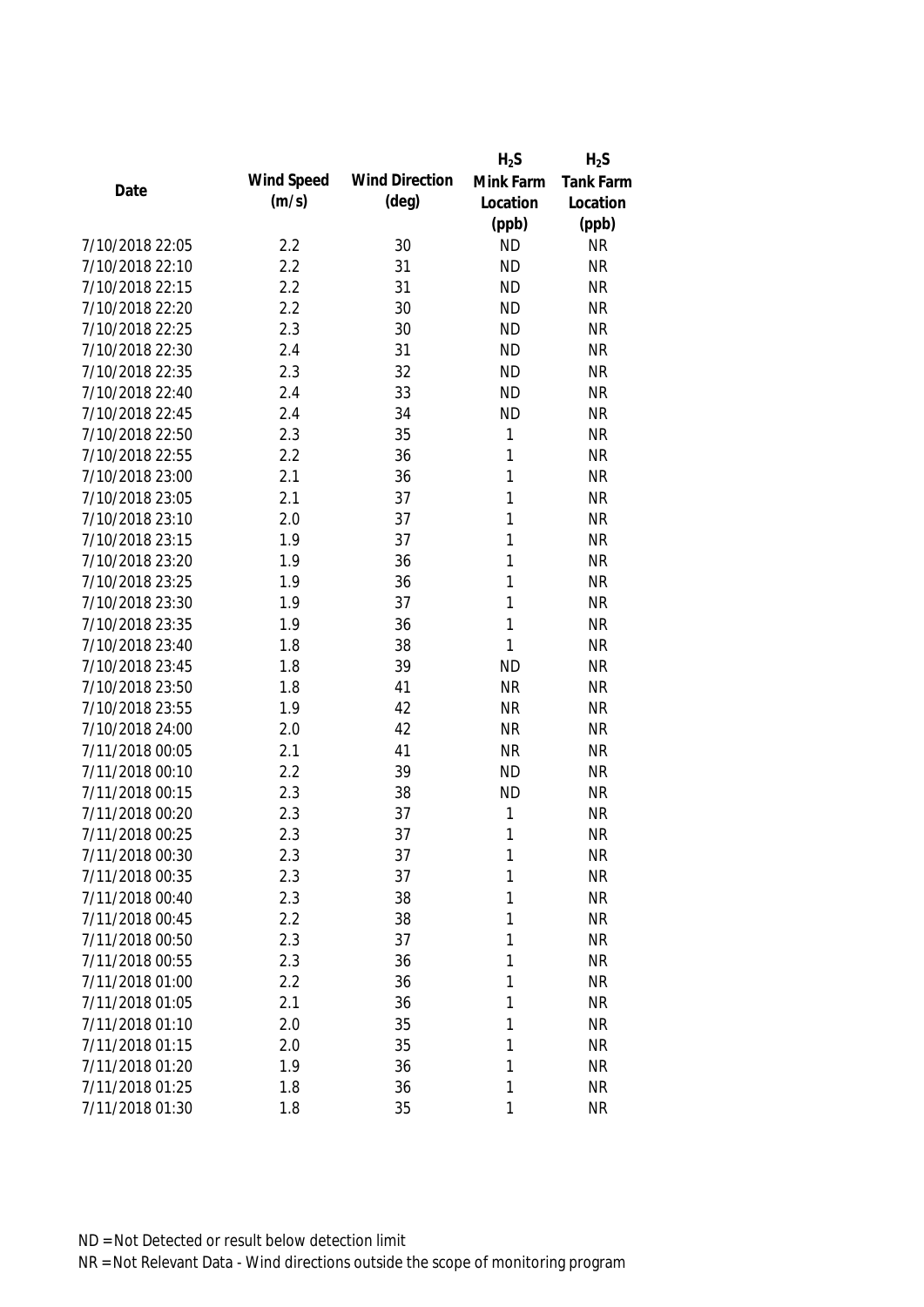|                 |            |                       | $H_2S$    | $H_2S$           |
|-----------------|------------|-----------------------|-----------|------------------|
| Date            | Wind Speed | <b>Wind Direction</b> | Mink Farm | <b>Tank Farm</b> |
|                 | (m/s)      | $(\text{deg})$        | Location  | Location         |
|                 |            |                       | (ppb)     | (ppb)            |
| 7/11/2018 01:35 | 1.8        | 34                    | 1         | <b>NR</b>        |
| 7/11/2018 01:40 | 1.9        | 34                    | 1         | <b>NR</b>        |
| 7/11/2018 01:45 | 1.9        | 33                    | 1         | <b>NR</b>        |
| 7/11/2018 01:50 | 2.0        | 32                    | 1         | <b>NR</b>        |
| 7/11/2018 01:55 | 2.1        | 31                    | <b>ND</b> | <b>NR</b>        |
| 7/11/2018 02:00 | 2.3        | 31                    | 1         | <b>NR</b>        |
| 7/11/2018 02:05 | 2.3        | 31                    | <b>ND</b> | <b>NR</b>        |
| 7/11/2018 02:10 | 2.3        | 31                    | <b>ND</b> | <b>NR</b>        |
| 7/11/2018 02:15 | 2.3        | 31                    | <b>ND</b> | <b>NR</b>        |
| 7/11/2018 02:20 | 2.3        | 31                    | 1         | <b>NR</b>        |
| 7/11/2018 02:25 | 2.3        | 31                    | 1         | <b>NR</b>        |
| 7/11/2018 02:30 | 2.3        | 31                    | 1         | <b>NR</b>        |
| 7/11/2018 02:35 | 2.4        | 31                    | 1         | <b>NR</b>        |
| 7/11/2018 02:40 | 2.4        | 31                    | 1         | <b>NR</b>        |
| 7/11/2018 02:45 | 2.4        | 31                    | 1         | <b>NR</b>        |
| 7/11/2018 02:50 | 2.4        | 32                    | 1         | <b>NR</b>        |
| 7/11/2018 02:55 | 2.4        | 34                    | 1         | <b>NR</b>        |
| 7/11/2018 03:00 | 2.4        | 35                    | 1         | <b>NR</b>        |
| 7/11/2018 03:05 | 2.4        | 35                    | 1         | <b>NR</b>        |
| 7/11/2018 03:10 | 2.4        | 34                    | 1         | <b>NR</b>        |
| 7/11/2018 03:15 | 2.3        | 34                    | 1         | <b>NR</b>        |
| 7/11/2018 03:20 | 2.3        | 33                    | 1         | <b>NR</b>        |
| 7/11/2018 03:25 | 2.3        | 31                    | 1         | <b>NR</b>        |
| 7/11/2018 03:30 | 2.3        | 30                    | 1         | <b>NR</b>        |
| 7/11/2018 03:35 | 2.3        | 30                    | 1         | <b>NR</b>        |
| 7/11/2018 03:40 | 2.2        | 30                    | 1         | <b>NR</b>        |
| 7/11/2018 03:45 | 2.2        | 30                    | 1         | <b>NR</b>        |
| 7/11/2018 03:50 | 2.2        | 30                    | 1         | <b>NR</b>        |
| 7/11/2018 03:55 | 2.1        | 31                    | 1         | <b>NR</b>        |
| 7/11/2018 04:00 | 2.0        | 32                    | 1         | <b>NR</b>        |
| 7/11/2018 04:05 | 2.0        | 33                    | <b>ND</b> | <b>NR</b>        |
| 7/11/2018 04:10 | 2.0        | 35                    | 1         | <b>NR</b>        |
| 7/11/2018 04:15 | 2.0        | 37                    | <b>ND</b> | <b>NR</b>        |
| 7/11/2018 04:20 | 2.0        | 38                    | <b>ND</b> | <b>NR</b>        |
| 7/11/2018 04:25 | 1.9        | 40                    | 1         | <b>NR</b>        |
| 7/11/2018 04:30 | 1.8        | 40                    | 1         | <b>NR</b>        |
| 7/11/2018 04:35 | 1.7        | 40                    | 1         | <b>NR</b>        |
| 7/11/2018 04:40 | 1.7        | 38                    | 1         | <b>NR</b>        |
| 7/11/2018 04:45 | 1.6        | 38                    | 1         | <b>NR</b>        |
| 7/11/2018 04:50 | 1.5        | 38                    | 1         | <b>NR</b>        |
| 7/11/2018 04:55 | 1.5        | 37                    | <b>ND</b> | <b>NR</b>        |
| 7/11/2018 05:00 | 1.5        | 37                    | <b>ND</b> | <b>NR</b>        |
|                 |            |                       |           |                  |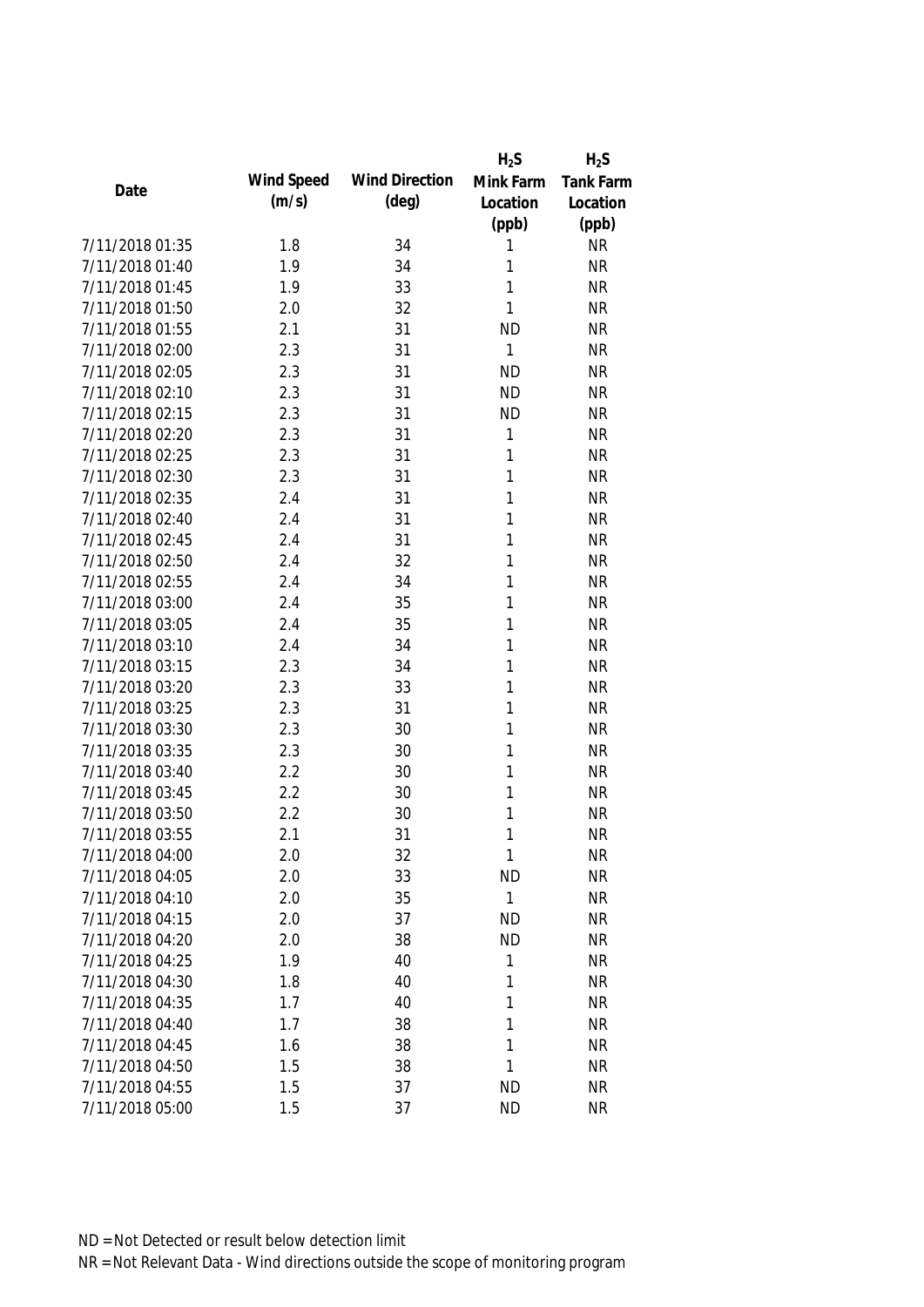|                 |            |                       | $H_2S$    | $H_2S$           |
|-----------------|------------|-----------------------|-----------|------------------|
| Date            | Wind Speed | <b>Wind Direction</b> | Mink Farm | <b>Tank Farm</b> |
|                 | (m/s)      | $(\text{deg})$        | Location  | Location         |
|                 |            |                       | (ppb)     | (ppb)            |
| 7/11/2018 05:05 | 1.6        | 37                    | <b>ND</b> | <b>NR</b>        |
| 7/11/2018 05:10 | 1.5        | 39                    | 1         | <b>NR</b>        |
| 7/11/2018 05:15 | 1.5        | 40                    | 1         | <b>NR</b>        |
| 7/11/2018 05:20 | 1.5        | 40                    | 1         | <b>NR</b>        |
| 7/11/2018 05:25 | 1.6        | 39                    | 1         | <b>NR</b>        |
| 7/11/2018 05:30 | 1.6        | 37                    | 1         | <b>NR</b>        |
| 7/11/2018 05:35 | 1.6        | 36                    | 1         | <b>NR</b>        |
| 7/11/2018 05:40 | 1.7        | 34                    | 1         | <b>NR</b>        |
| 7/11/2018 05:45 | 1.8        | 32                    | 1         | <b>NR</b>        |
| 7/11/2018 05:50 | 1.9        | 31                    | 1         | <b>NR</b>        |
| 7/11/2018 05:55 | 1.9        | 31                    | 1         | <b>NR</b>        |
| 7/11/2018 06:00 | 1.9        | 32                    | 1         | <b>NR</b>        |
| 7/11/2018 06:05 | 1.9        | 33                    | 1         | <b>NR</b>        |
| 7/11/2018 06:10 | 2.0        | 33                    | 1         | <b>NR</b>        |
| 7/11/2018 06:15 | 2.0        | 35                    | 1         | <b>NR</b>        |
| 7/11/2018 06:20 | 2.1        | 35                    | 1         | <b>NR</b>        |
| 7/11/2018 06:25 | 2.1        | 36                    | 1         | <b>NR</b>        |
| 7/11/2018 06:30 | 2.0        | 36                    | <b>ND</b> | <b>NR</b>        |
| 7/11/2018 06:35 | 1.9        | 37                    | <b>ND</b> | <b>NR</b>        |
| 7/11/2018 06:40 | 1.8        | 37                    | <b>ND</b> | <b>NR</b>        |
| 7/11/2018 06:45 | 1.6        | 39                    | <b>ND</b> | <b>NR</b>        |
| 7/11/2018 06:50 | 1.6        | 41                    | <b>NR</b> | <b>NR</b>        |
| 7/11/2018 06:55 | 1.5        | 42                    | <b>NR</b> | <b>NR</b>        |
| 7/11/2018 07:00 | 1.5        | 44                    | <b>NR</b> | <b>NR</b>        |
| 7/11/2018 07:05 | 1.6        | 46                    | <b>NR</b> | <b>NR</b>        |
| 7/11/2018 07:10 | 1.7        | 48                    | <b>NR</b> | <b>NR</b>        |
| 7/11/2018 07:15 | 1.7        | 46                    | <b>NR</b> | <b>NR</b>        |
| 7/11/2018 07:20 | 1.8        | 45                    | <b>NR</b> | <b>NR</b>        |
| 7/11/2018 07:25 | 1.7        | 47                    | <b>NR</b> | <b>NR</b>        |
| 7/11/2018 07:30 | 1.7        | 47                    | <b>NR</b> | NR               |
| 7/11/2018 07:35 | 1.7        | 46                    | <b>NR</b> | <b>NR</b>        |
| 7/11/2018 07:40 | 1.7        | 48                    | <b>NR</b> | <b>NR</b>        |
| 7/11/2018 07:45 | 1.6        | 50                    | <b>NR</b> | <b>NR</b>        |
| 7/11/2018 07:50 | 1.6        | 51                    | <b>NR</b> | <b>NR</b>        |
| 7/11/2018 07:55 | 1.7        | 49                    | <b>NR</b> | <b>NR</b>        |
| 7/11/2018 08:00 | 1.6        | 50                    | <b>NR</b> | <b>NR</b>        |
| 7/11/2018 08:05 | 1.5        | 55                    | <b>NR</b> | <b>NR</b>        |
| 7/11/2018 08:10 | 1.6        | 55                    | <b>NR</b> | <b>NR</b>        |
| 7/11/2018 08:15 | 1.5        | 56                    | <b>NR</b> | <b>NR</b>        |
| 7/11/2018 08:20 | 1.5        | 55                    | <b>NR</b> | <b>NR</b>        |
| 7/11/2018 08:25 | 1.4        | 57                    | <b>NR</b> | <b>NR</b>        |
| 7/11/2018 08:30 | 1.5        | 59                    | <b>NR</b> | <b>NR</b>        |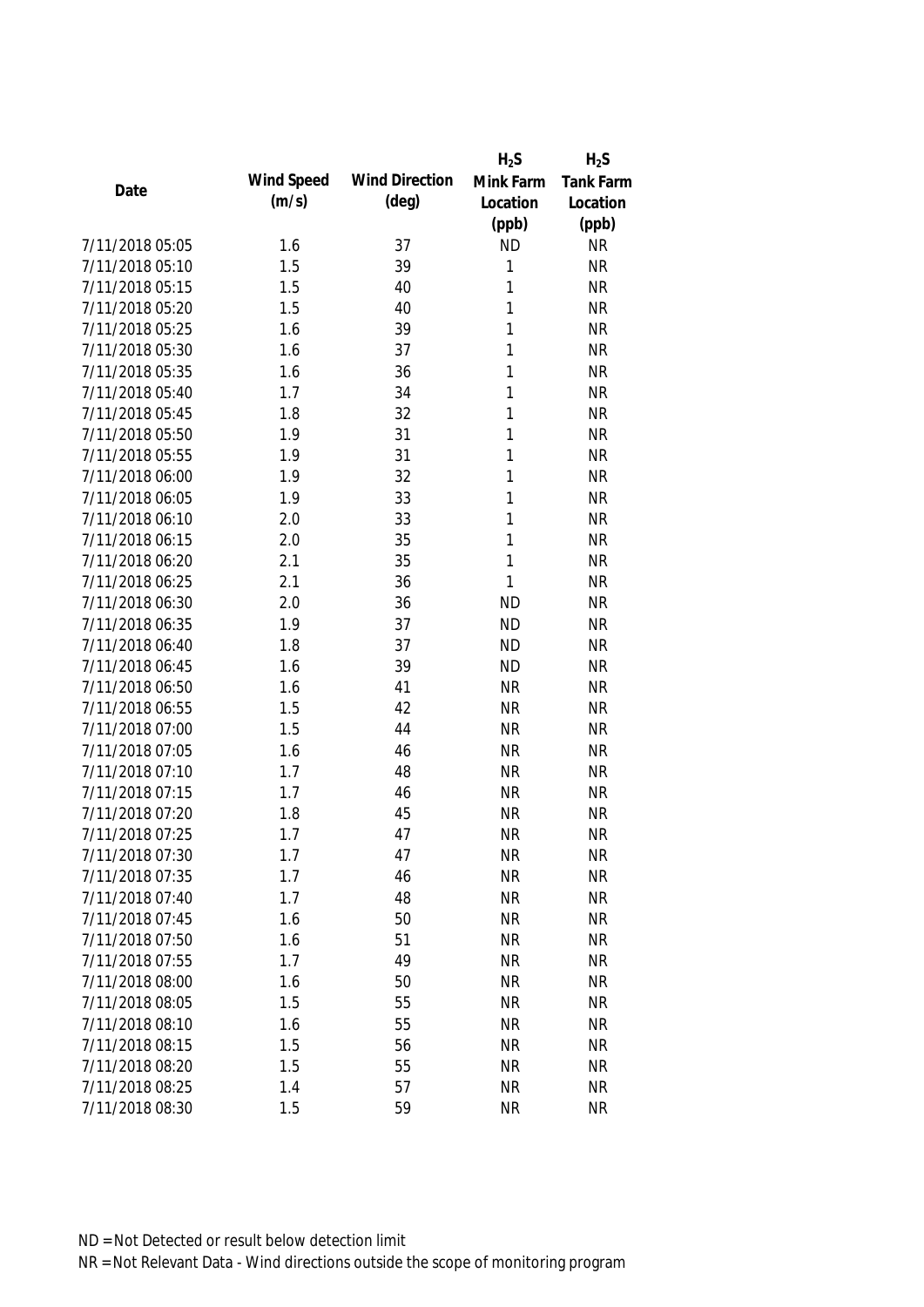|                 |            |                       | $H_2S$    | $H_2S$           |
|-----------------|------------|-----------------------|-----------|------------------|
| Date            | Wind Speed | <b>Wind Direction</b> | Mink Farm | <b>Tank Farm</b> |
|                 | (m/s)      | $(\text{deg})$        | Location  | Location         |
|                 |            |                       | (ppb)     | (ppb)            |
| 7/11/2018 08:35 | 1.7        | 60                    | <b>NR</b> | <b>NR</b>        |
| 7/11/2018 08:40 | 1.8        | 66                    | <b>NR</b> | <b>NR</b>        |
| 7/11/2018 08:45 | 1.9        | 68                    | <b>NR</b> | <b>NR</b>        |
| 7/11/2018 08:50 | 1.9        | 75                    | <b>NR</b> | <b>NR</b>        |
| 7/11/2018 08:55 | 1.9        | 79                    | <b>NR</b> | <b>NR</b>        |
| 7/11/2018 09:00 | 1.8        | 88                    | <b>NR</b> | <b>NR</b>        |
| 7/11/2018 09:05 | 1.8        | 95                    | <b>NR</b> | <b>NR</b>        |
| 7/11/2018 09:10 | 1.8        | 96                    | <b>NR</b> | <b>NR</b>        |
| 7/11/2018 09:15 | 1.8        | 102                   | <b>NR</b> | <b>NR</b>        |
| 7/11/2018 09:20 | 1.9        | 109                   | <b>NR</b> | <b>NR</b>        |
| 7/11/2018 09:25 | 2.0        | 116                   | <b>NR</b> | <b>NR</b>        |
| 7/11/2018 09:30 | 2.1        | 116                   | <b>NR</b> | <b>NR</b>        |
| 7/11/2018 09:35 | 2.1        | 119                   | <b>NR</b> | <b>NR</b>        |
| 7/11/2018 09:40 | 2.0        | 122                   | <b>NR</b> | <b>NR</b>        |
| 7/11/2018 09:45 | 2.1        | 127                   | <b>NR</b> | <b>NR</b>        |
| 7/11/2018 09:50 | 2.2        | 131                   | <b>NR</b> | <b>NR</b>        |
| 7/11/2018 09:55 | 2.2        | 135                   | <b>NR</b> | <b>NR</b>        |
| 7/11/2018 10:00 | 2.3        | 137                   | <b>NR</b> | <b>NR</b>        |
| 7/11/2018 10:05 | 2.4        | 141                   | <b>NR</b> | <b>NR</b>        |
| 7/11/2018 10:10 | 2.5        | 152                   | <b>NR</b> | <b>NR</b>        |
| 7/11/2018 10:15 | 2.4        | 153                   | <b>NR</b> | <b>NR</b>        |
| 7/11/2018 10:20 | 2.2        | 148                   | <b>NR</b> | <b>NR</b>        |
| 7/11/2018 10:25 | 2.1        | 146                   | <b>NR</b> | <b>NR</b>        |
| 7/11/2018 10:30 | 2.1        | 150                   | <b>NR</b> | <b>NR</b>        |
| 7/11/2018 10:35 | 2.0        | 152                   | <b>NR</b> | <b>NR</b>        |
| 7/11/2018 10:40 | 1.8        | 146                   | <b>NR</b> | <b>NR</b>        |
| 7/11/2018 10:45 | 1.6        | 147                   | <b>NR</b> | <b>NR</b>        |
| 7/11/2018 10:50 | 1.6        | 161                   | <b>NR</b> | <b>NR</b>        |
| 7/11/2018 10:55 | 1.6        | 166                   | <b>NR</b> | <b>NR</b>        |
| 7/11/2018 11:00 | 1.4        | 167                   | <b>NR</b> | <b>NR</b>        |
| 7/11/2018 11:05 | 1.3        | 155                   | <b>NR</b> | <b>NR</b>        |
| 7/11/2018 11:10 | 1.2        | 138                   | <b>NR</b> | <b>NR</b>        |
| 7/11/2018 11:15 | 1.4        | 131                   | <b>NR</b> | <b>NR</b>        |
| 7/11/2018 11:20 | 1.3        | 116                   | <b>NR</b> | <b>NR</b>        |
| 7/11/2018 11:25 | 1.2        | 123                   | <b>NR</b> | <b>NR</b>        |
| 7/11/2018 11:30 | 1.4        | 134                   | <b>NR</b> | <b>NR</b>        |
| 7/11/2018 11:35 | 1.4        | 150                   | <b>NR</b> | <b>NR</b>        |
| 7/11/2018 11:40 | 1.5        | 172                   | <b>NR</b> | <b>NR</b>        |
| 7/11/2018 11:45 | 1.4        | 186                   | <b>NR</b> | <b>NR</b>        |
| 7/11/2018 11:50 | 1.5        | 184                   | <b>NR</b> | $\mathbf 1$      |
| 7/11/2018 11:55 | 1.5        | 180                   | <b>NR</b> | 1                |
| 7/11/2018 12:00 | 1.4        | 180                   | <b>NR</b> | <b>NR</b>        |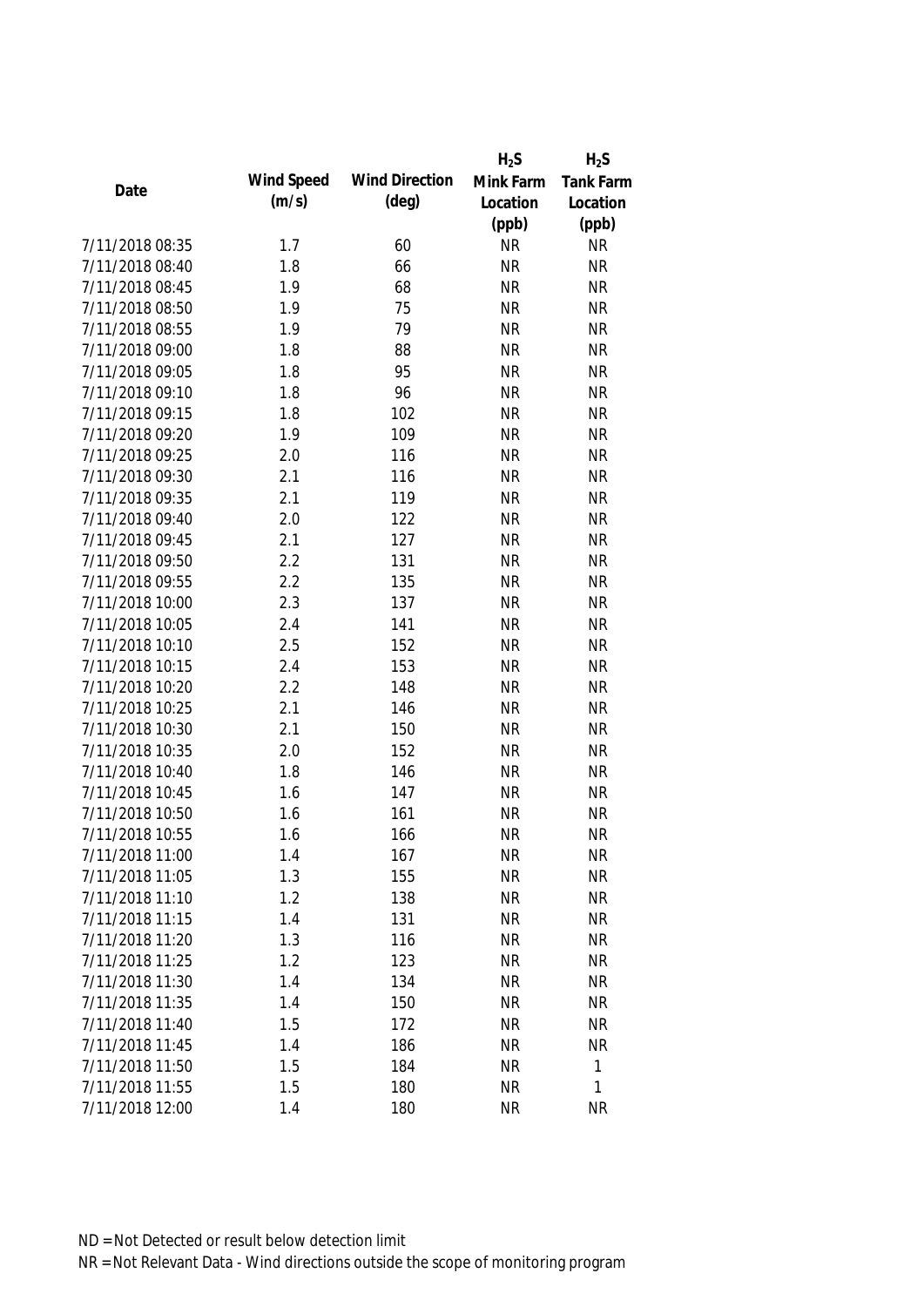|                 |            |                       | $H_2S$    | $H_2S$           |
|-----------------|------------|-----------------------|-----------|------------------|
| Date            | Wind Speed | <b>Wind Direction</b> | Mink Farm | <b>Tank Farm</b> |
|                 | (m/s)      | $(\text{deg})$        | Location  | Location         |
|                 |            |                       | (ppb)     | (ppb)            |
| 7/11/2018 12:05 | 1.3        | 175                   | <b>NR</b> | <b>NR</b>        |
| 7/11/2018 12:10 | 1.2        | 141                   | <b>NR</b> | <b>NR</b>        |
| 7/11/2018 12:15 | 1.1        | 131                   | <b>NR</b> | <b>NR</b>        |
| 7/11/2018 12:20 | 1.2        | 139                   | <b>NR</b> | <b>NR</b>        |
| 7/11/2018 12:25 | 1.4        | 132                   | <b>NR</b> | <b>NR</b>        |
| 7/11/2018 12:30 | 1.5        | 139                   | <b>NR</b> | <b>NR</b>        |
| 7/11/2018 12:35 | 1.7        | 153                   | <b>NR</b> | <b>NR</b>        |
| 7/11/2018 12:40 | 1.8        | 156                   | <b>NR</b> | <b>NR</b>        |
| 7/11/2018 12:45 | 1.8        | 147                   | <b>NR</b> | <b>NR</b>        |
| 7/11/2018 12:50 | 1.6        | 134                   | <b>NR</b> | <b>NR</b>        |
| 7/11/2018 12:55 | 1.3        | 121                   | <b>NR</b> | <b>NR</b>        |
| 7/11/2018 13:00 | 1.3        | 86                    | <b>NR</b> | <b>NR</b>        |
| 7/11/2018 13:05 | 1.3        | 51                    | <b>NR</b> | <b>NR</b>        |
| 7/11/2018 13:10 | 1.5        | 45                    | <b>NR</b> | <b>NR</b>        |
| 7/11/2018 13:15 | 1.7        | 34                    | <b>ND</b> | <b>NR</b>        |
| 7/11/2018 13:20 | 1.8        | 35                    | 1         | <b>NR</b>        |
| 7/11/2018 13:25 | 1.9        | 32                    | <b>ND</b> | <b>NR</b>        |
| 7/11/2018 13:30 | 1.8        | 27                    | <b>ND</b> | <b>NR</b>        |
| 7/11/2018 13:35 | 1.9        | 27                    | <b>ND</b> | <b>NR</b>        |
| 7/11/2018 13:40 | 1.9        | 26                    | <b>ND</b> | <b>NR</b>        |
| 7/11/2018 13:45 | 1.9        | 26                    | <b>ND</b> | <b>NR</b>        |
| 7/11/2018 13:50 | 1.9        | 30                    | <b>ND</b> | <b>NR</b>        |
| 7/11/2018 13:55 | 1.9        | 34                    | <b>ND</b> | <b>NR</b>        |
| 7/11/2018 14:00 | 1.9        | 40                    | <b>ND</b> | <b>NR</b>        |
| 7/11/2018 14:05 | 1.7        | 51                    | <b>NR</b> | <b>NR</b>        |
| 7/11/2018 14:10 | 1.6        | 67                    | <b>NR</b> | <b>NR</b>        |
| 7/11/2018 14:15 | 1.3        | 81                    | <b>NR</b> | <b>NR</b>        |
| 7/11/2018 14:20 | 1.3        | 83                    | <b>NR</b> | <b>NR</b>        |
| 7/11/2018 14:25 | 1.4        | 93                    | <b>NR</b> | <b>NR</b>        |
| 7/11/2018 14:30 | 1.5        | 108                   | <b>NR</b> | NR               |
| 7/11/2018 14:35 | 1.6        | 109                   | <b>NR</b> | <b>NR</b>        |
| 7/11/2018 14:40 | 1.5        | 103                   | <b>NR</b> | <b>NR</b>        |
| 7/11/2018 14:45 | 1.6        | 96                    | <b>NR</b> | <b>NR</b>        |
| 7/11/2018 14:50 | 1.8        | 88                    | <b>NR</b> | <b>NR</b>        |
| 7/11/2018 14:55 | 1.8        | 78                    | <b>NR</b> | <b>NR</b>        |
| 7/11/2018 15:00 | 1.6        | 57                    | <b>NR</b> | <b>NR</b>        |
| 7/11/2018 15:05 | 1.6        | 44                    | <b>NR</b> | <b>NR</b>        |
| 7/11/2018 15:10 | 1.5        | 43                    | <b>NR</b> | <b>NR</b>        |
| 7/11/2018 15:15 | 1.5        | 48                    | <b>NR</b> | <b>NR</b>        |
| 7/11/2018 15:20 | 1.3        | 58                    | <b>NR</b> | <b>NR</b>        |
| 7/11/2018 15:25 | 1.4        | 60                    | <b>NR</b> | <b>NR</b>        |
| 7/11/2018 15:30 | 1.5        | 67                    | <b>NR</b> | <b>NR</b>        |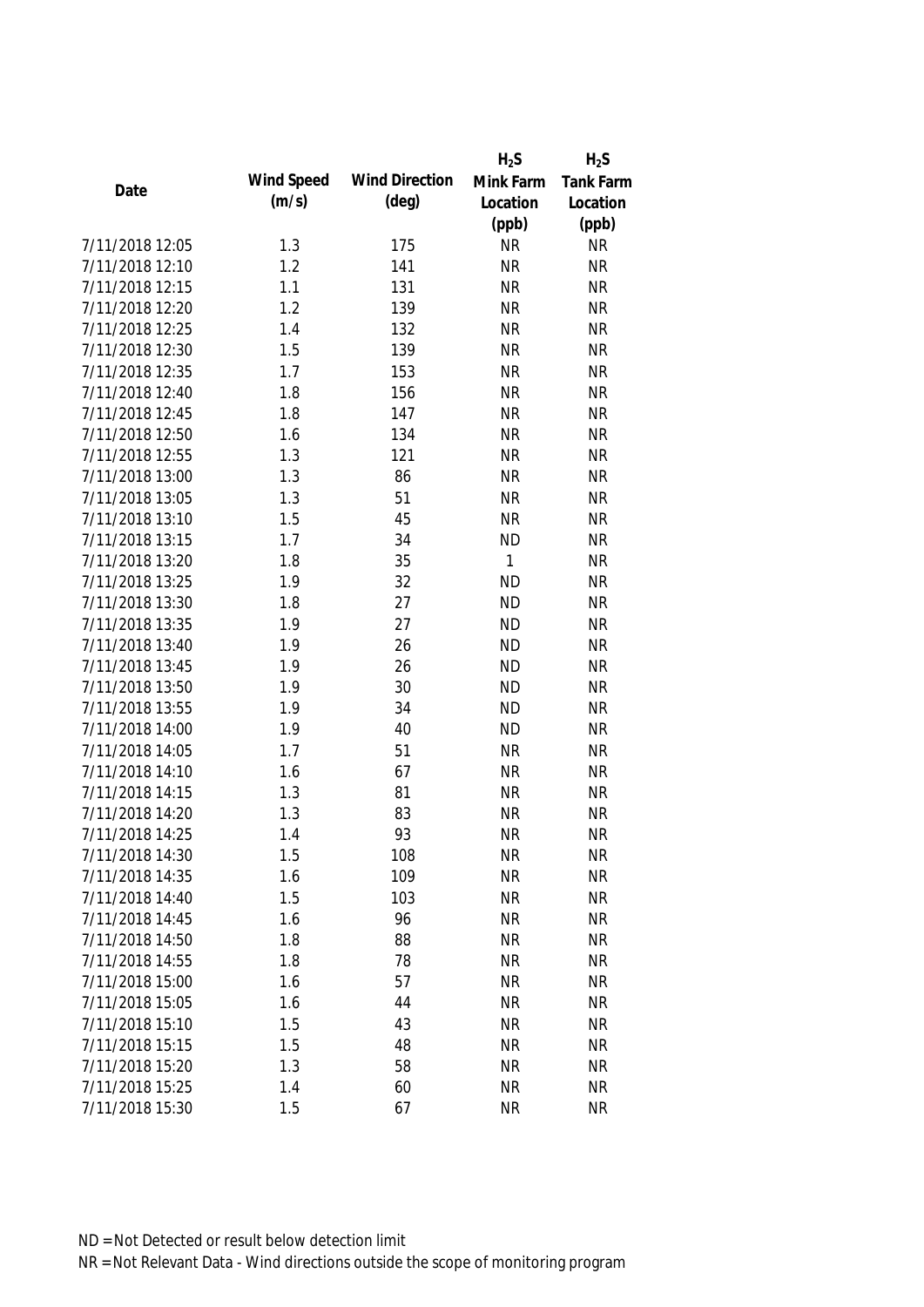|                 |            |                       | $H_2S$    | $H_2S$           |
|-----------------|------------|-----------------------|-----------|------------------|
|                 | Wind Speed | <b>Wind Direction</b> | Mink Farm | <b>Tank Farm</b> |
| Date            | (m/s)      | $(\text{deg})$        | Location  | Location         |
|                 |            |                       | (ppb)     | (ppb)            |
| 7/11/2018 15:35 | 1.5        | 70                    | <b>NR</b> | <b>NR</b>        |
| 7/11/2018 15:40 | 1.7        | 70                    | <b>NR</b> | <b>NR</b>        |
| 7/11/2018 15:45 | 1.9        | 68                    | <b>NR</b> | <b>NR</b>        |
| 7/11/2018 15:50 | 2.0        | 68                    | <b>NR</b> | <b>NR</b>        |
| 7/11/2018 15:55 | 2.1        | 65                    | <b>NR</b> | <b>NR</b>        |
| 7/11/2018 16:00 | 2.1        | 64                    | <b>NR</b> | <b>NR</b>        |
| 7/11/2018 16:05 | 2.2        | 70                    | <b>NR</b> | <b>NR</b>        |
| 7/11/2018 16:10 | 2.2        | 71                    | <b>NR</b> | <b>NR</b>        |
| 7/11/2018 16:15 | 1.9        | 67                    | <b>NR</b> | <b>NR</b>        |
| 7/11/2018 16:20 | 1.9        | 68                    | <b>NR</b> | <b>NR</b>        |
| 7/11/2018 16:25 | 1.8        | 69                    | <b>NR</b> | <b>NR</b>        |
| 7/11/2018 16:30 | 1.9        | 73                    | <b>NR</b> | <b>NR</b>        |
| 7/11/2018 16:35 | 1.9        | 71                    | <b>NR</b> | <b>NR</b>        |
| 7/11/2018 16:40 | 2.1        | 63                    | <b>NR</b> | <b>NR</b>        |
| 7/11/2018 16:45 | 2.2        | 62                    | <b>NR</b> | <b>NR</b>        |
| 7/11/2018 16:50 | 2.3        | 56                    | <b>NR</b> | <b>NR</b>        |
| 7/11/2018 16:55 | 2.4        | 55                    | <b>NR</b> | <b>NR</b>        |
| 7/11/2018 17:00 | 2.3        | 54                    | <b>NR</b> | <b>NR</b>        |
| 7/11/2018 17:05 | 2.5        | 58                    | <b>NR</b> | <b>NR</b>        |
| 7/11/2018 17:10 | 2.4        | 65                    | <b>NR</b> | <b>NR</b>        |
| 7/11/2018 17:15 | 2.3        | 69                    | <b>NR</b> | <b>NR</b>        |
| 7/11/2018 17:20 | 2.3        | 71                    | <b>NR</b> | <b>NR</b>        |
| 7/11/2018 17:25 | 2.1        | 74                    | <b>NR</b> | <b>NR</b>        |
| 7/11/2018 17:30 | 2.1        | 75                    | <b>NR</b> | <b>NR</b>        |
| 7/11/2018 17:35 | 1.9        | 69                    | <b>NR</b> | <b>NR</b>        |
| 7/11/2018 17:40 | 1.9        | 63                    | <b>NR</b> | <b>NR</b>        |
| 7/11/2018 17:45 | 1.9        | 62                    | <b>NR</b> | <b>NR</b>        |
| 7/11/2018 17:50 | 1.9        | 62                    | <b>NR</b> | <b>NR</b>        |
| 7/11/2018 17:55 | 2.0        | 65                    | <b>NR</b> | <b>NR</b>        |
| 7/11/2018 18:00 | 2.1        | 65                    | <b>NR</b> | NR               |
| 7/11/2018 18:05 | 2.2        | 67                    | <b>NR</b> | <b>NR</b>        |
| 7/11/2018 18:10 | 2.0        | 71                    | <b>NR</b> | <b>NR</b>        |
| 7/11/2018 18:15 | 2.0        | 70                    | <b>NR</b> | <b>NR</b>        |
| 7/11/2018 18:20 | 1.9        | 76                    | <b>NR</b> | <b>NR</b>        |
| 7/11/2018 18:25 | 1.8        | 76                    | <b>NR</b> | <b>NR</b>        |
| 7/11/2018 18:30 | 1.7        | 76                    | <b>NR</b> | <b>NR</b>        |
| 7/11/2018 18:35 | 1.6        | 78                    | <b>NR</b> | <b>NR</b>        |
| 7/11/2018 18:40 | 1.9        | 81                    | <b>NR</b> | <b>NR</b>        |
| 7/11/2018 18:45 | 2.0        | 85                    | <b>NR</b> | <b>NR</b>        |
| 7/11/2018 18:50 | 2.1        | 84                    | <b>NR</b> | <b>NR</b>        |
| 7/11/2018 18:55 | 2.1        | 83                    | <b>NR</b> | <b>NR</b>        |
| 7/11/2018 19:00 | 2.1        | 83                    | <b>NR</b> | <b>NR</b>        |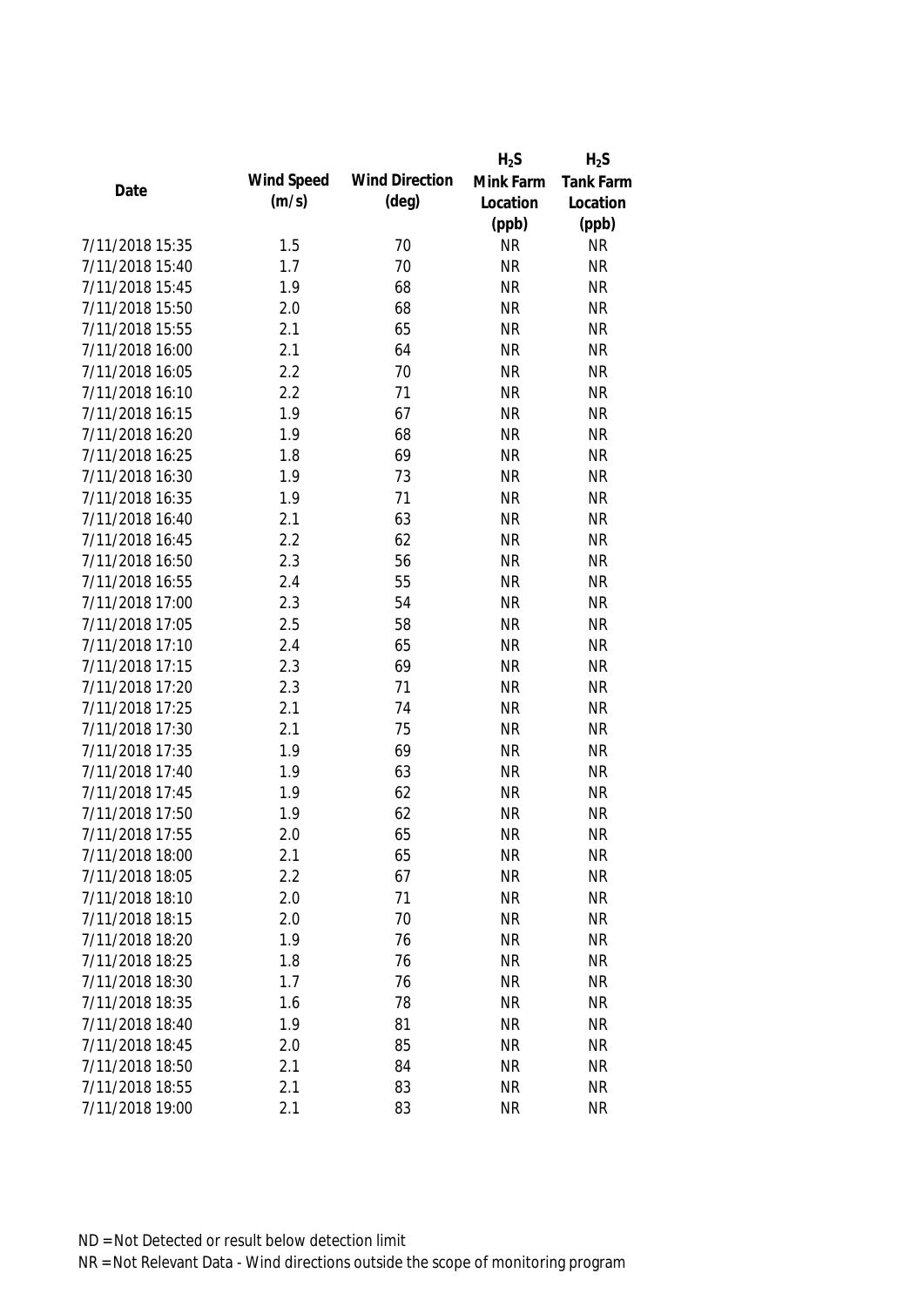|                 |            |                       | $H_2S$    | $H_2S$           |
|-----------------|------------|-----------------------|-----------|------------------|
| Date            | Wind Speed | <b>Wind Direction</b> | Mink Farm | <b>Tank Farm</b> |
|                 | (m/s)      | $(\text{deg})$        | Location  | Location         |
|                 |            |                       | (ppb)     | (ppb)            |
| 7/11/2018 19:05 | 2.2        | 80                    | <b>NR</b> | <b>NR</b>        |
| 7/11/2018 19:10 | 1.9        | 80                    | <b>NR</b> | <b>NR</b>        |
| 7/11/2018 19:15 | 1.7        | 77                    | <b>NR</b> | <b>NR</b>        |
| 7/11/2018 19:20 | 1.6        | 74                    | <b>NR</b> | <b>NR</b>        |
| 7/11/2018 19:25 | 1.5        | 72                    | <b>NR</b> | <b>NR</b>        |
| 7/11/2018 19:30 | 1.5        | 70                    | <b>NR</b> | <b>NR</b>        |
| 7/11/2018 19:35 | 1.5        | 71                    | <b>NR</b> | <b>NR</b>        |
| 7/11/2018 19:40 | 1.6        | 70                    | <b>NR</b> | <b>NR</b>        |
| 7/11/2018 19:45 | 1.6        | 72                    | <b>NR</b> | <b>NR</b>        |
| 7/11/2018 19:50 | 1.5        | 73                    | <b>NR</b> | <b>NR</b>        |
| 7/11/2018 19:55 | 1.6        | 76                    | <b>NR</b> | <b>NR</b>        |
| 7/11/2018 20:00 | 1.6        | 79                    | <b>NR</b> | <b>NR</b>        |
| 7/11/2018 20:05 | 1.6        | 81                    | <b>NR</b> | <b>NR</b>        |
| 7/11/2018 20:10 | 1.7        | 85                    | <b>NR</b> | <b>NR</b>        |
| 7/11/2018 20:15 | 1.9        | 88                    | <b>NR</b> | <b>NR</b>        |
| 7/11/2018 20:20 | 1.9        | 92                    | <b>NR</b> | <b>NR</b>        |
| 7/11/2018 20:25 | 2.0        | 95                    | <b>NR</b> | <b>NR</b>        |
| 7/11/2018 20:30 | 2.1        | 98                    | <b>NR</b> | <b>NR</b>        |
| 7/11/2018 20:35 | 2.1        | 101                   | <b>NR</b> | <b>NR</b>        |
| 7/11/2018 20:40 | 2.0        | 101                   | <b>NR</b> | <b>NR</b>        |
| 7/11/2018 20:45 | 2.0        | 100                   | <b>NR</b> | <b>NR</b>        |
| 7/11/2018 20:50 | 1.9        | 100                   | <b>NR</b> | <b>NR</b>        |
| 7/11/2018 20:55 | 1.8        | 97                    | <b>NR</b> | <b>NR</b>        |
| 7/11/2018 21:00 | 1.6        | 96                    | <b>NR</b> | <b>NR</b>        |
| 7/11/2018 21:05 | 1.6        | 94                    | <b>NR</b> | <b>NR</b>        |
| 7/11/2018 21:10 | 1.6        | 93                    | <b>NR</b> | <b>NR</b>        |
| 7/11/2018 21:15 | 1.6        | 92                    | <b>NR</b> | <b>NR</b>        |
| 7/11/2018 21:20 | 1.6        | 90                    | <b>NR</b> | <b>NR</b>        |
| 7/11/2018 21:25 | 1.6        | 89                    | <b>NR</b> | <b>NR</b>        |
| 7/11/2018 21:30 | 1.7        | 85                    | <b>NR</b> | NR               |
| 7/11/2018 21:35 | 1.6        | 81                    | <b>NR</b> | <b>NR</b>        |
| 7/11/2018 21:40 | 1.5        | 77                    | <b>NR</b> | <b>NR</b>        |
| 7/11/2018 21:45 | 1.5        | 74                    | <b>NR</b> | <b>NR</b>        |
| 7/11/2018 21:50 | 1.4        | 70                    | <b>NR</b> | <b>NR</b>        |
| 7/11/2018 21:55 | 1.3        | 69                    | <b>NR</b> | <b>NR</b>        |
| 7/11/2018 22:00 | 1.2        | 67                    | <b>NR</b> | <b>NR</b>        |
| 7/11/2018 22:05 | 1.3        | 69                    | <b>NR</b> | <b>NR</b>        |
| 7/11/2018 22:10 | 1.4        | 72                    | <b>NR</b> | <b>NR</b>        |
| 7/11/2018 22:15 | 1.5        | 75                    | <b>NR</b> | <b>NR</b>        |
| 7/11/2018 22:20 | 1.6        | 79                    | <b>NR</b> | <b>NR</b>        |
| 7/11/2018 22:25 | 1.7        | 82                    | <b>NR</b> | <b>NR</b>        |
| 7/11/2018 22:30 | 1.8        | 85                    | <b>NR</b> | <b>NR</b>        |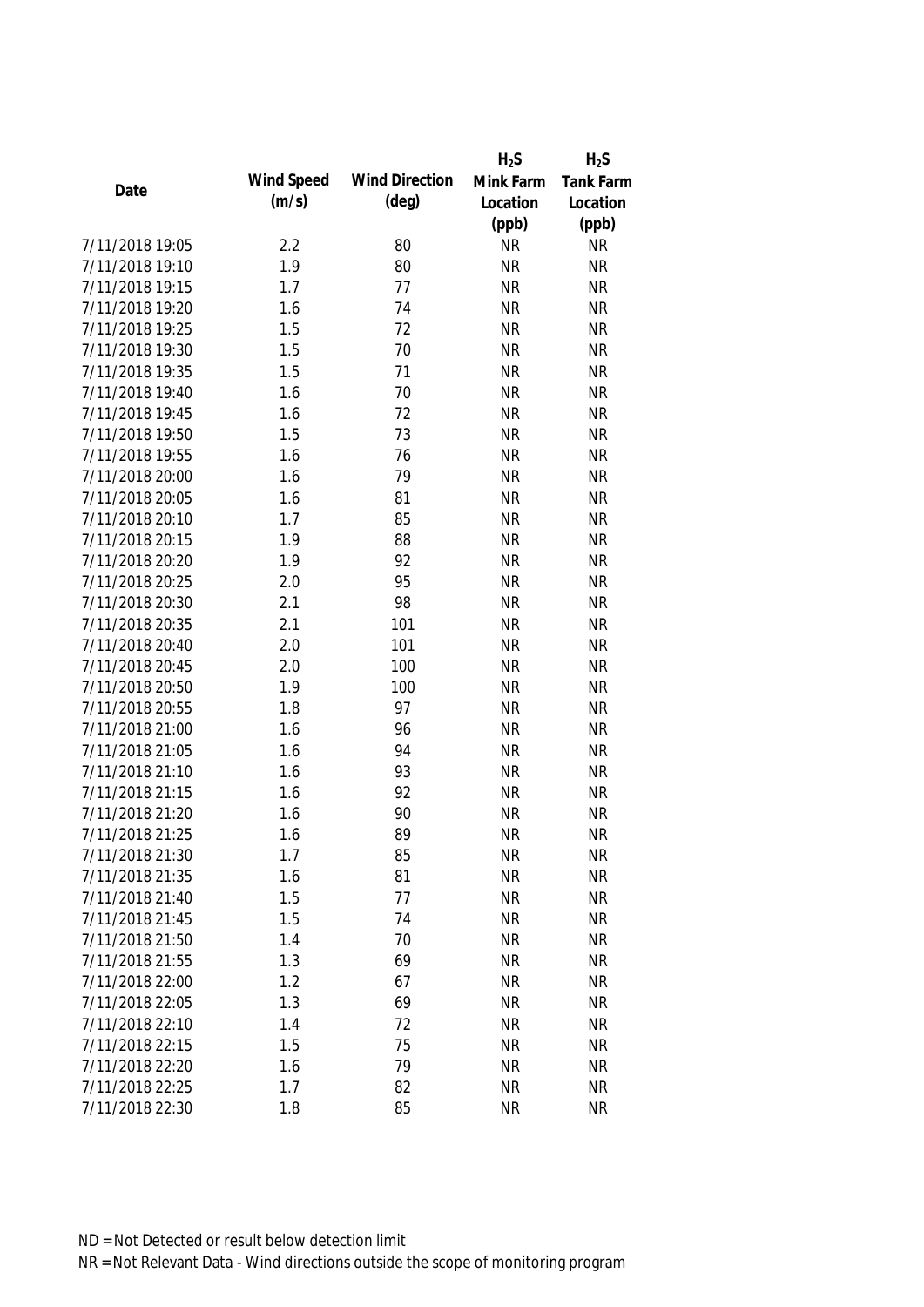|                 |            |                       | $H_2S$    | $H_2S$    |
|-----------------|------------|-----------------------|-----------|-----------|
|                 | Wind Speed | <b>Wind Direction</b> | Mink Farm | Tank Farm |
| Date            | (m/s)      | $(\text{deg})$        | Location  | Location  |
|                 |            |                       | (ppb)     | (ppb)     |
| 7/11/2018 22:35 | 1.8        | 88                    | <b>NR</b> | <b>NR</b> |
| 7/11/2018 22:40 | 1.9        | 88                    | <b>NR</b> | <b>NR</b> |
| 7/11/2018 22:45 | 1.9        | 87                    | <b>NR</b> | <b>NR</b> |
| 7/11/2018 22:50 | 2.0        | 87                    | <b>NR</b> | <b>NR</b> |
| 7/11/2018 22:55 | 2.1        | 87                    | <b>NR</b> | <b>NR</b> |
| 7/11/2018 23:00 | 2.1        | 87                    | <b>NR</b> | <b>NR</b> |
| 7/11/2018 23:05 | 2.1        | 85                    | <b>NR</b> | <b>NR</b> |
| 7/11/2018 23:10 | 2.2        | 86                    | <b>NR</b> | <b>NR</b> |
| 7/11/2018 23:15 | 2.3        | 87                    | <b>NR</b> | <b>NR</b> |
| 7/11/2018 23:20 | 2.3        | 88                    | <b>NR</b> | <b>NR</b> |
| 7/11/2018 23:25 | 2.3        | 90                    | <b>NR</b> | <b>NR</b> |
| 7/11/2018 23:30 | 2.4        | 95                    | <b>NR</b> | <b>NR</b> |
| 7/11/2018 23:35 | 2.5        | 98                    | <b>NR</b> | <b>NR</b> |
| 7/11/2018 23:40 | 2.5        | 99                    | <b>NR</b> | <b>NR</b> |
| 7/11/2018 23:45 | 2.5        | 100                   | <b>NR</b> | <b>NR</b> |
| 7/11/2018 23:50 | 2.5        | 101                   | <b>NR</b> | <b>NR</b> |
| 7/11/2018 23:55 | 2.5        | 99                    | <b>NR</b> | <b>NR</b> |
| 7/11/2018 24:00 | 2.4        | 95                    | <b>NR</b> | <b>NR</b> |
| 7/12/2018 00:05 | 2.5        | 93                    | <b>NR</b> | <b>NR</b> |
| 7/12/2018 00:10 | 2.6        | 92                    | <b>NR</b> | <b>NR</b> |
| 7/12/2018 00:15 | 2.5        | 92                    | <b>NR</b> | <b>NR</b> |
| 7/12/2018 00:20 | 2.6        | 92                    | <b>NR</b> | <b>NR</b> |
| 7/12/2018 00:25 | 2.5        | 93                    | <b>NR</b> | <b>NR</b> |
| 7/12/2018 00:30 | 2.5        | 90                    | <b>NR</b> | <b>NR</b> |
| 7/12/2018 00:35 | 2.3        | 88                    | <b>NR</b> | <b>NR</b> |
| 7/12/2018 00:40 | 2.2        | 87                    | <b>NR</b> | <b>NR</b> |
| 7/12/2018 00:45 | 2.3        | 85                    | <b>NR</b> | <b>NR</b> |
| 7/12/2018 00:50 | 2.2        | 84                    | <b>NR</b> | <b>NR</b> |
| 7/12/2018 00:55 | 2.3        | 84                    | <b>NR</b> | <b>NR</b> |
| 7/12/2018 01:00 | 2.3        | 86                    | <b>NR</b> | <b>NR</b> |
| 7/12/2018 01:05 | 2.3        | 87                    | <b>NR</b> | <b>NR</b> |
| 7/12/2018 01:10 | 2.3        | 86                    | <b>NR</b> | <b>NR</b> |
| 7/12/2018 01:15 | 2.3        | 85                    | <b>NR</b> | <b>NR</b> |
| 7/12/2018 01:20 | 2.3        | 84                    | <b>NR</b> | <b>NR</b> |
| 7/12/2018 01:25 | 2.2        | 83                    | <b>NR</b> | <b>NR</b> |
| 7/12/2018 01:30 | 2.1        | 82                    | <b>NR</b> | <b>NR</b> |
| 7/12/2018 01:35 | 2.1        | 84                    | <b>NR</b> | <b>NR</b> |
| 7/12/2018 01:40 | 2.1        | 86                    | <b>NR</b> | <b>NR</b> |
| 7/12/2018 01:45 | 2.1        | 88                    | <b>NR</b> | <b>NR</b> |
| 7/12/2018 01:50 | 2.0        | 88                    | <b>NR</b> | <b>NR</b> |
| 7/12/2018 01:55 | 2.0        | 90                    | <b>NR</b> | <b>NR</b> |
| 7/12/2018 02:00 | 2.0        | 91                    | <b>NR</b> | <b>NR</b> |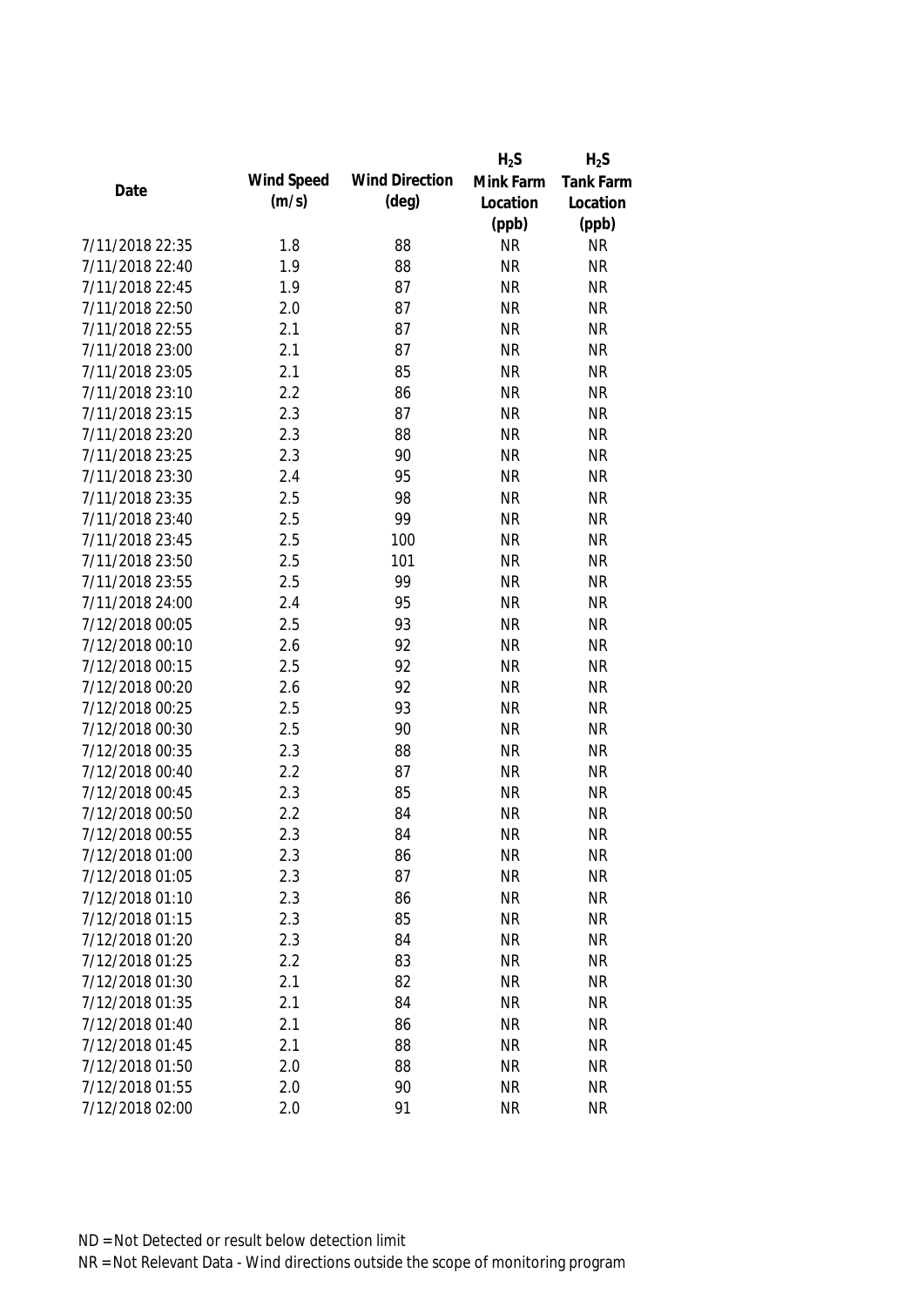|                 |            |                       | $H_2S$    | $H_2S$           |
|-----------------|------------|-----------------------|-----------|------------------|
| Date            | Wind Speed | <b>Wind Direction</b> | Mink Farm | <b>Tank Farm</b> |
|                 | (m/s)      | $(\text{deg})$        | Location  | Location         |
|                 |            |                       | (ppb)     | (ppb)            |
| 7/12/2018 02:05 | 1.8        | 92                    | <b>NR</b> | <b>NR</b>        |
| 7/12/2018 02:10 | 1.7        | 92                    | <b>NR</b> | <b>NR</b>        |
| 7/12/2018 02:15 | 1.6        | 94                    | <b>NR</b> | <b>NR</b>        |
| 7/12/2018 02:20 | 1.5        | 96                    | <b>NR</b> | <b>NR</b>        |
| 7/12/2018 02:25 | 1.4        | 98                    | <b>NR</b> | <b>NR</b>        |
| 7/12/2018 02:30 | 1.5        | 98                    | <b>NR</b> | <b>NR</b>        |
| 7/12/2018 02:35 | 1.5        | 95                    | <b>NR</b> | <b>NR</b>        |
| 7/12/2018 02:40 | 1.5        | 97                    | <b>NR</b> | <b>NR</b>        |
| 7/12/2018 02:45 | 1.6        | 99                    | <b>NR</b> | <b>NR</b>        |
| 7/12/2018 02:50 | 1.7        | 102                   | <b>NR</b> | <b>NR</b>        |
| 7/12/2018 02:55 | 1.8        | 105                   | <b>NR</b> | <b>NR</b>        |
| 7/12/2018 03:00 | 1.9        | 111                   | <b>NR</b> | <b>NR</b>        |
| 7/12/2018 03:05 | 2.0        | 118                   | <b>NR</b> | <b>NR</b>        |
| 7/12/2018 03:10 | 2.1        | 120                   | <b>NR</b> | <b>NR</b>        |
| 7/12/2018 03:15 | 2.1        | 122                   | <b>NR</b> | <b>NR</b>        |
| 7/12/2018 03:20 | 2.1        | 122                   | <b>NR</b> | <b>NR</b>        |
| 7/12/2018 03:25 | 2.1        | 123                   | <b>NR</b> | <b>NR</b>        |
| 7/12/2018 03:30 | 2.2        | 121                   | <b>NR</b> | <b>NR</b>        |
| 7/12/2018 03:35 | 2.2        | 121                   | <b>NR</b> | <b>NR</b>        |
| 7/12/2018 03:40 | 2.1        | 122                   | <b>NR</b> | <b>NR</b>        |
| 7/12/2018 03:45 | 2.1        | 124                   | <b>NR</b> | <b>NR</b>        |
| 7/12/2018 03:50 | 2.1        | 128                   | <b>NR</b> | <b>NR</b>        |
| 7/12/2018 03:55 | 2.2        | 130                   | <b>NR</b> | <b>NR</b>        |
| 7/12/2018 04:00 | 2.2        | 132                   | <b>NR</b> | <b>NR</b>        |
| 7/12/2018 04:05 | 2.2        | 134                   | <b>NR</b> | <b>NR</b>        |
| 7/12/2018 04:10 | 2.3        | 135                   | <b>NR</b> | <b>NR</b>        |
| 7/12/2018 04:15 | 2.3        | 134                   | <b>NR</b> | <b>NR</b>        |
| 7/12/2018 04:20 | 2.1        | 133                   | <b>NR</b> | <b>NR</b>        |
| 7/12/2018 04:25 | 1.8        | 134                   | <b>NR</b> | <b>NR</b>        |
| 7/12/2018 04:30 | 1.7        | 137                   | <b>NR</b> | <b>NR</b>        |
| 7/12/2018 04:35 | 1.6        | 140                   | <b>NR</b> | <b>NR</b>        |
| 7/12/2018 04:40 | 1.6        | 143                   | <b>NR</b> | <b>NR</b>        |
| 7/12/2018 04:45 | 1.6        | 145                   | <b>NR</b> | <b>NR</b>        |
| 7/12/2018 04:50 | 1.9        | 148                   | <b>NR</b> | <b>NR</b>        |
| 7/12/2018 04:55 | 2.3        | 150                   | <b>NR</b> | <b>NR</b>        |
| 7/12/2018 05:00 | 2.4        | 150                   | <b>NR</b> | <b>NR</b>        |
| 7/12/2018 05:05 | 2.5        | 150                   | <b>NR</b> | <b>NR</b>        |
| 7/12/2018 05:10 | 2.7        | 151                   | <b>NR</b> | <b>NR</b>        |
| 7/12/2018 05:15 | 2.9        | 152                   | <b>NR</b> | <b>NR</b>        |
| 7/12/2018 05:20 | 3.0        | 154                   | <b>NR</b> | <b>NR</b>        |
| 7/12/2018 05:25 | 3.1        | 154                   | <b>NR</b> | <b>NR</b>        |
| 7/12/2018 05:30 | 3.1        | 155                   | <b>NR</b> | <b>NR</b>        |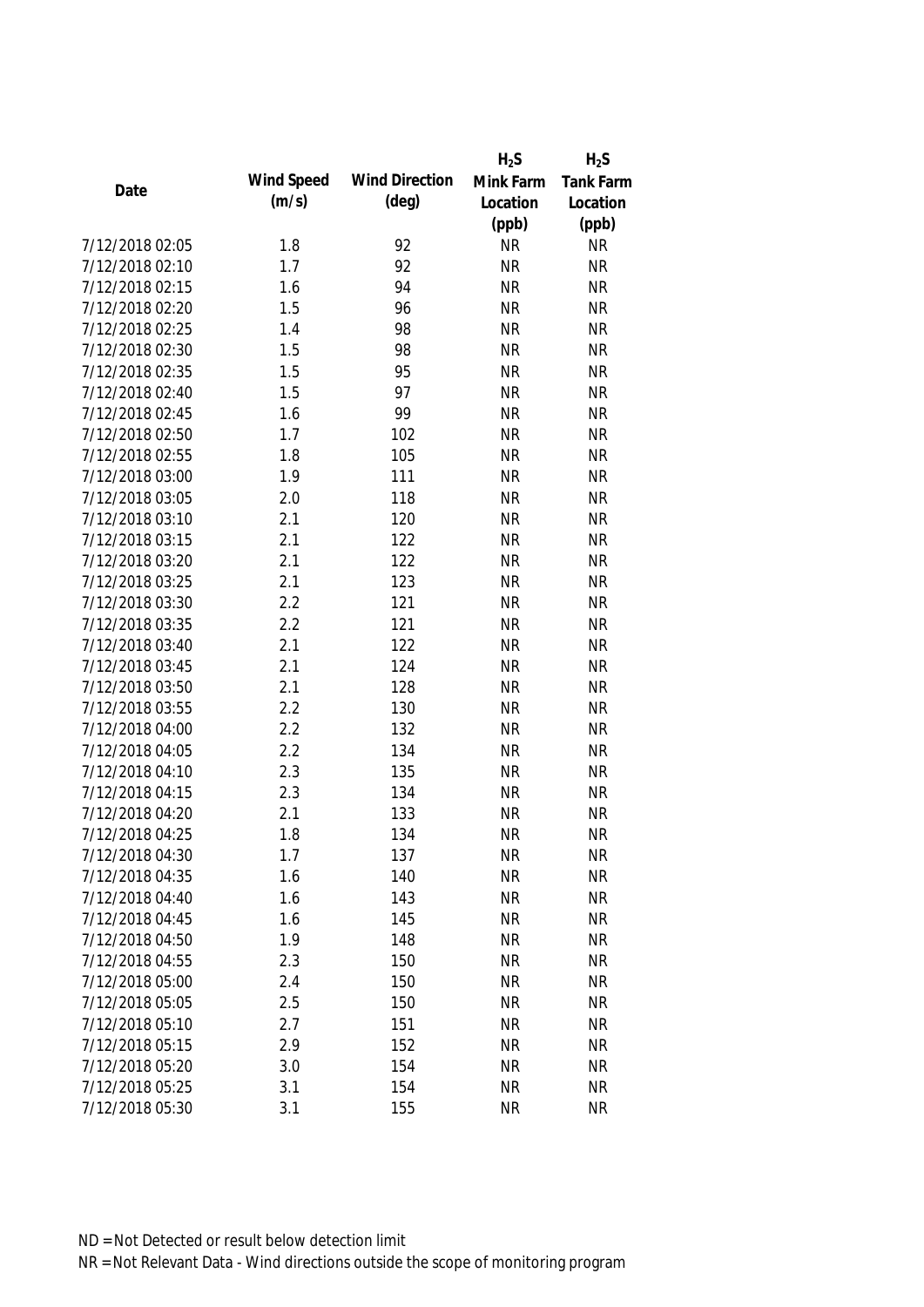|                 |            |                       | $H_2S$    | $H_2S$           |
|-----------------|------------|-----------------------|-----------|------------------|
| Date            | Wind Speed | <b>Wind Direction</b> | Mink Farm | <b>Tank Farm</b> |
|                 | (m/s)      | $(\text{deg})$        | Location  | Location         |
|                 |            |                       | (ppb)     | (ppb)            |
| 7/12/2018 05:35 | 3.1        | 156                   | <b>NR</b> | <b>NR</b>        |
| 7/12/2018 05:40 | 3.1        | 157                   | <b>NR</b> | <b>NR</b>        |
| 7/12/2018 05:45 | 3.0        | 158                   | <b>NR</b> | <b>NR</b>        |
| 7/12/2018 05:50 | 3.0        | 159                   | <b>NR</b> | <b>NR</b>        |
| 7/12/2018 05:55 | 3.0        | 161                   | <b>NR</b> | <b>NR</b>        |
| 7/12/2018 06:00 | 3.3        | 164                   | <b>NR</b> | <b>NR</b>        |
| 7/12/2018 06:05 | 3.5        | 167                   | <b>NR</b> | <b>NR</b>        |
| 7/12/2018 06:10 | 3.5        | 168                   | <b>NR</b> | <b>NR</b>        |
| 7/12/2018 06:15 | 3.7        | 169                   | <b>NR</b> | <b>NR</b>        |
| 7/12/2018 06:20 | 3.7        | 170                   | <b>NR</b> | $\mathbf 1$      |
| 7/12/2018 06:25 | 3.5        | 170                   | <b>NR</b> | $\mathbf{1}$     |
| 7/12/2018 06:30 | 3.4        | 170                   | <b>NR</b> | 1                |
| 7/12/2018 06:35 | 3.4        | 170                   | <b>NR</b> | 1                |
| 7/12/2018 06:40 | 3.4        | 171                   | <b>NR</b> | $\mathbf{1}$     |
| 7/12/2018 06:45 | 3.3        | 171                   | <b>NR</b> | $\mathbf{1}$     |
| 7/12/2018 06:50 | 3.4        | 171                   | <b>NR</b> | $\mathbf{1}$     |
| 7/12/2018 06:55 | 3.5        | 172                   | <b>NR</b> | 1                |
| 7/12/2018 07:00 | 3.5        | 172                   | <b>NR</b> | 1                |
| 7/12/2018 07:05 | 3.5        | 172                   | <b>NR</b> | $\mathbf{1}$     |
| 7/12/2018 07:10 | 3.6        | 171                   | <b>NR</b> | $\mathbf{1}$     |
| 7/12/2018 07:15 | 3.6        | 171                   | <b>NR</b> | 1                |
| 7/12/2018 07:20 | 3.6        | 171                   | <b>NR</b> | $\mathbf{1}$     |
| 7/12/2018 07:25 | 3.6        | 171                   | <b>NR</b> | $\mathbf{1}$     |
| 7/12/2018 07:30 | 3.6        | 170                   | <b>NR</b> | 1                |
| 7/12/2018 07:35 | 3.6        | 172                   | <b>NR</b> | $\mathbf{1}$     |
| 7/12/2018 07:40 | 3.6        | 172                   | <b>NR</b> | $\mathbf{1}$     |
| 7/12/2018 07:45 | 3.6        | 175                   | <b>NR</b> | 1                |
| 7/12/2018 07:50 | 3.5        | 177                   | <b>NR</b> | 1                |
| 7/12/2018 07:55 | 3.4        | 180                   | <b>NR</b> | 1                |
| 7/12/2018 08:00 | 3.2        | 183                   | <b>NR</b> | 1                |
| 7/12/2018 08:05 | 3.0        | 185                   | <b>NR</b> | 1                |
| 7/12/2018 08:10 | 2.9        | 185                   | <b>NR</b> | 1                |
| 7/12/2018 08:15 | 2.7        | 185                   | <b>NR</b> | 1                |
| 7/12/2018 08:20 | 2.6        | 186                   | <b>NR</b> | $\mathbf 1$      |
| 7/12/2018 08:25 | 2.5        | 190                   | <b>NR</b> | 1                |
| 7/12/2018 08:30 | 2.6        | 191                   | <b>NR</b> | 1                |
| 7/12/2018 08:35 | 2.5        | 192                   | <b>NR</b> | $\mathbf{1}$     |
| 7/12/2018 08:40 | 2.5        | 196                   | <b>NR</b> | 1                |
| 7/12/2018 08:45 | 2.5        | 198                   | <b>NR</b> | 1                |
| 7/12/2018 08:50 | 2.7        | 197                   | <b>NR</b> | 1                |
| 7/12/2018 08:55 | 2.7        | 195                   | <b>NR</b> | 1                |
| 7/12/2018 09:00 | 2.7        | 193                   | <b>NR</b> | 1                |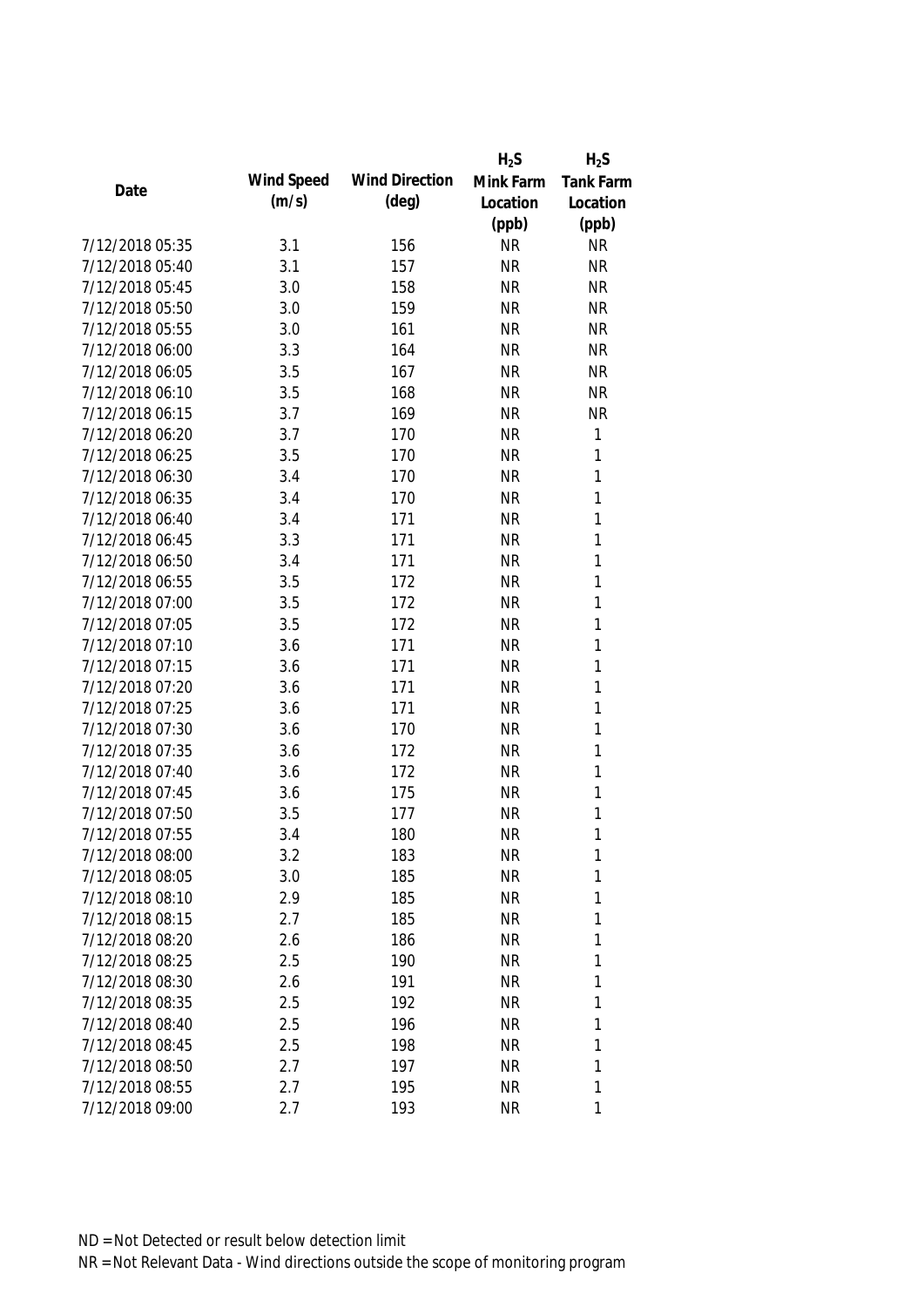|                 |            |                       | $H_2S$    | $H_2S$           |
|-----------------|------------|-----------------------|-----------|------------------|
| Date            | Wind Speed | <b>Wind Direction</b> | Mink Farm | <b>Tank Farm</b> |
|                 | (m/s)      | $(\text{deg})$        | Location  | Location         |
|                 |            |                       | (ppb)     | (ppb)            |
| 7/12/2018 09:05 | 2.7        | 191                   | <b>NR</b> | 1                |
| 7/12/2018 09:10 | 2.8        | 188                   | <b>NR</b> | 1                |
| 7/12/2018 09:15 | 2.9        | 188                   | <b>NR</b> | 1                |
| 7/12/2018 09:20 | 2.9        | 190                   | <b>NR</b> | 1                |
| 7/12/2018 09:25 | 2.9        | 188                   | <b>NR</b> | 1                |
| 7/12/2018 09:30 | 2.8        | 190                   | <b>NR</b> | 1                |
| 7/12/2018 09:35 | 2.8        | 192                   | <b>NR</b> | 1                |
| 7/12/2018 09:40 | 2.8        | 193                   | <b>NR</b> | 1                |
| 7/12/2018 09:45 | 2.9        | 196                   | <b>NR</b> | 1                |
| 7/12/2018 09:50 | 3.0        | 198                   | <b>NR</b> | 1                |
| 7/12/2018 09:55 | 3.0        | 201                   | <b>NR</b> | 1                |
| 7/12/2018 10:00 | 3.1        | 199                   | <b>NR</b> | 1                |
| 7/12/2018 10:05 | 3.2        | 198                   | <b>NR</b> | 1                |
| 7/12/2018 10:10 | 3.2        | 203                   | <b>NR</b> | 1                |
| 7/12/2018 10:15 | 3.1        | 201                   | <b>NR</b> | 1                |
| 7/12/2018 10:20 | 3.2        | 196                   | <b>NR</b> | 1                |
| 7/12/2018 10:25 | 3.1        | 194                   | <b>NR</b> | 1                |
| 7/12/2018 10:30 | 3.0        | 201                   | <b>NR</b> | 1                |
| 7/12/2018 10:35 | 3.1        | 206                   | <b>NR</b> | 1                |
| 7/12/2018 10:40 | 3.1        | 203                   | <b>NR</b> | 1                |
| 7/12/2018 10:45 | 3.2        | 199                   | <b>NR</b> | 1                |
| 7/12/2018 10:50 | 3.2        | 200                   | <b>NR</b> | 1                |
| 7/12/2018 10:55 | 3.2        | 202                   | <b>NR</b> | 1                |
| 7/12/2018 11:00 | 3.4        | 199                   | <b>NR</b> | 1                |
| 7/12/2018 11:05 | 3.4        | 193                   | <b>NR</b> | 1                |
| 7/12/2018 11:10 | 3.5        | 191                   | <b>NR</b> | 1                |
| 7/12/2018 11:15 | 3.6        | 199                   | <b>NR</b> | 1                |
| 7/12/2018 11:20 | 3.7        | 201                   | <b>NR</b> | <b>ND</b>        |
| 7/12/2018 11:25 | 3.7        | 202                   | <b>NR</b> | 1                |
| 7/12/2018 11:30 | 3.8        | 199                   | <b>NR</b> | 1                |
| 7/12/2018 11:35 | 3.9        | 198                   | <b>NR</b> | <b>ND</b>        |
| 7/12/2018 11:40 | 4.1        | 201                   | <b>NR</b> | 1                |
| 7/12/2018 11:45 | 4.0        | 197                   | <b>NR</b> | 1                |
| 7/12/2018 11:50 | 4.0        | 195                   | <b>NR</b> | 1                |
| 7/12/2018 11:55 | 4.2        | 188                   | <b>NR</b> | 1                |
| 7/12/2018 12:00 | 4.3        | 185                   | <b>NR</b> | 1                |
| 7/12/2018 12:05 | 4.3        | 184                   | <b>NR</b> | 1                |
| 7/12/2018 12:10 | 4.3        | 176                   | <b>NR</b> | 1                |
| 7/12/2018 12:15 | 4.5        | 172                   | <b>NR</b> | 1                |
| 7/12/2018 12:20 | 4.6        | 171                   | <b>NR</b> | 1                |
| 7/12/2018 12:25 | 4.6        | 173                   | <b>NR</b> | 1                |
| 7/12/2018 12:30 | 4.6        | 173                   | <b>NR</b> | 1                |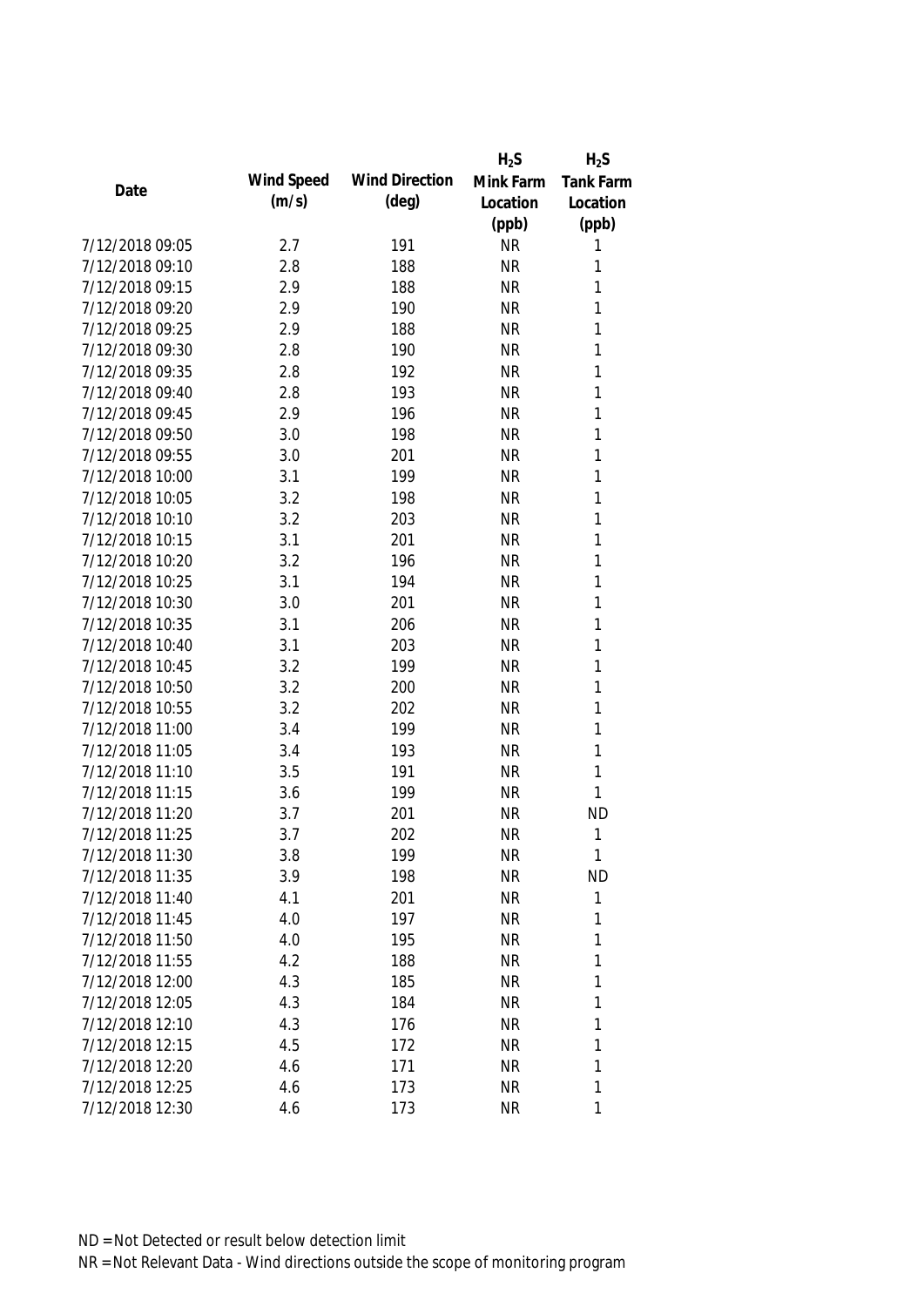|                 |            |                       | $H_2S$    | $H_2S$           |
|-----------------|------------|-----------------------|-----------|------------------|
|                 | Wind Speed | <b>Wind Direction</b> | Mink Farm | <b>Tank Farm</b> |
| Date            | (m/s)      | $(\text{deg})$        | Location  | Location         |
|                 |            |                       | (ppb)     | (ppb)            |
| 7/12/2018 12:35 | 4.6        | 174                   | <b>NR</b> | 1                |
| 7/12/2018 12:40 | 4.5        | 178                   | <b>NR</b> | 1                |
| 7/12/2018 12:45 | 4.4        | 179                   | <b>NR</b> | 1                |
| 7/12/2018 12:50 | 4.3        | 179                   | <b>NR</b> | 1                |
| 7/12/2018 12:55 | 4.0        | 180                   | <b>NR</b> | 1                |
| 7/12/2018 13:00 | 3.9        | 179                   | <b>NR</b> | 1                |
| 7/12/2018 13:05 | 3.8        | 177                   | <b>NR</b> | 1                |
| 7/12/2018 13:10 | 3.8        | 175                   | <b>NR</b> | 1                |
| 7/12/2018 13:15 | 3.8        | 176                   | <b>NR</b> | 1                |
| 7/12/2018 13:20 | 3.8        | 181                   | <b>NR</b> | 1                |
| 7/12/2018 13:25 | 3.8        | 183                   | <b>NR</b> | 1                |
| 7/12/2018 13:30 | 3.7        | 188                   | <b>NR</b> | 1                |
| 7/12/2018 13:35 | 3.7        | 192                   | <b>NR</b> | 1                |
| 7/12/2018 13:40 | 3.7        | 196                   | <b>NR</b> | 1                |
| 7/12/2018 13:45 | 3.7        | 199                   | <b>NR</b> | <b>ND</b>        |
| 7/12/2018 13:50 | 3.7        | 196                   | <b>NR</b> | 1                |
| 7/12/2018 13:55 | 3.6        | 195                   | <b>NR</b> | 1                |
| 7/12/2018 14:00 | 3.6        | 196                   | <b>NR</b> | 1                |
| 7/12/2018 14:05 | 3.6        | 193                   | <b>NR</b> | 1                |
| 7/12/2018 14:10 | 3.8        | 189                   | <b>NR</b> | 1                |
| 7/12/2018 14:15 | 3.7        | 184                   | <b>NR</b> | 1                |
| 7/12/2018 14:20 | 3.7        | 183                   | <b>NR</b> | 1                |
| 7/12/2018 14:25 | 3.8        | 183                   | <b>NR</b> | 1                |
| 7/12/2018 14:30 | 3.9        | 178                   | <b>NR</b> | 1                |
| 7/12/2018 14:35 | 4.0        | 178                   | <b>NR</b> | 1                |
| 7/12/2018 14:40 | 3.9        | 174                   | <b>NR</b> | 1                |
| 7/12/2018 14:45 | 4.1        | 172                   | <b>NR</b> | $\mathbf{1}$     |
| 7/12/2018 14:50 | 4.2        | 169                   | <b>NR</b> | <b>NR</b>        |
| 7/12/2018 14:55 | 4.3        | 166                   | <b>NR</b> | <b>NR</b>        |
| 7/12/2018 15:00 | 4.1        | 165                   | <b>NR</b> | <b>NR</b>        |
| 7/12/2018 15:05 | 4.0        | 166                   | <b>NR</b> | <b>NR</b>        |
| 7/12/2018 15:10 | 4.0        | 167                   | <b>NR</b> | <b>NR</b>        |
| 7/12/2018 15:15 | 4.1        | 169                   | <b>NR</b> | <b>NR</b>        |
| 7/12/2018 15:20 | 4.0        | 171                   | <b>NR</b> | $\mathbf{1}$     |
| 7/12/2018 15:25 | 4.1        | 169                   | <b>NR</b> | <b>NR</b>        |
| 7/12/2018 15:30 | 4.2        | 167                   | <b>NR</b> | <b>NR</b>        |
| 7/12/2018 15:35 | 4.1        | 167                   | <b>NR</b> | <b>NR</b>        |
| 7/12/2018 15:40 | 3.9        | 168                   | <b>NR</b> | <b>NR</b>        |
| 7/12/2018 15:45 | 3.7        | 170                   | <b>NR</b> | 1                |
| 7/12/2018 15:50 | 3.6        | 171                   | <b>NR</b> | 1                |
| 7/12/2018 15:55 | 3.6        | 172                   | <b>NR</b> | 1                |
| 7/12/2018 16:00 | 3.5        | 173                   | <b>NR</b> | 1                |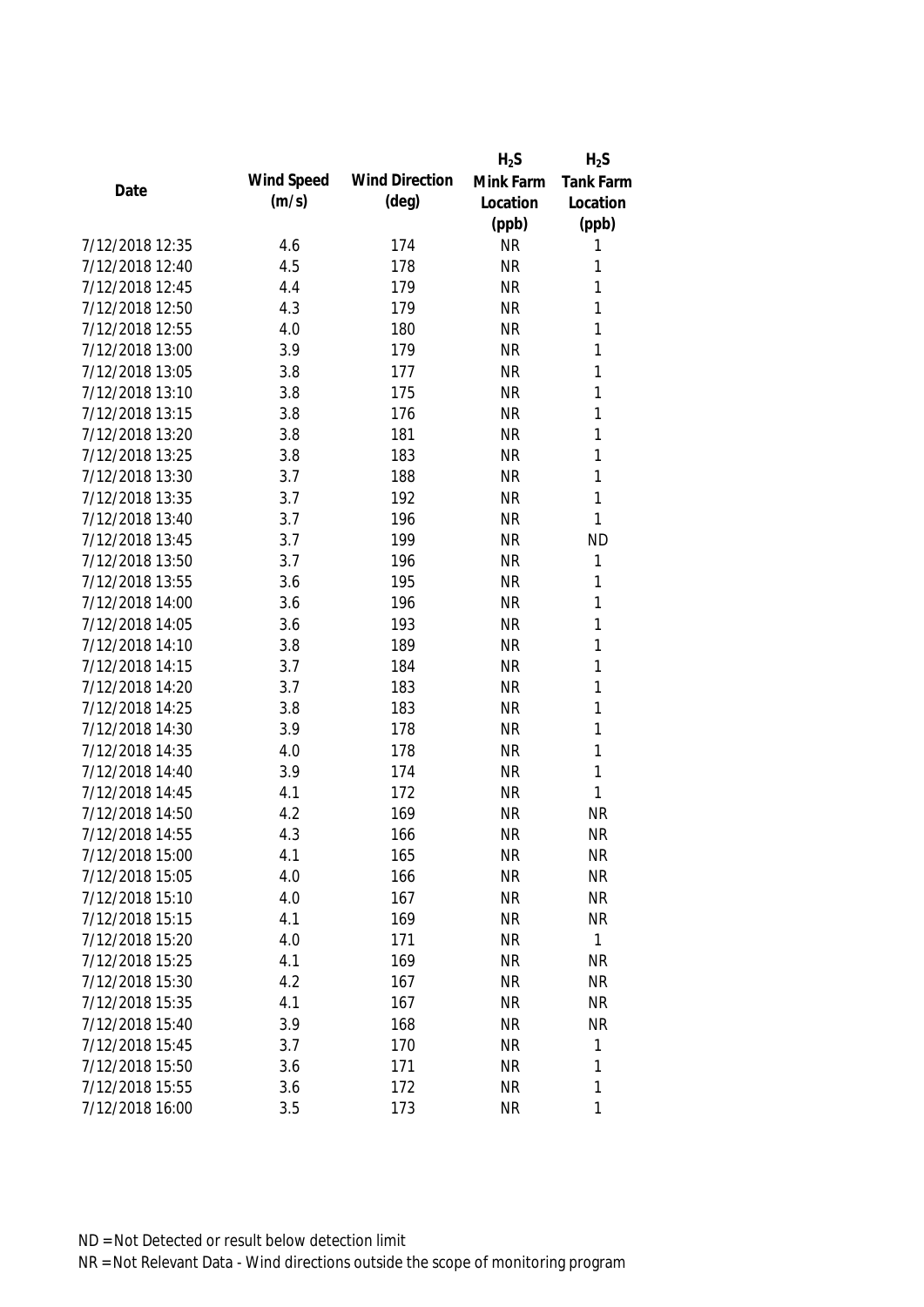|                 |            |                       | $H_2S$    | $H_2S$           |
|-----------------|------------|-----------------------|-----------|------------------|
|                 | Wind Speed | <b>Wind Direction</b> | Mink Farm | <b>Tank Farm</b> |
| Date            | (m/s)      | $(\text{deg})$        | Location  | Location         |
|                 |            |                       | (ppb)     | (ppb)            |
| 7/12/2018 16:05 | 3.6        | 172                   | <b>NR</b> | 1                |
| 7/12/2018 16:10 | 3.8        | 171                   | <b>NR</b> | 1                |
| 7/12/2018 16:15 | 3.8        | 170                   | <b>NR</b> | 1                |
| 7/12/2018 16:20 | 3.9        | 168                   | <b>NR</b> | <b>NR</b>        |
| 7/12/2018 16:25 | 3.9        | 169                   | <b>NR</b> | <b>NR</b>        |
| 7/12/2018 16:30 | 3.8        | 171                   | <b>NR</b> | 1                |
| 7/12/2018 16:35 | 3.9        | 173                   | <b>NR</b> | 1                |
| 7/12/2018 16:40 | 3.8        | 175                   | <b>NR</b> | $\mathbf{1}$     |
| 7/12/2018 16:45 | 3.8        | 176                   | <b>NR</b> | 1                |
| 7/12/2018 16:50 | 3.7        | 179                   | <b>NR</b> | 1                |
| 7/12/2018 16:55 | 3.7        | 180                   | <b>NR</b> | 1                |
| 7/12/2018 17:00 | 3.6        | 182                   | <b>NR</b> | 1                |
| 7/12/2018 17:05 | 3.5        | 184                   | <b>NR</b> | 1                |
| 7/12/2018 17:10 | 3.4        | 184                   | <b>NR</b> | 1                |
| 7/12/2018 17:15 | 3.4        | 186                   | <b>NR</b> | 1                |
| 7/12/2018 17:20 | 3.3        | 187                   | <b>NR</b> | 1                |
| 7/12/2018 17:25 | 3.2        | 188                   | <b>NR</b> | 1                |
| 7/12/2018 17:30 | 3.2        | 186                   | <b>NR</b> | 1                |
| 7/12/2018 17:35 | 3.0        | 185                   | <b>NR</b> | 1                |
| 7/12/2018 17:40 | 3.0        | 186                   | <b>NR</b> | 1                |
| 7/12/2018 17:45 | 2.9        | 185                   | <b>NR</b> | 1                |
| 7/12/2018 17:50 | 2.8        | 186                   | <b>NR</b> | 1                |
| 7/12/2018 17:55 | 2.8        | 186                   | <b>NR</b> | 1                |
| 7/12/2018 18:00 | 2.8        | 188                   | <b>NR</b> | 1                |
| 7/12/2018 18:05 | 2.8        | 190                   | <b>NR</b> | 1                |
| 7/12/2018 18:10 | 2.9        | 192                   | <b>NR</b> | 1                |
| 7/12/2018 18:15 | 2.9        | 194                   | <b>NR</b> | 1                |
| 7/12/2018 18:20 | 2.9        | 195                   | <b>NR</b> | 1                |
| 7/12/2018 18:25 | 3.0        | 198                   | <b>NR</b> | 1                |
| 7/12/2018 18:30 | 2.9        | 197                   | <b>NR</b> | 1                |
| 7/12/2018 18:35 | 2.8        | 196                   | <b>NR</b> | 1                |
| 7/12/2018 18:40 | 2.8        | 197                   | <b>NR</b> | 1                |
| 7/12/2018 18:45 | 2.9        | 199                   | <b>NR</b> | 1                |
| 7/12/2018 18:50 | 3.1        | 203                   | <b>NR</b> | 1                |
| 7/12/2018 18:55 | 3.4        | 205                   | <b>NR</b> | 1                |
| 7/12/2018 19:00 | 3.6        | 207                   | <b>NR</b> | 1                |
| 7/12/2018 19:05 | 4.0        | 210                   | <b>NR</b> | 1                |
| 7/12/2018 19:10 | 4.2        | 212                   | <b>NR</b> | 1                |
| 7/12/2018 19:15 | 4.3        | 212                   | <b>NR</b> | 1                |
| 7/12/2018 19:20 | 4.2        | 210                   | <b>NR</b> | 1                |
| 7/12/2018 19:25 | 4.1        | 207                   | <b>NR</b> | 1                |
|                 |            |                       |           |                  |
| 7/12/2018 19:30 | 4.0        | 207                   | <b>NR</b> | 1                |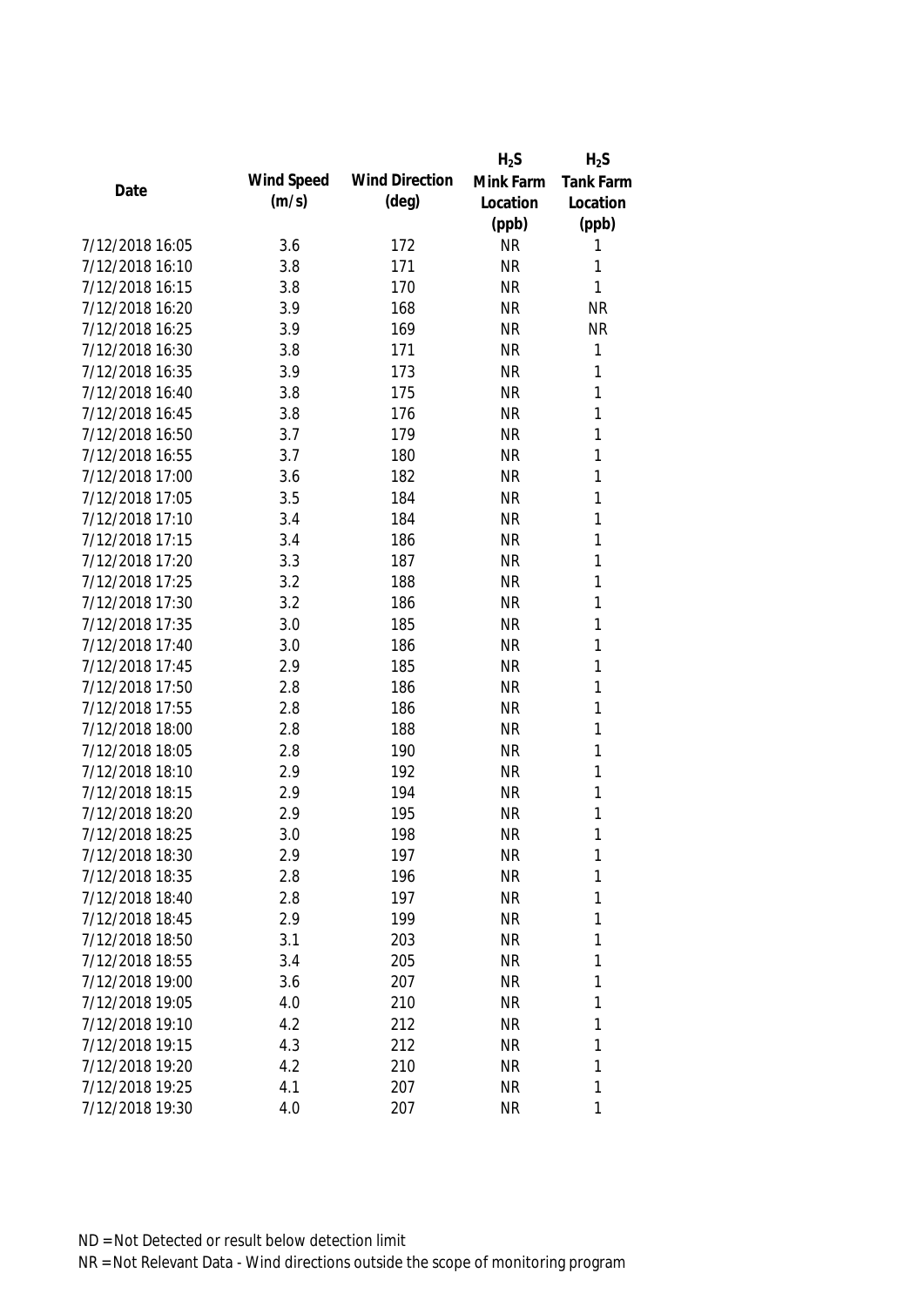|                 |            |                       | $H_2S$    | $H_2S$           |
|-----------------|------------|-----------------------|-----------|------------------|
| Date            | Wind Speed | <b>Wind Direction</b> | Mink Farm | <b>Tank Farm</b> |
|                 | (m/s)      | $(\text{deg})$        | Location  | Location         |
|                 |            |                       | (ppb)     | (ppb)            |
| 7/12/2018 19:35 | 3.6        | 204                   | <b>NR</b> | 1                |
| 7/12/2018 19:40 | 3.3        | 201                   | <b>NR</b> | 1                |
| 7/12/2018 19:45 | 3.0        | 198                   | <b>NR</b> | 1                |
| 7/12/2018 19:50 | 2.8        | 195                   | <b>NR</b> | $\mathbf 1$      |
| 7/12/2018 19:55 | 2.5        | 191                   | <b>NR</b> | 1                |
| 7/12/2018 20:00 | 2.3        | 187                   | <b>NR</b> | $\mathbf 1$      |
| 7/12/2018 20:05 | 2.3        | 184                   | <b>NR</b> | $\mathbf 1$      |
| 7/12/2018 20:10 | 2.3        | 182                   | <b>NR</b> | $\mathbf{1}$     |
| 7/12/2018 20:15 | 2.5        | 183                   | <b>NR</b> | $\mathbf{1}$     |
| 7/12/2018 20:20 | 2.5        | 183                   | <b>NR</b> | $\mathbf 1$      |
| 7/12/2018 20:25 | 2.7        | 185                   | <b>NR</b> | $\mathbf 1$      |
| 7/12/2018 20:30 | 2.7        | 185                   | <b>NR</b> | $\mathbf 1$      |
| 7/12/2018 20:35 | 2.7        | 183                   | <b>NR</b> | $\mathbf 1$      |
| 7/12/2018 20:40 | 2.8        | 180                   | <b>NR</b> | $\mathbf 1$      |
| 7/12/2018 20:45 | 2.8        | 177                   | <b>NR</b> | $\mathbf 1$      |
| 7/12/2018 20:50 | 2.9        | 174                   | <b>NR</b> | $\mathbf{1}$     |
| 7/12/2018 20:55 | 2.9        | 171                   | <b>NR</b> | 1                |
| 7/12/2018 21:00 | 2.9        | 168                   | <b>NR</b> | <b>NR</b>        |
| 7/12/2018 21:05 | 2.9        | 168                   | <b>NR</b> | <b>NR</b>        |
| 7/12/2018 21:10 | 2.8        | 167                   | <b>NR</b> | <b>NR</b>        |
| 7/12/2018 21:15 | 2.7        | 166                   | <b>NR</b> | <b>NR</b>        |
| 7/12/2018 21:20 | 2.5        | 162                   | <b>NR</b> | <b>NR</b>        |
| 7/12/2018 21:25 | 2.5        | 159                   | <b>NR</b> | <b>NR</b>        |
| 7/12/2018 21:30 | 2.4        | 160                   | <b>NR</b> | <b>NR</b>        |
| 7/12/2018 21:35 | 2.4        | 160                   | <b>NR</b> | <b>NR</b>        |
| 7/12/2018 21:40 | 2.4        | 159                   | <b>NR</b> | <b>NR</b>        |
| 7/12/2018 21:45 | 2.4        | 158                   | <b>NR</b> | <b>NR</b>        |
| 7/12/2018 21:50 | 2.4        | 158                   | <b>NR</b> | <b>NR</b>        |
| 7/12/2018 21:55 | 2.5        | 157                   | <b>NR</b> | <b>NR</b>        |
| 7/12/2018 22:00 | 2.5        | 153                   | <b>NR</b> | NR               |
| 7/12/2018 22:05 | 2.5        | 148                   | <b>NR</b> | <b>NR</b>        |
| 7/12/2018 22:10 | 2.5        | 144                   | <b>NR</b> | <b>NR</b>        |
| 7/12/2018 22:15 | 2.6        | 141                   | <b>NR</b> | <b>NR</b>        |
| 7/12/2018 22:20 | 2.6        | 138                   | <b>NR</b> | <b>NR</b>        |
| 7/12/2018 22:25 | 2.6        | 136                   | <b>NR</b> | <b>NR</b>        |
| 7/12/2018 22:30 | 2.7        | 135                   | <b>NR</b> | <b>NR</b>        |
| 7/12/2018 22:35 | 2.8        | 135                   | <b>NR</b> | <b>NR</b>        |
| 7/12/2018 22:40 | 2.9        | 137                   | <b>NR</b> | <b>NR</b>        |
| 7/12/2018 22:45 | 2.9        | 141                   | <b>NR</b> | <b>NR</b>        |
| 7/12/2018 22:50 | 3.0        | 145                   | <b>NR</b> | <b>NR</b>        |
| 7/12/2018 22:55 | 3.1        | 150                   | <b>NR</b> | <b>NR</b>        |
| 7/12/2018 23:00 | 3.1        | 153                   | <b>NR</b> | <b>NR</b>        |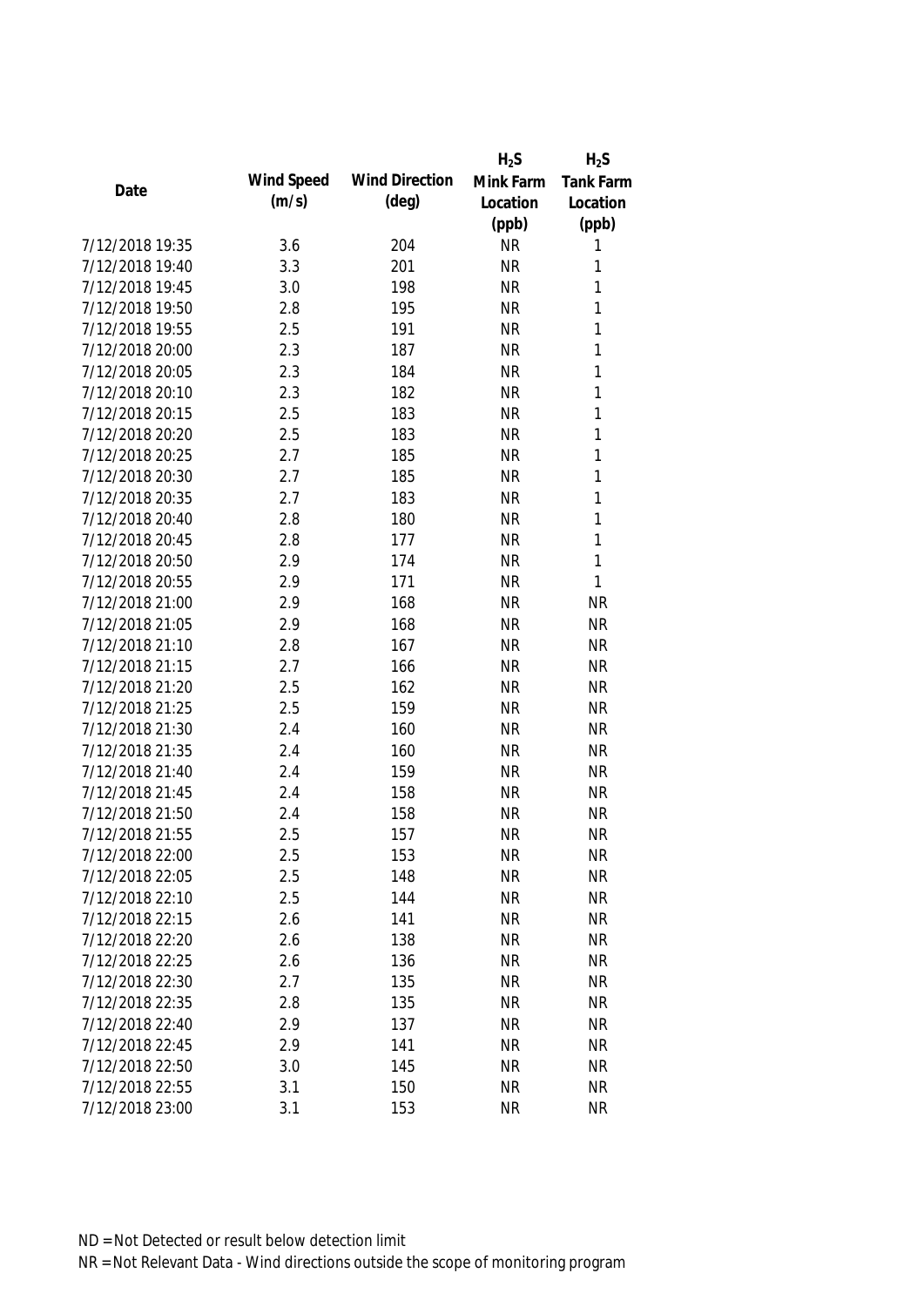|                 |            |                       | $H_2S$    | $H_2S$           |
|-----------------|------------|-----------------------|-----------|------------------|
| Date            | Wind Speed | <b>Wind Direction</b> | Mink Farm | <b>Tank Farm</b> |
|                 | (m/s)      | $(\text{deg})$        | Location  | Location         |
|                 |            |                       | (ppb)     | (ppb)            |
| 7/12/2018 23:05 | 3.2        | 157                   | <b>NR</b> | <b>NR</b>        |
| 7/12/2018 23:10 | 3.3        | 159                   | <b>NR</b> | <b>NR</b>        |
| 7/12/2018 23:15 | 3.3        | 160                   | <b>NR</b> | <b>NR</b>        |
| 7/12/2018 23:20 | 3.5        | 161                   | <b>NR</b> | <b>NR</b>        |
| 7/12/2018 23:25 | 3.5        | 162                   | <b>NR</b> | <b>NR</b>        |
| 7/12/2018 23:30 | 3.6        | 163                   | <b>NR</b> | <b>NR</b>        |
| 7/12/2018 23:35 | 3.6        | 163                   | <b>NR</b> | <b>NR</b>        |
| 7/12/2018 23:40 | 3.7        | 163                   | <b>NR</b> | <b>NR</b>        |
| 7/12/2018 23:45 | 3.6        | 164                   | <b>NR</b> | <b>NR</b>        |
| 7/12/2018 23:50 | 3.5        | 163                   | <b>NR</b> | <b>NR</b>        |
| 7/12/2018 23:55 | 3.4        | 163                   | <b>NR</b> | <b>NR</b>        |
| 7/12/2018 24:00 | 3.3        | 165                   | <b>NR</b> | <b>NR</b>        |
| 7/13/2018 00:05 | 3.2        | 166                   | <b>NR</b> | <b>NR</b>        |
| 7/13/2018 00:10 | 3.2        | 168                   | <b>NR</b> | <b>NR</b>        |
| 7/13/2018 00:15 | 3.1        | 167                   | <b>NR</b> | <b>NR</b>        |
| 7/13/2018 00:20 | 3.1        | 166                   | <b>NR</b> | <b>NR</b>        |
| 7/13/2018 00:25 | 3.1        | 165                   | <b>NR</b> | <b>NR</b>        |
| 7/13/2018 00:30 | 3.1        | 164                   | <b>NR</b> | <b>NR</b>        |
| 7/13/2018 00:35 | 3.1        | 164                   | <b>NR</b> | <b>NR</b>        |
| 7/13/2018 00:40 | 3.0        | 164                   | <b>NR</b> | <b>NR</b>        |
| 7/13/2018 00:45 | 3.2        | 163                   | <b>NR</b> | <b>NR</b>        |
| 7/13/2018 00:50 | 3.4        | 164                   | <b>NR</b> | <b>NR</b>        |
| 7/13/2018 00:55 | 3.5        | 165                   | <b>NR</b> | <b>NR</b>        |
| 7/13/2018 01:00 | 3.7        | 167                   | <b>NR</b> | <b>NR</b>        |
| 7/13/2018 01:05 | 3.9        | 169                   | <b>NR</b> | <b>NR</b>        |
| 7/13/2018 01:10 | 4.0        | 172                   | <b>NR</b> | $\mathbf 1$      |
| 7/13/2018 01:15 | 3.9        | 175                   | <b>NR</b> | 1                |
| 7/13/2018 01:20 | 3.8        | 176                   | <b>NR</b> | 1                |
| 7/13/2018 01:25 | 3.8        | 177                   | <b>NR</b> | 1                |
| 7/13/2018 01:30 | 3.7        | 178                   | <b>NR</b> | 1                |
| 7/13/2018 01:35 | 3.7        | 179                   | <b>NR</b> | 1                |
| 7/13/2018 01:40 | 3.7        | 179                   | <b>NR</b> | 1                |
| 7/13/2018 01:45 | 3.6        | 181                   | <b>NR</b> | 1                |
| 7/13/2018 01:50 | 3.6        | 185                   | <b>NR</b> | 1                |
| 7/13/2018 01:55 | 3.5        | 189                   | <b>NR</b> | <b>ND</b>        |
| 7/13/2018 02:00 | 3.3        | 190                   | <b>NR</b> | <b>ND</b>        |
| 7/13/2018 02:05 | 3.2        | 190                   | <b>NR</b> | 1                |
| 7/13/2018 02:10 | 3.1        | 190                   | <b>NR</b> | 1                |
| 7/13/2018 02:15 | 3.1        | 189                   | <b>NR</b> | 1                |
| 7/13/2018 02:20 | 3.1        | 187                   | <b>NR</b> | 1                |
| 7/13/2018 02:25 | 3.0        | 185                   | <b>NR</b> | 1                |
| 7/13/2018 02:30 | 2.9        | 188                   | <b>NR</b> | 1                |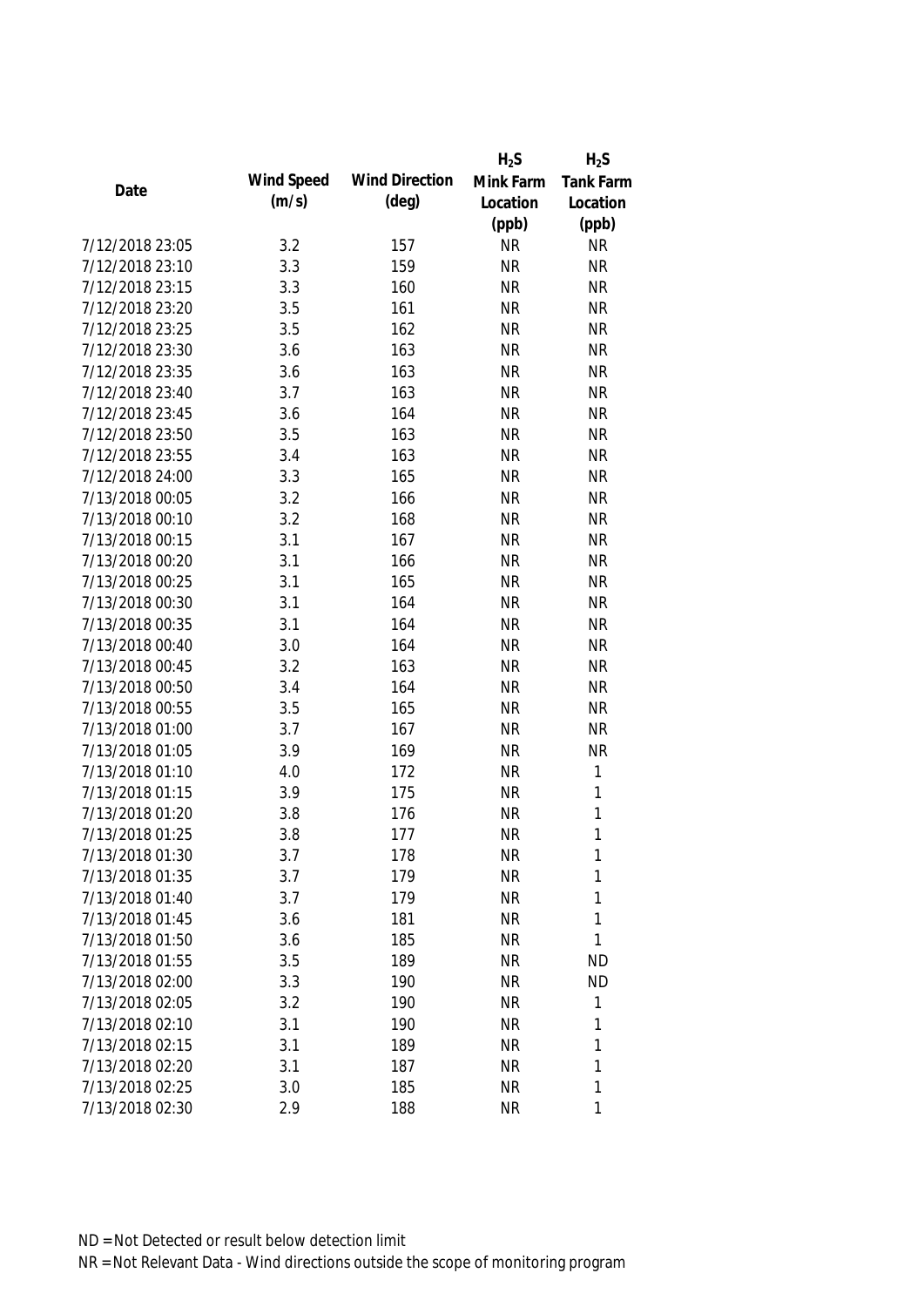|                 |            |                       | $H_2S$    | $H_2S$           |
|-----------------|------------|-----------------------|-----------|------------------|
| Date            | Wind Speed | <b>Wind Direction</b> | Mink Farm | <b>Tank Farm</b> |
|                 | (m/s)      | $(\text{deg})$        | Location  | Location         |
|                 |            |                       | (ppb)     | (ppb)            |
| 7/13/2018 02:35 | 2.8        | 191                   | <b>NR</b> | 1                |
| 7/13/2018 02:40 | 2.6        | 191                   | <b>NR</b> | 1                |
| 7/13/2018 02:45 | 2.5        | 191                   | <b>NR</b> | <b>ND</b>        |
| 7/13/2018 02:50 | 2.4        | 189                   | <b>NR</b> | <b>ND</b>        |
| 7/13/2018 02:55 | 2.3        | 189                   | <b>NR</b> | $\mathbf{1}$     |
| 7/13/2018 03:00 | 2.3        | 186                   | <b>NR</b> | 1                |
| 7/13/2018 03:05 | 2.3        | 184                   | <b>NR</b> | $\mathbf 1$      |
| 7/13/2018 03:10 | 2.3        | 184                   | <b>NR</b> | $\mathbf 1$      |
| 7/13/2018 03:15 | 2.3        | 184                   | <b>NR</b> | 1                |
| 7/13/2018 03:20 | 2.3        | 185                   | <b>NR</b> | $\mathbf{1}$     |
| 7/13/2018 03:25 | 2.3        | 187                   | <b>NR</b> | $\mathbf{1}$     |
| 7/13/2018 03:30 | 2.3        | 189                   | <b>NR</b> | $\mathbf{1}$     |
| 7/13/2018 03:35 | 2.2        | 190                   | <b>NR</b> | $\mathbf{1}$     |
| 7/13/2018 03:40 | 2.3        | 189                   | <b>NR</b> | 1                |
| 7/13/2018 03:45 | 2.3        | 190                   | <b>NR</b> | $\mathbf{1}$     |
| 7/13/2018 03:50 | 2.2        | 190                   | <b>NR</b> | $\mathbf{1}$     |
| 7/13/2018 03:55 | 2.2        | 189                   | <b>NR</b> | $\mathbf{1}$     |
| 7/13/2018 04:00 | 2.2        | 188                   | <b>NR</b> | 1                |
| 7/13/2018 04:05 | 2.2        | 186                   | <b>NR</b> | $\mathbf{1}$     |
| 7/13/2018 04:10 | 2.4        | 186                   | <b>NR</b> | 1                |
| 7/13/2018 04:15 | 2.5        | 185                   | <b>NR</b> | 1                |
| 7/13/2018 04:20 | 2.7        | 184                   | <b>NR</b> | $\mathbf{1}$     |
| 7/13/2018 04:25 | 2.9        | 181                   | <b>NR</b> | $\mathbf{1}$     |
| 7/13/2018 04:30 | 3.1        | 178                   | <b>NR</b> | $\mathbf 1$      |
| 7/13/2018 04:35 | 3.2        | 176                   | <b>NR</b> | 1                |
| 7/13/2018 04:40 | 3.1        | 175                   | <b>NR</b> | 1                |
| 7/13/2018 04:45 | 3.2        | 175                   | <b>NR</b> | 1                |
| 7/13/2018 04:50 | 3.2        | 177                   | <b>NR</b> | 1                |
| 7/13/2018 04:55 | 3.2        | 179                   | <b>NR</b> | 1                |
| 7/13/2018 05:00 | 3.2        | 182                   | <b>NR</b> | $\overline{c}$   |
| 7/13/2018 05:05 | 3.2        | 183                   | <b>NR</b> | $\mathbf 1$      |
| 7/13/2018 05:10 | 3.2        | 185                   | <b>NR</b> | $\overline{2}$   |
| 7/13/2018 05:15 | 3.1        | 186                   | <b>NR</b> | $\overline{2}$   |
| 7/13/2018 05:20 | 2.9        | 186                   | <b>NR</b> | $\overline{2}$   |
| 7/13/2018 05:25 | 2.9        | 186                   | <b>NR</b> | $\mathbf{1}$     |
| 7/13/2018 05:30 | 2.9        | 185                   | <b>NR</b> | $\mathbf 1$      |
| 7/13/2018 05:35 | 3.1        | 184                   | <b>NR</b> | 1                |
| 7/13/2018 05:40 | 3.2        | 184                   | <b>NR</b> | 1                |
| 7/13/2018 05:45 | 3.3        | 182                   | <b>NR</b> | 1                |
| 7/13/2018 05:50 | 3.4        | 183                   | <b>NR</b> | 1                |
| 7/13/2018 05:55 | 3.2        | 184                   | <b>NR</b> | <b>ND</b>        |
| 7/13/2018 06:00 | 3.1        | 186                   | <b>NR</b> | <b>ND</b>        |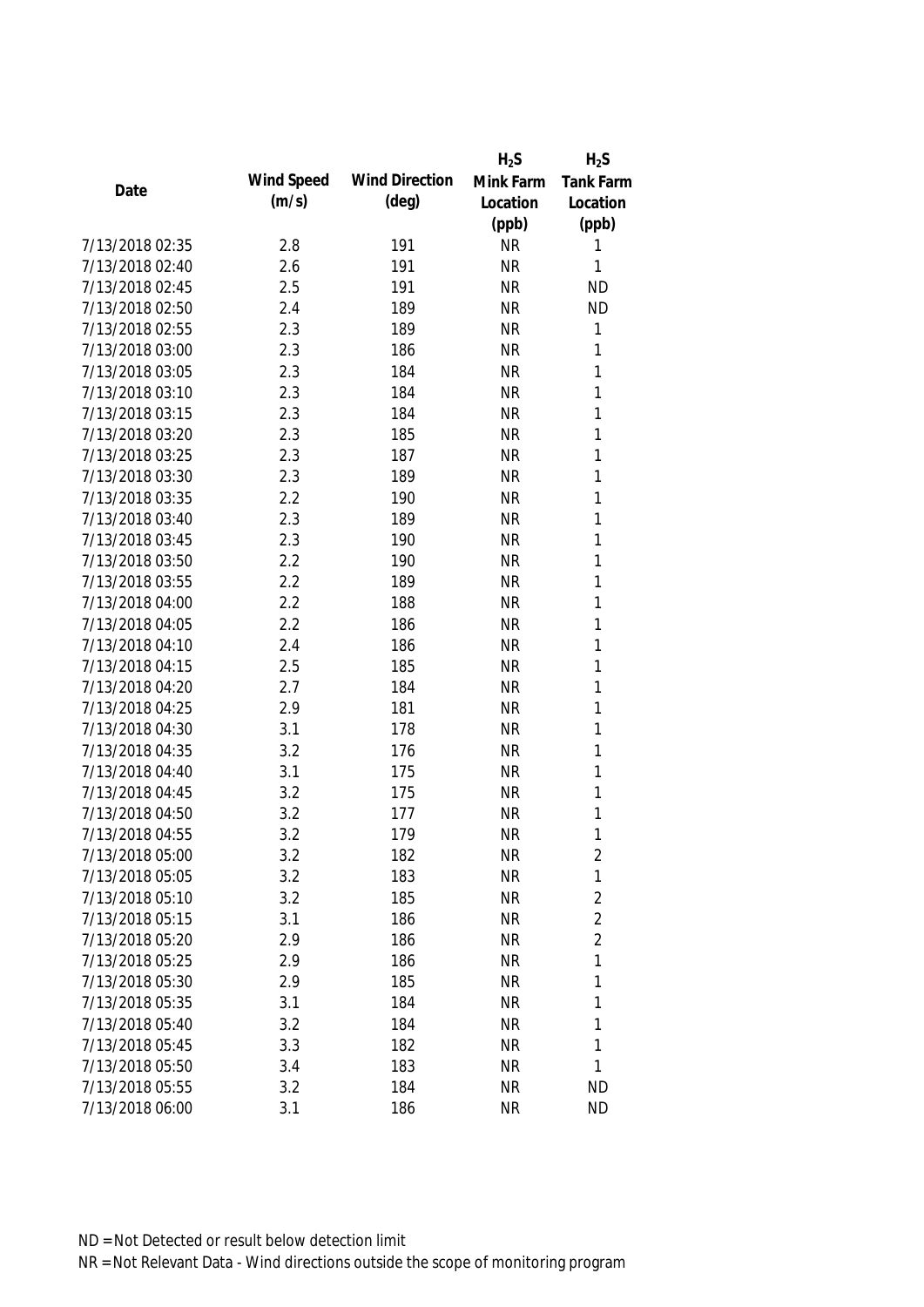|                 |            |                       | $H_2S$    | $H_2S$           |
|-----------------|------------|-----------------------|-----------|------------------|
| Date            | Wind Speed | <b>Wind Direction</b> | Mink Farm | <b>Tank Farm</b> |
|                 | (m/s)      | $(\text{deg})$        | Location  | Location         |
|                 |            |                       | (ppb)     | (ppb)            |
| 7/13/2018 06:05 | 2.9        | 188                   | <b>NR</b> | <b>ND</b>        |
| 7/13/2018 06:10 | 2.8        | 190                   | <b>NR</b> | 1                |
| 7/13/2018 06:15 | 2.7        | 192                   | <b>NR</b> | 1                |
| 7/13/2018 06:20 | 2.7        | 191                   | <b>NR</b> | <b>ND</b>        |
| 7/13/2018 06:25 | 2.8        | 190                   | <b>NR</b> | 1                |
| 7/13/2018 06:30 | 2.9        | 190                   | <b>NR</b> | 1                |
| 7/13/2018 06:35 | 3.1        | 189                   | <b>NR</b> | $\mathbf{1}$     |
| 7/13/2018 06:40 | 3.2        | 188                   | <b>NR</b> | 1                |
| 7/13/2018 06:45 | 3.3        | 187                   | <b>NR</b> | 1                |
| 7/13/2018 06:50 | 3.3        | 188                   | <b>NR</b> | 1                |
| 7/13/2018 06:55 | 3.2        | 189                   | <b>NR</b> | 1                |
| 7/13/2018 07:00 | 3.2        | 190                   | <b>NR</b> | 1                |
| 7/13/2018 07:05 | 3.0        | 191                   | <b>NR</b> | $\overline{2}$   |
| 7/13/2018 07:10 | 2.8        | 194                   | <b>NR</b> | $\overline{2}$   |
| 7/13/2018 07:15 | 2.7        | 198                   | <b>NR</b> | $\overline{2}$   |
| 7/13/2018 07:20 | 2.7        | 200                   | <b>NR</b> | $\overline{2}$   |
| 7/13/2018 07:25 | 2.8        | 201                   | <b>NR</b> | $\overline{2}$   |
| 7/13/2018 07:30 | 2.7        | 201                   | <b>NR</b> | $\overline{2}$   |
| 7/13/2018 07:35 | 2.6        | 201                   | <b>NR</b> | 1                |
| 7/13/2018 07:40 | 2.7        | 198                   | <b>NR</b> | 1                |
| 7/13/2018 07:45 | 2.7        | 195                   | <b>NR</b> | 1                |
| 7/13/2018 07:50 | 2.7        | 192                   | <b>NR</b> | 1                |
| 7/13/2018 07:55 | 2.7        | 191                   | <b>NR</b> | 1                |
| 7/13/2018 08:00 | 2.8        | 192                   | <b>NR</b> | 1                |
| 7/13/2018 08:05 | 2.9        | 193                   | <b>NR</b> | 1                |
| 7/13/2018 08:10 | 2.9        | 194                   | <b>NR</b> | 1                |
| 7/13/2018 08:15 | 3.0        | 196                   | <b>NR</b> | 1                |
| 7/13/2018 08:20 | 3.1        | 198                   | <b>NR</b> | 1                |
| 7/13/2018 08:25 | 3.2        | 197                   | <b>NR</b> | 1                |
| 7/13/2018 08:30 | 3.3        | 194                   | <b>NR</b> | 1                |
| 7/13/2018 08:35 | 3.2        | 191                   | <b>NR</b> | 1                |
| 7/13/2018 08:40 | 3.1        | 190                   | <b>NR</b> | 1                |
| 7/13/2018 08:45 | 3.2        | 187                   | <b>NR</b> | 1                |
| 7/13/2018 08:50 | 3.2        | 187                   | <b>NR</b> | 1                |
| 7/13/2018 08:55 | 3.2        | 188                   | <b>NR</b> | 1                |
| 7/13/2018 09:00 | 3.1        | 189                   | <b>NR</b> | 1                |
| 7/13/2018 09:05 | 3.0        | 190                   | <b>NR</b> | 1                |
| 7/13/2018 09:10 | 3.1        | 189                   | <b>NR</b> | 1                |
| 7/13/2018 09:15 | 3.1        | 192                   | <b>NR</b> | 1                |
| 7/13/2018 09:20 | 3.2        | 192                   | <b>NR</b> | 1                |
| 7/13/2018 09:25 | 3.3        | 193                   | <b>NR</b> | 1                |
| 7/13/2018 09:30 | 3.3        | 193                   | <b>NR</b> | 1                |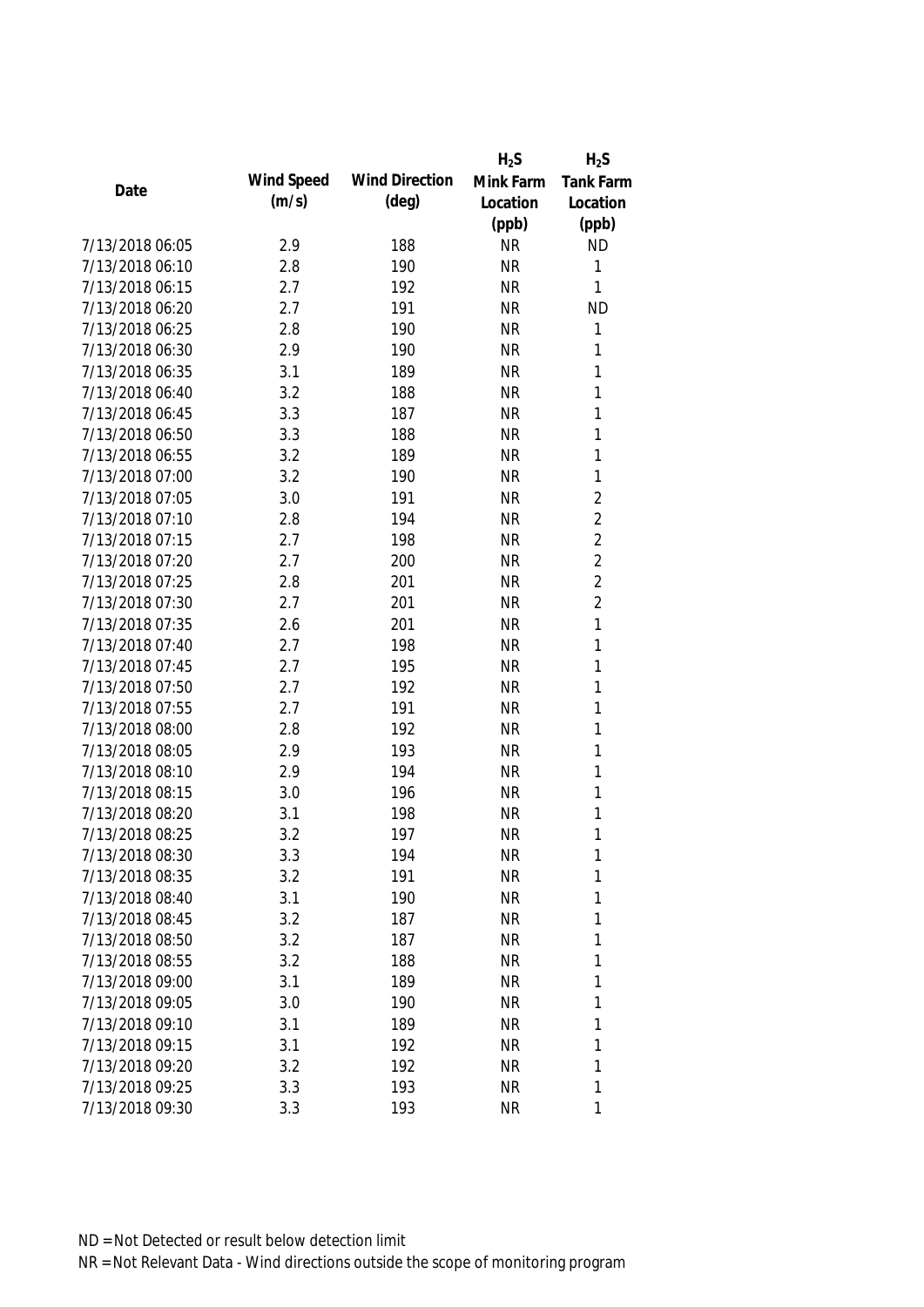|                 |            |                       | $H_2S$    | $H_2S$           |
|-----------------|------------|-----------------------|-----------|------------------|
|                 | Wind Speed | <b>Wind Direction</b> | Mink Farm | <b>Tank Farm</b> |
| Date            | (m/s)      | $(\text{deg})$        | Location  | Location         |
|                 |            |                       | (ppb)     | (ppb)            |
| 7/13/2018 09:35 | 3.5        | 191                   | <b>NR</b> | 1                |
| 7/13/2018 09:40 | 3.5        | 192                   | <b>NR</b> | 1                |
| 7/13/2018 09:45 | 3.6        | 192                   | <b>NR</b> | 1                |
| 7/13/2018 09:50 | 3.5        | 197                   | <b>NR</b> | 1                |
| 7/13/2018 09:55 | 3.7        | 196                   | <b>NR</b> | 1                |
| 7/13/2018 10:00 | 3.8        | 196                   | <b>NR</b> | 1                |
| 7/13/2018 10:05 | 3.9        | 198                   | <b>NR</b> | $\mathbf{1}$     |
| 7/13/2018 10:10 | 4.0        | 200                   | <b>NR</b> | 1                |
| 7/13/2018 10:15 | 4.0        | 202                   | <b>NR</b> | 1                |
| 7/13/2018 10:20 | 4.0        | 197                   | <b>NR</b> | 1                |
| 7/13/2018 10:25 | 4.0        | 200                   | <b>NR</b> | 1                |
| 7/13/2018 10:30 | 4.0        | 202                   | <b>NR</b> | 1                |
| 7/13/2018 10:35 | 4.0        | 205                   | <b>NR</b> | 1                |
| 7/13/2018 10:40 | 3.9        | 206                   | <b>NR</b> | 1                |
| 7/13/2018 10:45 | 3.9        | 206                   | <b>NR</b> | 1                |
| 7/13/2018 10:50 | 3.9        | 208                   | <b>NR</b> | 1                |
| 7/13/2018 10:55 | 3.8        | 207                   | <b>NR</b> | 1                |
| 7/13/2018 11:00 | 3.7        | 207                   | <b>NR</b> | <b>ND</b>        |
| 7/13/2018 11:05 | 3.6        | 205                   | <b>NR</b> | <b>ND</b>        |
| 7/13/2018 11:10 | 3.7        | 205                   | <b>NR</b> | <b>ND</b>        |
| 7/13/2018 11:15 | 3.8        | 204                   | <b>NR</b> | <b>ND</b>        |
| 7/13/2018 11:20 | 4.0        | 208                   | <b>NR</b> | 1                |
| 7/13/2018 11:25 | 4.1        | 210                   | <b>NR</b> | 1                |
| 7/13/2018 11:30 | 4.2        | 209                   | <b>NR</b> | 1                |
| 7/13/2018 11:35 | 4.3        | 209                   | <b>NR</b> | 1                |
| 7/13/2018 11:40 | 4.2        | 204                   | <b>NR</b> | 1                |
| 7/13/2018 11:45 | 4.0        | 206                   | <b>NR</b> | 1                |
| 7/13/2018 11:50 | 3.9        | 203                   | <b>NR</b> | 1                |
| 7/13/2018 11:55 | 3.7        | 199                   | <b>NR</b> | 1                |
| 7/13/2018 12:00 | 3.5        | 203                   | <b>NR</b> | 1                |
| 7/13/2018 12:05 | 3.5        | 198                   | <b>NR</b> | 1                |
| 7/13/2018 12:10 | 3.4        | 200                   | <b>NR</b> | 1                |
| 7/13/2018 12:15 | 3.6        | 195                   | <b>NR</b> | 1                |
| 7/13/2018 12:20 | 3.5        | 198                   | <b>NR</b> | 1                |
| 7/13/2018 12:25 | 3.5        | 196                   | <b>NR</b> | 1                |
| 7/13/2018 12:30 | 3.6        | 195                   | <b>NR</b> | 1                |
| 7/13/2018 12:35 | 3.6        | 199                   | <b>NR</b> | 1                |
| 7/13/2018 12:40 | 3.3        | 200                   | <b>NR</b> | 1                |
| 7/13/2018 12:45 | 3.1        | 203                   | <b>NR</b> | 1                |
| 7/13/2018 12:50 | 3.1        | 193                   | <b>NR</b> | 1                |
| 7/13/2018 12:55 | 3.1        | 196                   | <b>NR</b> | 1                |
| 7/13/2018 13:00 | 3.0        | 191                   | <b>NR</b> | 1                |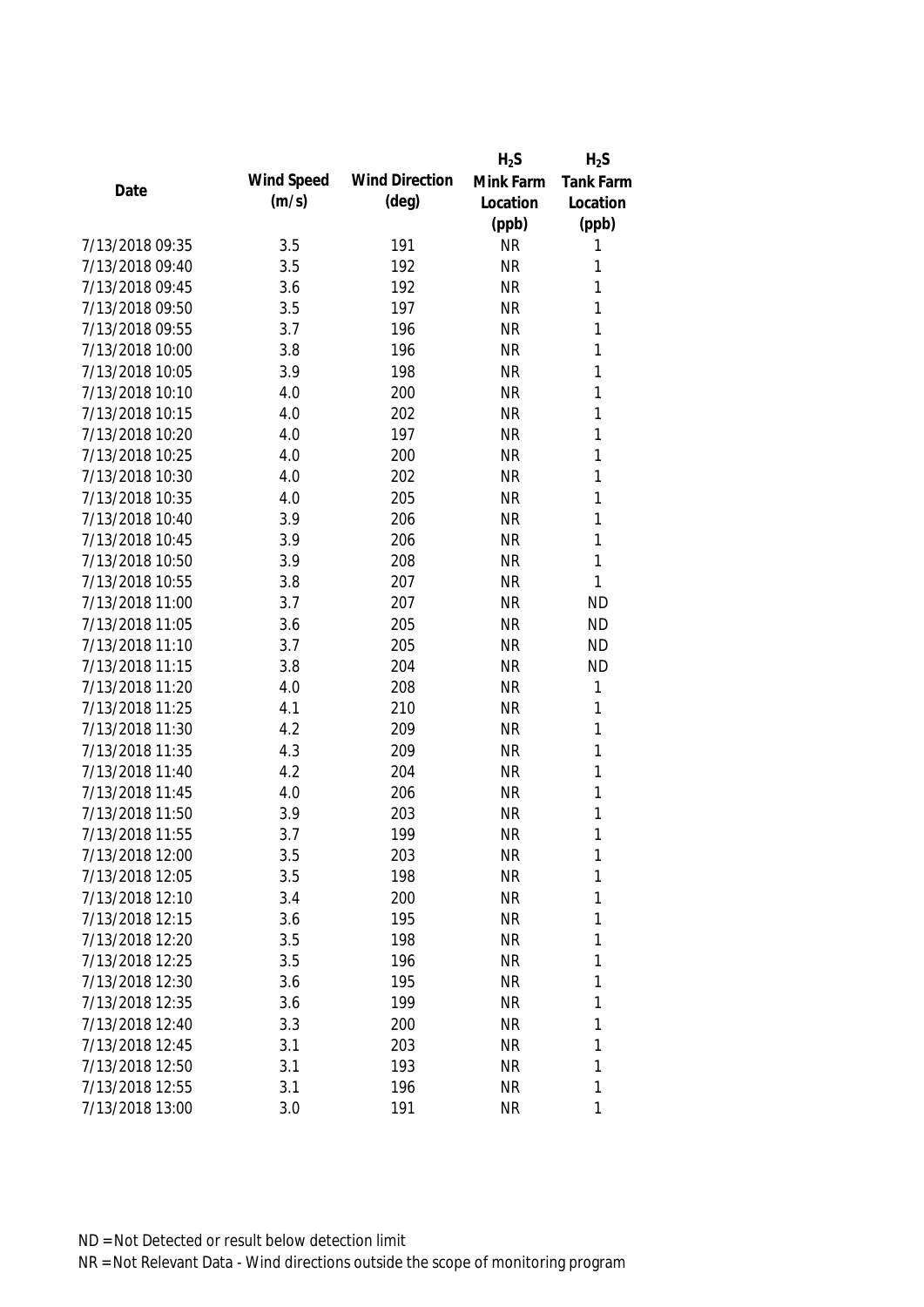|                 |            |                       | $H_2S$    | $H_2S$           |
|-----------------|------------|-----------------------|-----------|------------------|
| Date            | Wind Speed | <b>Wind Direction</b> | Mink Farm | <b>Tank Farm</b> |
|                 | (m/s)      | $(\text{deg})$        | Location  | Location         |
|                 |            |                       | (ppb)     | (ppb)            |
| 7/13/2018 13:05 | 2.8        | 191                   | <b>NR</b> | 1                |
| 7/13/2018 13:10 | 3.0        | 192                   | <b>NR</b> | 1                |
| 7/13/2018 13:15 | 3.1        | 194                   | <b>NR</b> | 1                |
| 7/13/2018 13:20 | 3.1        | 197                   | <b>NR</b> | 1                |
| 7/13/2018 13:25 | 3.2        | 200                   | <b>NR</b> | 1                |
| 7/13/2018 13:30 | 3.2        | 203                   | <b>NR</b> | 1                |
| 7/13/2018 13:35 | 3.3        | 202                   | <b>NR</b> | 1                |
| 7/13/2018 13:40 | 3.2        | 200                   | <b>NR</b> | 1                |
| 7/13/2018 13:45 | 3.2        | 194                   | <b>NR</b> | 1                |
| 7/13/2018 13:50 | 3.2        | 192                   | <b>NR</b> | 1                |
| 7/13/2018 13:55 | 3.2        | 188                   | <b>NR</b> | 1                |
| 7/13/2018 14:00 | 3.2        | 188                   | <b>NR</b> | 1                |
| 7/13/2018 14:05 | 3.2        | 189                   | <b>NR</b> | 1                |
| 7/13/2018 14:10 | 3.3        | 189                   | <b>NR</b> | 1                |
| 7/13/2018 14:15 | 3.4        | 193                   | <b>NR</b> | 1                |
| 7/13/2018 14:20 | 3.3        | 197                   | <b>NR</b> | 1                |
| 7/13/2018 14:25 | 3.4        | 197                   | <b>NR</b> | 1                |
| 7/13/2018 14:30 | 3.6        | 194                   | <b>NR</b> | 1                |
| 7/13/2018 14:35 | 3.8        | 189                   | <b>NR</b> | 1                |
| 7/13/2018 14:40 | 3.9        | 187                   | <b>NR</b> | 1                |
| 7/13/2018 14:45 | 3.9        | 185                   | <b>NR</b> | 1                |
| 7/13/2018 14:50 | 4.3        | 180                   | <b>NR</b> | 1                |
| 7/13/2018 14:55 | 4.3        | 176                   | <b>NR</b> | 1                |
| 7/13/2018 15:00 | 4.2        | 177                   | <b>NR</b> | 1                |
| 7/13/2018 15:05 | 4.2        | 175                   | <b>NR</b> | 1                |
| 7/13/2018 15:10 | 4.2        | 173                   | <b>NR</b> | 1                |
| 7/13/2018 15:15 | 4.2        | 170                   | <b>NR</b> | 1                |
| 7/13/2018 15:20 | 3.9        | 174                   | <b>NR</b> | <b>ND</b>        |
| 7/13/2018 15:25 | 3.8        | 179                   | <b>NR</b> | <b>ND</b>        |
| 7/13/2018 15:30 | 3.9        | 177                   | <b>NR</b> | <b>ND</b>        |
| 7/13/2018 15:35 | 4.0        | 178                   | <b>NR</b> | $\mathbf{1}$     |
| 7/13/2018 15:40 | 4.1        | 176                   | <b>NR</b> | 1                |
| 7/13/2018 15:45 | 4.2        | 175                   | <b>NR</b> | 1                |
| 7/13/2018 15:50 | 4.5        | 171                   | <b>NR</b> | 1                |
| 7/13/2018 15:55 | 4.5        | 166                   | <b>NR</b> | <b>NR</b>        |
| 7/13/2018 16:00 | 4.4        | 164                   | <b>NR</b> | <b>NR</b>        |
| 7/13/2018 16:05 | 4.3        | 167                   | <b>NR</b> | <b>NR</b>        |
| 7/13/2018 16:10 | 4.2        | 169                   | <b>NR</b> | <b>NR</b>        |
| 7/13/2018 16:15 | 4.1        | 172                   | <b>NR</b> | 1                |
| 7/13/2018 16:20 | 4.0        | 172                   | <b>NR</b> | 1                |
| 7/13/2018 16:25 | 4.1        | 173                   | <b>NR</b> | 1                |
| 7/13/2018 16:30 | 4.4        | 173                   | <b>NR</b> | 1                |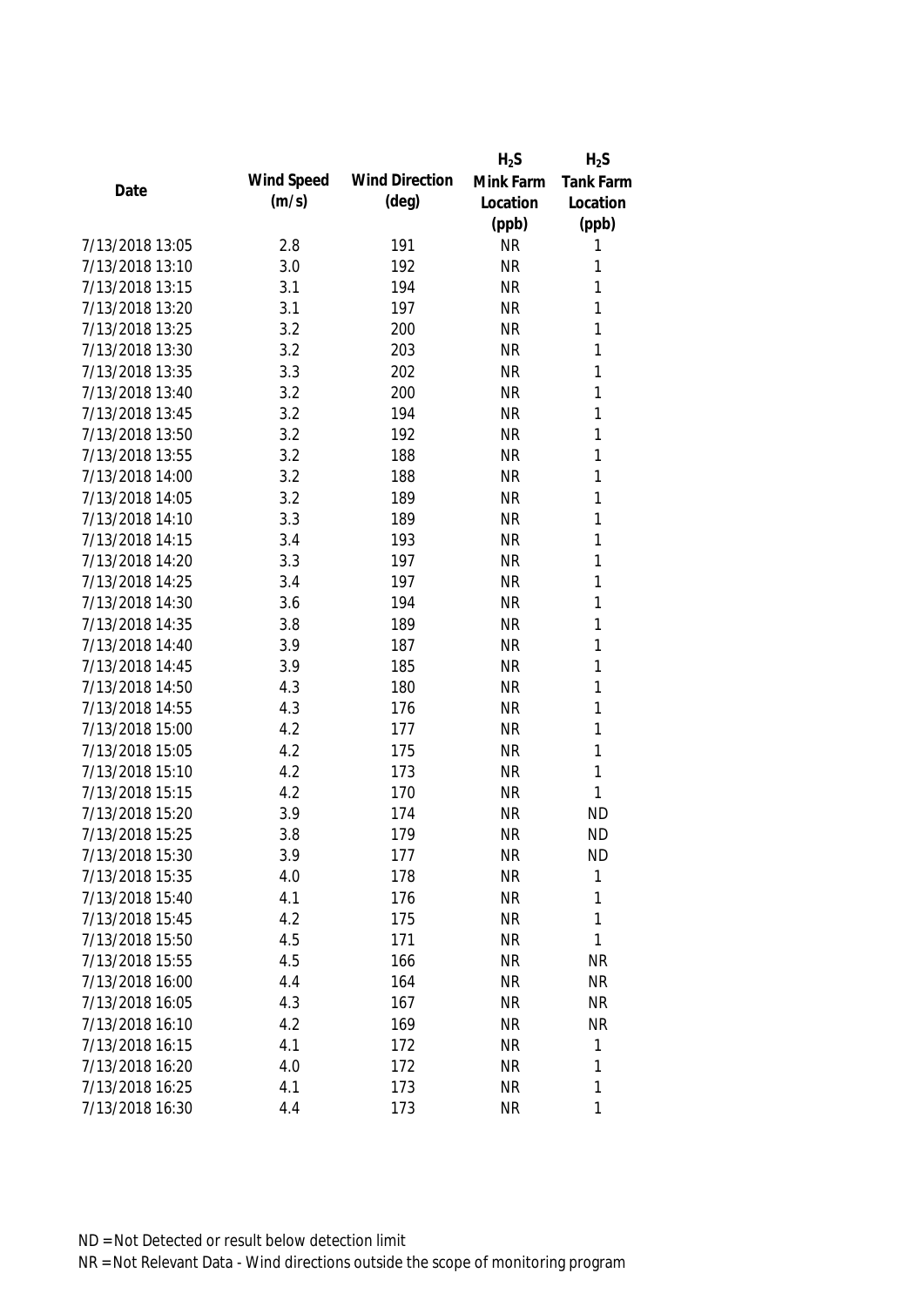|                 |            |                       | $H_2S$    | $H_2S$           |
|-----------------|------------|-----------------------|-----------|------------------|
|                 | Wind Speed | <b>Wind Direction</b> | Mink Farm | <b>Tank Farm</b> |
| Date            | (m/s)      | $(\text{deg})$        | Location  | Location         |
|                 |            |                       | (ppb)     | (ppb)            |
| 7/13/2018 16:35 | 4.3        | 169                   | <b>NR</b> | <b>NR</b>        |
| 7/13/2018 16:40 | 4.4        | 168                   | <b>NR</b> | <b>NR</b>        |
| 7/13/2018 16:45 | 4.5        | 167                   | <b>NR</b> | <b>NR</b>        |
| 7/13/2018 16:50 | 4.5        | 166                   | <b>NR</b> | <b>NR</b>        |
| 7/13/2018 16:55 | 4.5        | 167                   | <b>NR</b> | <b>NR</b>        |
| 7/13/2018 17:00 | 4.4        | 169                   | <b>NR</b> | <b>NR</b>        |
| 7/13/2018 17:05 | 4.5        | 171                   | <b>NR</b> | $\mathbf{1}$     |
| 7/13/2018 17:10 | 4.5        | 173                   | <b>NR</b> | 1                |
| 7/13/2018 17:15 | 4.3        | 176                   | <b>NR</b> | 1                |
| 7/13/2018 17:20 | 4.2        | 179                   | <b>NR</b> | 1                |
| 7/13/2018 17:25 | 4.0        | 182                   | <b>NR</b> | 1                |
| 7/13/2018 17:30 | 4.0        | 181                   | <b>NR</b> | 1                |
| 7/13/2018 17:35 | 3.8        | 181                   | <b>NR</b> | 1                |
| 7/13/2018 17:40 | 3.7        | 184                   | <b>NR</b> | $\mathbf{1}$     |
| 7/13/2018 17:45 | 3.7        | 186                   | <b>NR</b> | 1                |
| 7/13/2018 17:50 | 3.7        | 186                   | <b>NR</b> | $\mathbf{1}$     |
| 7/13/2018 17:55 | 3.8        | 183                   | <b>NR</b> | 1                |
| 7/13/2018 18:00 | 4.0        | 184                   | <b>NR</b> | 1                |
| 7/13/2018 18:05 | 4.3        | 183                   | <b>NR</b> | 1                |
| 7/13/2018 18:10 | 4.4        | 176                   | <b>NR</b> | 1                |
| 7/13/2018 18:15 | 4.6        | 172                   | <b>NR</b> | 1                |
| 7/13/2018 18:20 | 4.7        | 169                   | <b>NR</b> | <b>NR</b>        |
| 7/13/2018 18:25 | 4.6        | 170                   | <b>NR</b> | $\mathbf{1}$     |
| 7/13/2018 18:30 | 4.4        | 170                   | <b>NR</b> | 1                |
| 7/13/2018 18:35 | 4.3        | 171                   | <b>NR</b> | 1                |
| 7/13/2018 18:40 | 4.4        | 173                   | <b>NR</b> | 1                |
| 7/13/2018 18:45 | 4.5        | 174                   | <b>NR</b> | 1                |
| 7/13/2018 18:50 | 4.6        | 174                   | <b>NR</b> | 1                |
| 7/13/2018 18:55 | 4.7        | 173                   | <b>NR</b> | 1                |
| 7/13/2018 19:00 | 4.8        | 172                   | <b>NR</b> | 1                |
| 7/13/2018 19:05 | 4.6        | 172                   | <b>NR</b> | 1                |
| 7/13/2018 19:10 | 4.5        | 174                   | <b>NR</b> | 1                |
| 7/13/2018 19:15 | 4.3        | 176                   | <b>NR</b> | 1                |
| 7/13/2018 19:20 | 3.9        | 179                   | <b>NR</b> | 1                |
| 7/13/2018 19:25 | 3.7        | 182                   | <b>NR</b> | 1                |
| 7/13/2018 19:30 | 3.5        | 185                   | <b>NR</b> | 1                |
| 7/13/2018 19:35 | 3.4        | 187                   | <b>NR</b> | 1                |
| 7/13/2018 19:40 | 3.2        | 190                   | <b>NR</b> | 1                |
| 7/13/2018 19:45 | 3.1        | 191                   | <b>NR</b> | 1                |
| 7/13/2018 19:50 | 3.1        | 191                   | <b>NR</b> | 1                |
| 7/13/2018 19:55 | 3.0        | 192                   | <b>NR</b> | 1                |
| 7/13/2018 20:00 | 2.9        | 194                   | <b>NR</b> | 1                |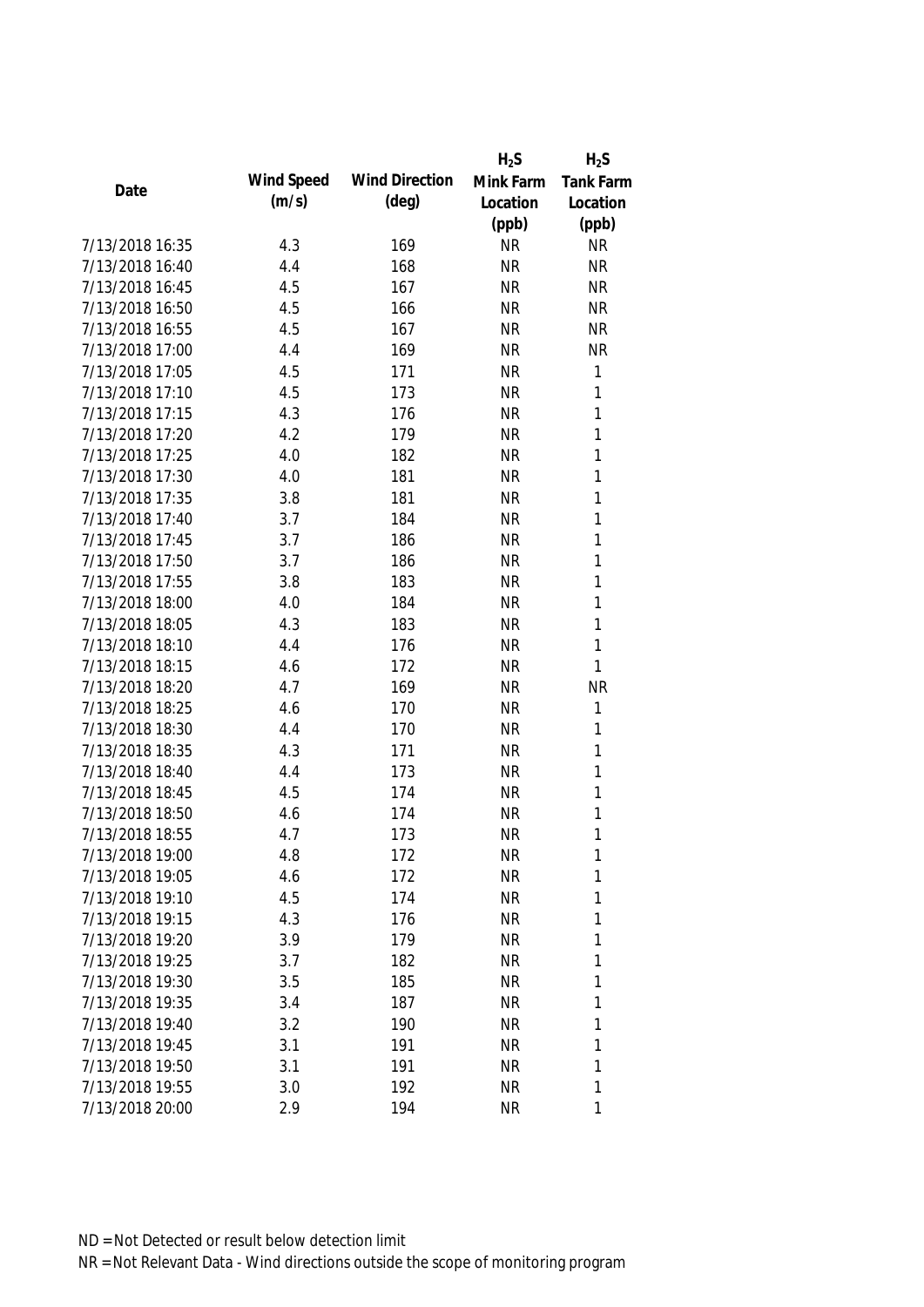|                 |            |                       | $H_2S$    | $H_2S$           |
|-----------------|------------|-----------------------|-----------|------------------|
| Date            | Wind Speed | <b>Wind Direction</b> | Mink Farm | <b>Tank Farm</b> |
|                 | (m/s)      | $(\text{deg})$        | Location  | Location         |
|                 |            |                       | (ppb)     | (ppb)            |
| 7/13/2018 20:05 | 2.9        | 194                   | <b>NR</b> | 1                |
| 7/13/2018 20:10 | 2.9        | 192                   | <b>NR</b> | 1                |
| 7/13/2018 20:15 | 2.9        | 191                   | <b>NR</b> | $\mathbf{1}$     |
| 7/13/2018 20:20 | 3.0        | 187                   | <b>NR</b> | 2                |
| 7/13/2018 20:25 | 3.1        | 183                   | <b>NR</b> | $\overline{2}$   |
| 7/13/2018 20:30 | 2.9        | 180                   | <b>NR</b> | $\mathbf{1}$     |
| 7/13/2018 20:35 | 2.8        | 179                   | <b>NR</b> | $\mathbf{1}$     |
| 7/13/2018 20:40 | 2.7        | 178                   | <b>NR</b> | $\mathbf{1}$     |
| 7/13/2018 20:45 | 2.7        | 176                   | <b>NR</b> | $\mathbf{1}$     |
| 7/13/2018 20:50 | 2.6        | 174                   | <b>NR</b> | $\mathbf{1}$     |
| 7/13/2018 20:55 | 2.5        | 173                   | <b>NR</b> | 1                |
| 7/13/2018 21:00 | 2.4        | 170                   | <b>NR</b> | 1                |
| 7/13/2018 21:05 | 2.4        | 166                   | <b>NR</b> | <b>NR</b>        |
| 7/13/2018 21:10 | 2.6        | 162                   | <b>NR</b> | <b>NR</b>        |
| 7/13/2018 21:15 | 2.6        | 160                   | <b>NR</b> | <b>NR</b>        |
| 7/13/2018 21:20 | 2.7        | 160                   | <b>NR</b> | <b>NR</b>        |
| 7/13/2018 21:25 | 2.6        | 159                   | <b>NR</b> | <b>NR</b>        |
| 7/13/2018 21:30 | 2.6        | 162                   | <b>NR</b> | <b>NR</b>        |
| 7/13/2018 21:35 | 2.6        | 165                   | <b>NR</b> | <b>NR</b>        |
| 7/13/2018 21:40 | 2.6        | 168                   | <b>NR</b> | <b>NR</b>        |
| 7/13/2018 21:45 | 2.6        | 170                   | <b>NR</b> | $\mathbf 1$      |
| 7/13/2018 21:50 | 2.8        | 172                   | <b>NR</b> | $\mathbf{1}$     |
| 7/13/2018 21:55 | 3.0        | 173                   | <b>NR</b> | $\mathbf{1}$     |
| 7/13/2018 22:00 | 3.1        | 174                   | <b>NR</b> | $\mathbf 1$      |
| 7/13/2018 22:05 | 3.1        | 178                   | <b>NR</b> | $\mathbf 1$      |
| 7/13/2018 22:10 | 3.0        | 180                   | <b>NR</b> | $\mathbf 1$      |
| 7/13/2018 22:15 | 2.9        | 184                   | <b>NR</b> | $\mathbf 1$      |
| 7/13/2018 22:20 | 2.7        | 188                   | <b>NR</b> | 1                |
| 7/13/2018 22:25 | 2.6        | 192                   | <b>NR</b> | 1                |
| 7/13/2018 22:30 | 2.7        | 195                   | <b>NR</b> | $\mathbf{1}$     |
| 7/13/2018 22:35 | 2.8        | 197                   | <b>NR</b> | $\mathbf 1$      |
| 7/13/2018 22:40 | 3.0        | 200                   | <b>NR</b> | 1                |
| 7/13/2018 22:45 | 3.0        | 203                   | <b>NR</b> | 1                |
| 7/13/2018 22:50 | 2.7        | 208                   | <b>NR</b> | 1                |
| 7/13/2018 22:55 | 2.5        | 212                   | <b>NR</b> | 1                |
| 7/13/2018 23:00 | 2.4        | 217                   | <b>NR</b> | 1                |
| 7/13/2018 23:05 | 2.2        | 225                   | <b>NR</b> | 1                |
| 7/13/2018 23:10 | 2.1        | 237                   | 1         | 1                |
| 7/13/2018 23:15 | 2.3        | 248                   | <b>ND</b> | 1                |
| 7/13/2018 23:20 | 2.5        | 259                   | <b>ND</b> | 1                |
| 7/13/2018 23:25 | 2.7        | 275                   | <b>ND</b> | 1                |
| 7/13/2018 23:30 | 2.7        | 294                   | <b>NR</b> | <b>NR</b>        |
|                 |            |                       |           |                  |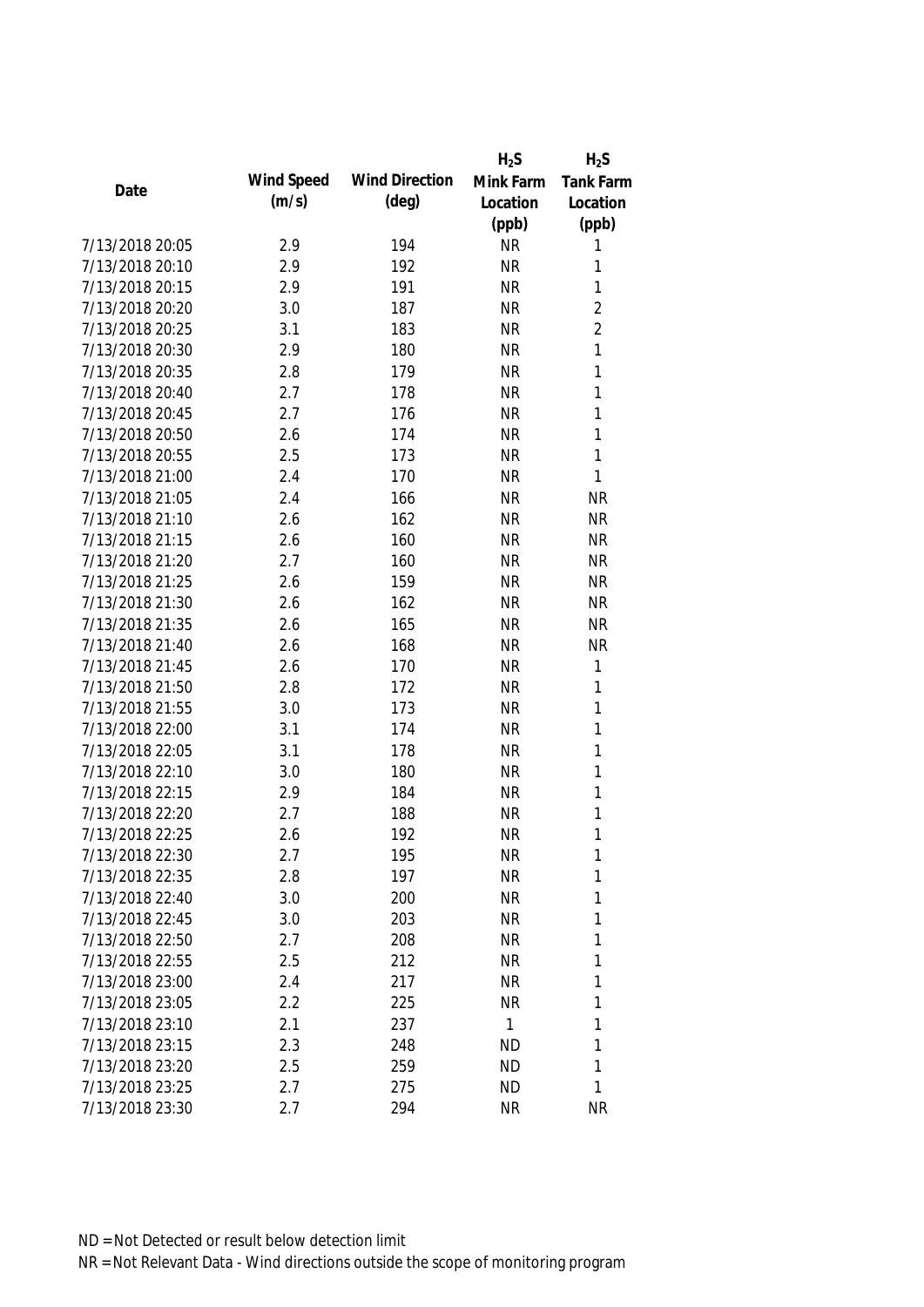|                 |            |                       | $H_2S$       | $H_2S$           |
|-----------------|------------|-----------------------|--------------|------------------|
| Date            | Wind Speed | <b>Wind Direction</b> | Mink Farm    | <b>Tank Farm</b> |
|                 | (m/s)      | $(\text{deg})$        | Location     | Location         |
|                 |            |                       | (ppb)        | (ppb)            |
| 7/13/2018 23:35 | 2.6        | 315                   | <b>NR</b>    | <b>NR</b>        |
| 7/13/2018 23:40 | 2.3        | 332                   | <b>NR</b>    | <b>NR</b>        |
| 7/13/2018 23:45 | 1.7        | 351                   | <b>NR</b>    | <b>NR</b>        |
| 7/13/2018 23:50 | 1.4        | 3                     | <b>NR</b>    | <b>NR</b>        |
| 7/13/2018 23:55 | 1.0        | 20                    | <b>NR</b>    | <b>NR</b>        |
| 7/13/2018 24:00 | 0.6        | 35                    | 1            | <b>NR</b>        |
| 7/14/2018 00:05 | 0.3        | 34                    | <b>NR</b>    | <b>NR</b>        |
| 7/14/2018 00:10 | 0.2        | 330                   | $\mathbf{1}$ | <b>NR</b>        |
| 7/14/2018 00:15 | 0.2        | 321                   | 1            | <b>NR</b>        |
| 7/14/2018 00:20 | 0.3        | 181                   | <b>NR</b>    | $\mathbf{1}$     |
| 7/14/2018 00:25 | 0.5        | 180                   | <b>NR</b>    | $\mathbf{1}$     |
| 7/14/2018 00:30 | 0.7        | 182                   | <b>NR</b>    | 1                |
| 7/14/2018 00:35 | 1.0        | 187                   | <b>NR</b>    | 1                |
| 7/14/2018 00:40 | 1.2        | 189                   | <b>NR</b>    | 1                |
| 7/14/2018 00:45 | 1.3        | 188                   | <b>NR</b>    | 1                |
| 7/14/2018 00:50 | 1.4        | 185                   | <b>NR</b>    | 1                |
| 7/14/2018 00:55 | 1.3        | 182                   | <b>NR</b>    | 1                |
| 7/14/2018 01:00 | 1.3        | 182                   | <b>NR</b>    | 1                |
| 7/14/2018 01:05 | 1.3        | 181                   | <b>NR</b>    | 1                |
| 7/14/2018 01:10 | 1.2        | 181                   | <b>NR</b>    | 1                |
| 7/14/2018 01:15 | 1.2        | 180                   | <b>NR</b>    | 1                |
| 7/14/2018 01:20 | 1.2        | 185                   | <b>NR</b>    | 1                |
| 7/14/2018 01:25 | 1.3        | 190                   | <b>NR</b>    | 1                |
| 7/14/2018 01:30 | 1.4        | 189                   | <b>NR</b>    | 1                |
| 7/14/2018 01:35 | 1.4        | 186                   | <b>NR</b>    | 1                |
| 7/14/2018 01:40 | 1.5        | 185                   | <b>NR</b>    | $\mathbf{1}$     |
| 7/14/2018 01:45 | 1.6        | 182                   | <b>NR</b>    | 1                |
| 7/14/2018 01:50 | 1.8        | 186                   | <b>NR</b>    | 1                |
| 7/14/2018 01:55 | 1.9        | 187                   | <b>NR</b>    | 1                |
| 7/14/2018 02:00 | 2.0        | 190                   | <b>NR</b>    | 1                |
| 7/14/2018 02:05 | 2.0        | 193                   | <b>NR</b>    | 1                |
| 7/14/2018 02:10 | 1.8        | 192                   | <b>NR</b>    | 1                |
| 7/14/2018 02:15 | 1.7        | 200                   | <b>NR</b>    | 1                |
| 7/14/2018 02:20 | 1.7        | 208                   | <b>NR</b>    | <b>NR</b>        |
| 7/14/2018 02:25 | 1.7        | 225                   | <b>NR</b>    | <b>NR</b>        |
| 7/14/2018 02:30 | 1.8        | 240                   | <b>NR</b>    | <b>NR</b>        |
| 7/14/2018 02:35 | 1.9        | 251                   | <b>NR</b>    | <b>NR</b>        |
| 7/14/2018 02:40 | 2.2        | 253                   | <b>ND</b>    | 1                |
| 7/14/2018 02:45 | 2.5        | 254                   | <b>ND</b>    | 1                |
| 7/14/2018 02:50 | 2.6        | 260                   | 1            | 1                |
| 7/14/2018 02:55 | 2.6        | 263                   | 1            | 1                |
| 7/14/2018 03:00 | 2.7        | 268                   | 1            | 1                |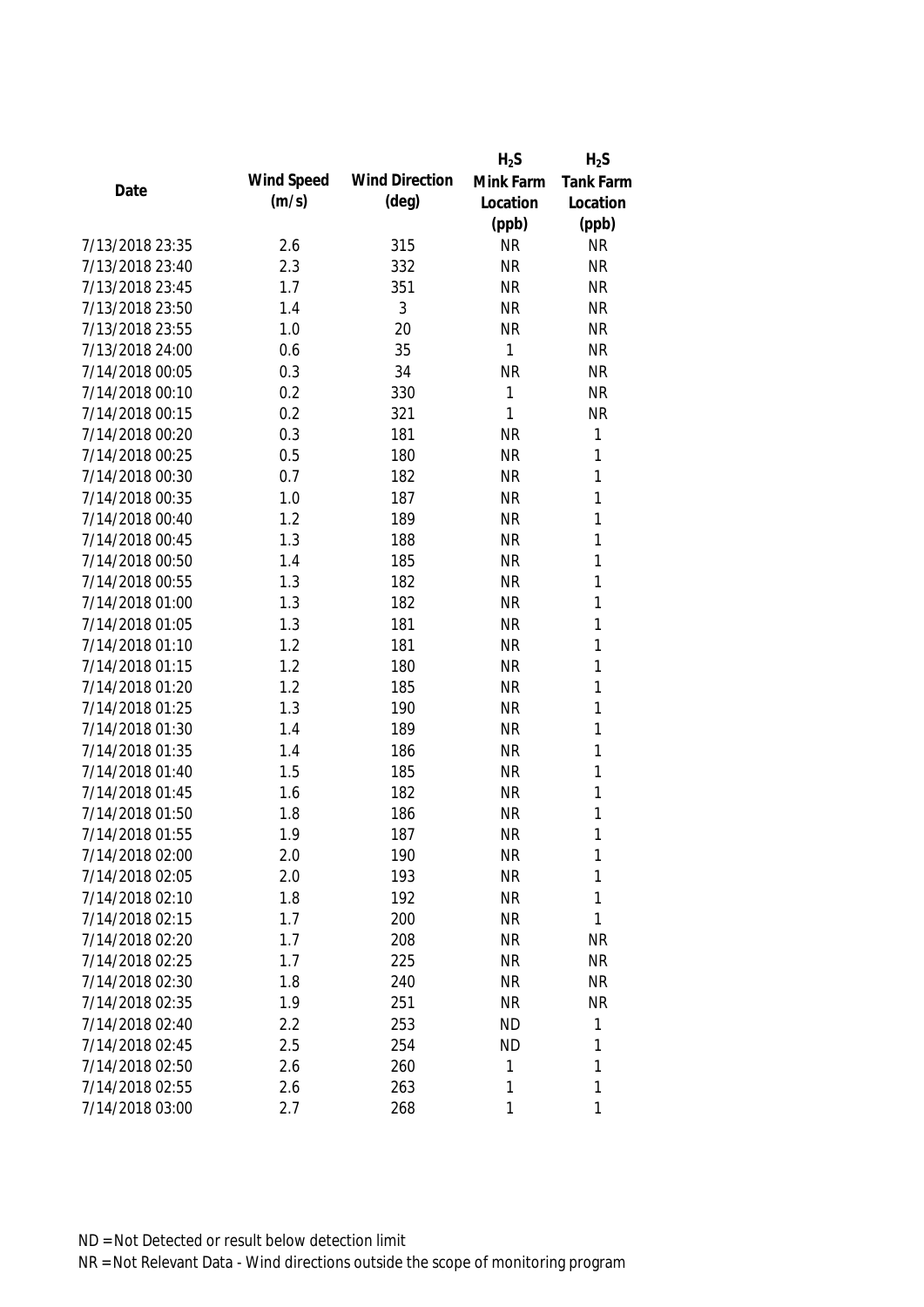|                 |            |                       | $H_2S$    | $H_2S$           |
|-----------------|------------|-----------------------|-----------|------------------|
| Date            | Wind Speed | <b>Wind Direction</b> | Mink Farm | <b>Tank Farm</b> |
|                 | (m/s)      | $(\text{deg})$        | Location  | Location         |
|                 |            |                       | (ppb)     | (ppb)            |
| 7/14/2018 03:05 | 2.9        | 273                   | 1         | 1                |
| 7/14/2018 03:10 | 3.1        | 278                   | 1         | <b>NR</b>        |
| 7/14/2018 03:15 | 3.3        | 282                   | 1         | <b>NR</b>        |
| 7/14/2018 03:20 | 3.2        | 280                   | 1         | <b>NR</b>        |
| 7/14/2018 03:25 | 3.1        | 279                   | 1         | <b>NR</b>        |
| 7/14/2018 03:30 | 3.0        | 276                   | 1         | <b>NR</b>        |
| 7/14/2018 03:35 | 2.6        | 272                   | 1         | $\mathbf{1}$     |
| 7/14/2018 03:40 | 2.3        | 267                   | 1         | $\mathbf{1}$     |
| 7/14/2018 03:45 | 1.9        | 260                   | 1         | 1                |
| 7/14/2018 03:50 | 1.7        | 254                   | 1         | 1                |
| 7/14/2018 03:55 | 1.7        | 249                   | <b>ND</b> | $\mathbf{1}$     |
| 7/14/2018 04:00 | 1.7        | 246                   | 1         | 1                |
| 7/14/2018 04:05 | 1.8        | 244                   | 1         | 1                |
| 7/14/2018 04:10 | 1.7        | 240                   | 1         | 1                |
| 7/14/2018 04:15 | 1.6        | 241                   | <b>ND</b> | 1                |
| 7/14/2018 04:20 | 1.3        | 242                   | 1         | 1                |
| 7/14/2018 04:25 | 1.3        | 219                   | <b>NR</b> | <b>NR</b>        |
| 7/14/2018 04:30 | 1.2        | 186                   | <b>NR</b> | <b>NR</b>        |
| 7/14/2018 04:35 | 1.1        | 178                   | <b>NR</b> | <b>NR</b>        |
| 7/14/2018 04:40 | 1.2        | 181                   | <b>NR</b> | 1                |
| 7/14/2018 04:45 | 1.3        | 182                   | <b>NR</b> | 1                |
| 7/14/2018 04:50 | 1.3        | 185                   | <b>NR</b> | 1                |
| 7/14/2018 04:55 | 1.2        | 213                   | <b>NR</b> | $\mathbf{1}$     |
| 7/14/2018 05:00 | 1.2        | 230                   | 1         | 1                |
| 7/14/2018 05:05 | 1.3        | 235                   | 1         | 1                |
| 7/14/2018 05:10 | 1.4        | 235                   | <b>ND</b> | 1                |
| 7/14/2018 05:15 | 1.7        | 236                   | <b>ND</b> | 1                |
| 7/14/2018 05:20 | 2.0        | 236                   | <b>ND</b> | 1                |
| 7/14/2018 05:25 | 2.1        | 231                   | 1         | 1                |
| 7/14/2018 05:30 | 2.2        | 230                   | 1         | 1                |
| 7/14/2018 05:35 | 2.1        | 229                   | <b>NR</b> | 1                |
| 7/14/2018 05:40 | 1.9        | 234                   | 1         | 1                |
| 7/14/2018 05:45 | 1.8        | 236                   | 1         | 1                |
| 7/14/2018 05:50 | 1.8        | 240                   | 1         | 1                |
| 7/14/2018 05:55 | 1.7        | 250                   | 1         | 1                |
| 7/14/2018 06:00 | 1.6        | 262                   | 1         | 1                |
| 7/14/2018 06:05 | 1.8        | 277                   | 1         | <b>NR</b>        |
| 7/14/2018 06:10 | 2.0        | 288                   | 1         | <b>NR</b>        |
| 7/14/2018 06:15 | 2.4        | 298                   | 1         | <b>NR</b>        |
| 7/14/2018 06:20 | 2.7        | 307                   | 1         | <b>NR</b>        |
| 7/14/2018 06:25 | 3.1        | 311                   | 1         | <b>NR</b>        |
| 7/14/2018 06:30 | 3.3        | 313                   | <b>ND</b> | <b>NR</b>        |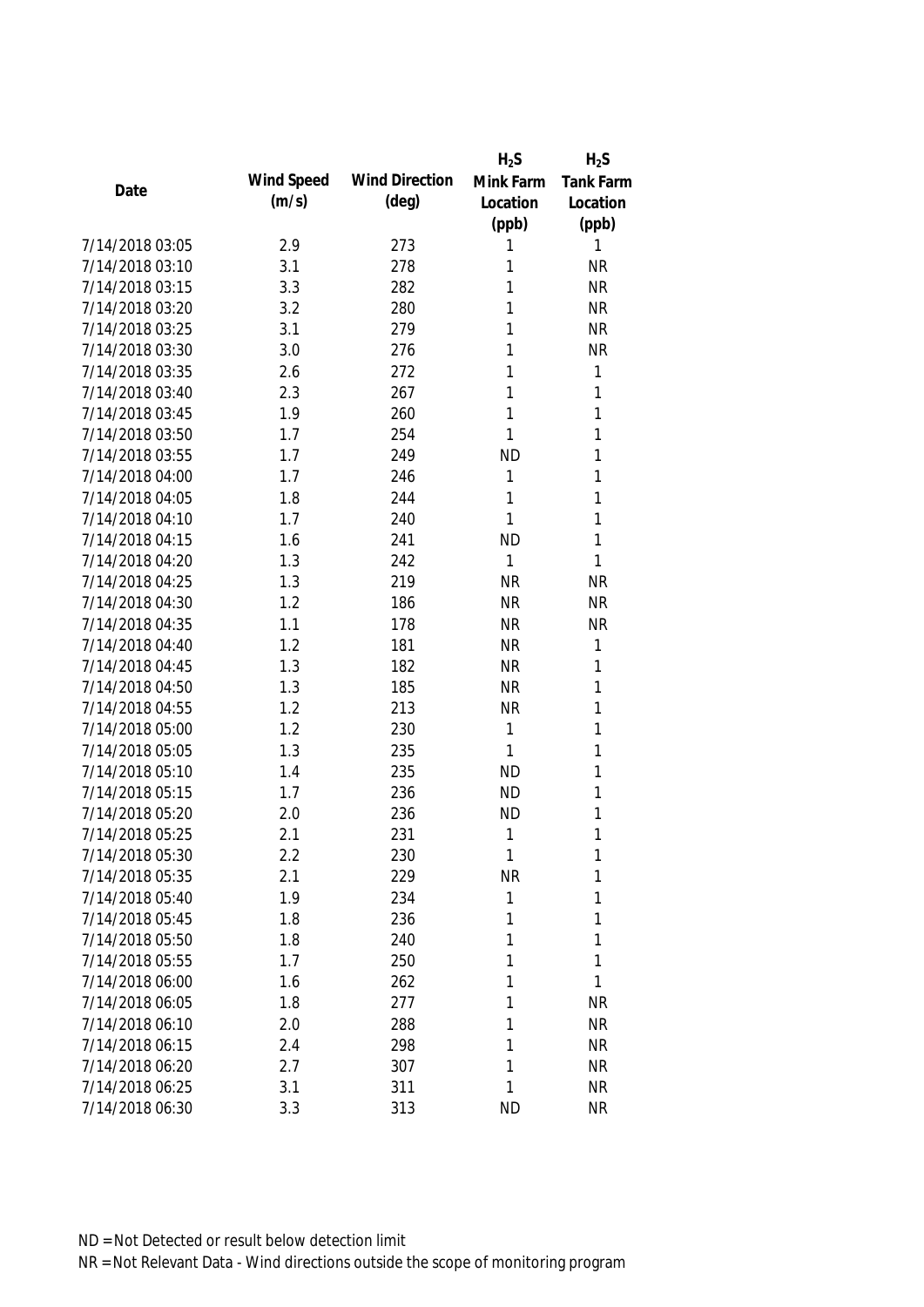|                 |            |                       | $H_2S$         | $H_2S$           |
|-----------------|------------|-----------------------|----------------|------------------|
|                 | Wind Speed | <b>Wind Direction</b> | Mink Farm      | <b>Tank Farm</b> |
| Date            | (m/s)      | $(\text{deg})$        | Location       | Location         |
|                 |            |                       | (ppb)          | (ppb)            |
| 7/14/2018 06:35 | 3.1        | 316                   | <b>ND</b>      | <b>NR</b>        |
| 7/14/2018 06:40 | 3.1        | 323                   | <b>ND</b>      | <b>NR</b>        |
| 7/14/2018 06:45 | 2.8        | 329                   | 1              | <b>NR</b>        |
| 7/14/2018 06:50 | 2.4        | 334                   | 1              | <b>NR</b>        |
| 7/14/2018 06:55 | 2.1        | 337                   | $\mathbf{1}$   | <b>NR</b>        |
| 7/14/2018 07:00 | 1.9        | 335                   | 1              | <b>NR</b>        |
| 7/14/2018 07:05 | 1.8        | 328                   | 1              | <b>NR</b>        |
| 7/14/2018 07:10 | 1.6        | 316                   | $\overline{2}$ | <b>NR</b>        |
| 7/14/2018 07:15 | 1.5        | 301                   | <b>NR</b>      | <b>NR</b>        |
| 7/14/2018 07:20 | 1.6        | 277                   | <b>NR</b>      | <b>NR</b>        |
| 7/14/2018 07:25 | 1.4        | 245                   | <b>NR</b>      | <b>NR</b>        |
| 7/14/2018 07:30 | 1.4        | 208                   | <b>NR</b>      | <b>NR</b>        |
| 7/14/2018 07:35 | 1.5        | 178                   | <b>NR</b>      | <b>NR</b>        |
| 7/14/2018 07:40 | 1.7        | 168                   | <b>NR</b>      | <b>NR</b>        |
| 7/14/2018 07:45 | 1.7        | 169                   | <b>NR</b>      | <b>NR</b>        |
| 7/14/2018 07:50 | 1.7        | 189                   | <b>NR</b>      | <b>NR</b>        |
| 7/14/2018 07:55 | 1.7        | 209                   | <b>NR</b>      | <b>NR</b>        |
| 7/14/2018 08:00 | 1.7        | 235                   | <b>NR</b>      | <b>NR</b>        |
| 7/14/2018 08:05 | 1.4        | 258                   | <b>NR</b>      | <b>NR</b>        |
| 7/14/2018 08:10 | 1.3        | 259                   | 1              | 1                |
| 7/14/2018 08:15 | 1.6        | 248                   | <b>NR</b>      | <b>NR</b>        |
| 7/14/2018 08:20 | 1.6        | 219                   | <b>NR</b>      | <b>NR</b>        |
| 7/14/2018 08:25 | 1.5        | 198                   | <b>NR</b>      | <b>NR</b>        |
| 7/14/2018 08:30 | 1.4        | 184                   | <b>NR</b>      | <b>NR</b>        |
| 7/14/2018 08:35 | 1.2        | 168                   | <b>NR</b>      | <b>NR</b>        |
| 7/14/2018 08:40 | 1.0        | 146                   | <b>NR</b>      | <b>NR</b>        |
| 7/14/2018 08:45 | 0.6        | 118                   | <b>NR</b>      | <b>NR</b>        |
| 7/14/2018 08:50 | 0.3        | 74                    | <b>NR</b>      | <b>NR</b>        |
| 7/14/2018 08:55 | 0.4        | 84                    | <b>NR</b>      | <b>NR</b>        |
| 7/14/2018 09:00 | 0.4        | 95                    | <b>NR</b>      | NR               |
| 7/14/2018 09:05 | 0.6        | 84                    | <b>NR</b>      | <b>NR</b>        |
| 7/14/2018 09:10 | 0.7        | 79                    | <b>NR</b>      | <b>NR</b>        |
| 7/14/2018 09:15 | 0.8        | 78                    | <b>NR</b>      | <b>NR</b>        |
| 7/14/2018 09:20 | 1.0        | 84                    | <b>NR</b>      | <b>NR</b>        |
| 7/14/2018 09:25 | 1.2        | 90                    | <b>NR</b>      | <b>NR</b>        |
| 7/14/2018 09:30 | 1.4        | 94                    | <b>NR</b>      | <b>NR</b>        |
| 7/14/2018 09:35 | 1.3        | 101                   | <b>NR</b>      | <b>NR</b>        |
| 7/14/2018 09:40 | 1.2        | 103                   | <b>NR</b>      | <b>NR</b>        |
| 7/14/2018 09:45 | 1.2        | 105                   | <b>NR</b>      | <b>NR</b>        |
| 7/14/2018 09:50 | 1.1        | 102                   | <b>NR</b>      | <b>NR</b>        |
| 7/14/2018 09:55 | 0.8        | 94                    | <b>NR</b>      | <b>NR</b>        |
| 7/14/2018 10:00 | 0.6        | 91                    | <b>NR</b>      | <b>NR</b>        |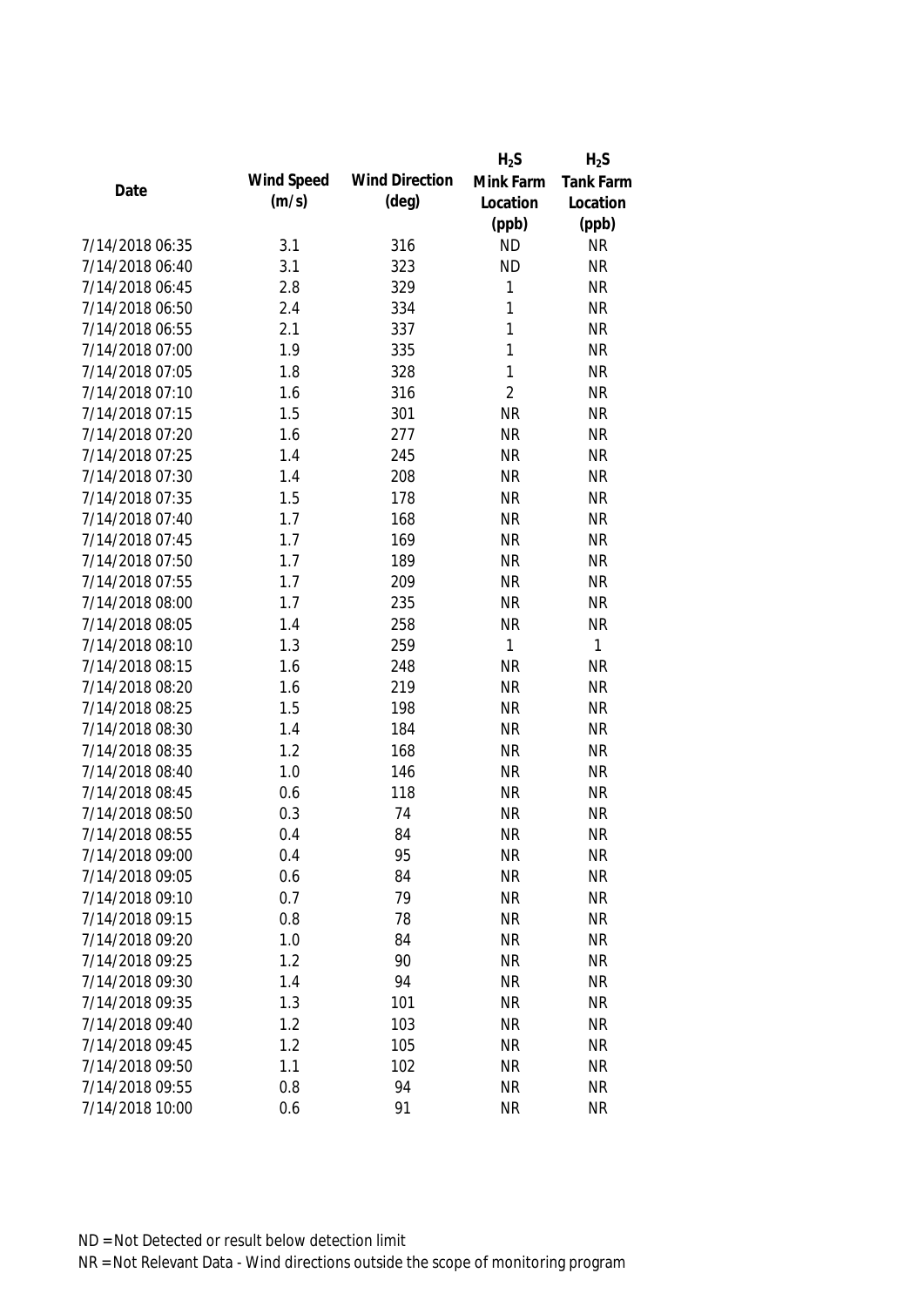|                 |            |                       | $H_2S$    | $H_2S$           |
|-----------------|------------|-----------------------|-----------|------------------|
| Date            | Wind Speed | <b>Wind Direction</b> | Mink Farm | <b>Tank Farm</b> |
|                 | (m/s)      | $(\text{deg})$        | Location  | Location         |
|                 |            |                       | (ppb)     | (ppb)            |
| 7/14/2018 10:05 | 0.4        | 90                    | <b>NR</b> | <b>NR</b>        |
| 7/14/2018 10:10 | 0.4        | 77                    | <b>NR</b> | <b>NR</b>        |
| 7/14/2018 10:15 | 0.4        | 73                    | <b>NR</b> | <b>NR</b>        |
| 7/14/2018 10:20 | 0.3        | 65                    | <b>NR</b> | <b>NR</b>        |
| 7/14/2018 10:25 | 0.6        | 107                   | <b>NR</b> | <b>NR</b>        |
| 7/14/2018 10:30 | 1.0        | 129                   | <b>NR</b> | <b>NR</b>        |
| 7/14/2018 10:35 | 1.4        | 139                   | <b>NR</b> | <b>NR</b>        |
| 7/14/2018 10:40 | 1.7        | 151                   | <b>NR</b> | <b>NR</b>        |
| 7/14/2018 10:45 | 2.0        | 158                   | <b>NR</b> | <b>NR</b>        |
| 7/14/2018 10:50 | 2.5        | 159                   | <b>NR</b> | <b>NR</b>        |
| 7/14/2018 10:55 | 2.9        | 160                   | <b>NR</b> | <b>NR</b>        |
| 7/14/2018 11:00 | 2.9        | 160                   | <b>NR</b> | <b>NR</b>        |
| 7/14/2018 11:05 | 2.9        | 159                   | <b>NR</b> | <b>NR</b>        |
| 7/14/2018 11:10 | 3.0        | 157                   | <b>NR</b> | <b>NR</b>        |
| 7/14/2018 11:15 | 2.9        | 156                   | <b>NR</b> | <b>NR</b>        |
| 7/14/2018 11:20 | 2.4        | 156                   | <b>NR</b> | <b>NR</b>        |
| 7/14/2018 11:25 | 1.8        | 159                   | <b>NR</b> | <b>NR</b>        |
| 7/14/2018 11:30 | 1.5        | 164                   | <b>NR</b> | <b>NR</b>        |
| 7/14/2018 11:35 | 1.2        | 168                   | <b>NR</b> | <b>NR</b>        |
| 7/14/2018 11:40 | 0.7        | 172                   | <b>NR</b> | $\mathbf{1}$     |
| 7/14/2018 11:45 | 0.6        | 175                   | <b>NR</b> | $\mathbf{1}$     |
| 7/14/2018 11:50 | 0.8        | 171                   | <b>NR</b> | $\mathbf{1}$     |
| 7/14/2018 11:55 | 1.3        | 160                   | <b>NR</b> | <b>NR</b>        |
| 7/14/2018 12:00 | 1.7        | 152                   | <b>NR</b> | <b>NR</b>        |
| 7/14/2018 12:05 | 2.2        | 151                   | <b>NR</b> | <b>NR</b>        |
| 7/14/2018 12:10 | 2.8        | 147                   | <b>NR</b> | <b>NR</b>        |
| 7/14/2018 12:15 | 3.2        | 143                   | <b>NR</b> | <b>NR</b>        |
| 7/14/2018 12:20 | 3.5        | 139                   | <b>NR</b> | <b>NR</b>        |
| 7/14/2018 12:25 | 3.6        | 134                   | <b>NR</b> | <b>NR</b>        |
| 7/14/2018 12:30 | 3.5        | 129                   | <b>NR</b> | NR               |
| 7/14/2018 12:35 | 3.3        | 124                   | <b>NR</b> | <b>NR</b>        |
| 7/14/2018 12:40 | 3.0        | 122                   | <b>NR</b> | <b>NR</b>        |
| 7/14/2018 12:45 | 2.6        | 119                   | <b>NR</b> | <b>NR</b>        |
| 7/14/2018 12:50 | 2.2        | 111                   | <b>NR</b> | <b>NR</b>        |
| 7/14/2018 12:55 | 1.7        | 104                   | <b>NR</b> | <b>NR</b>        |
| 7/14/2018 13:00 | 1.4        | 104                   | <b>NR</b> | <b>NR</b>        |
| 7/14/2018 13:05 | 1.3        | 103                   | <b>NR</b> | <b>NR</b>        |
| 7/14/2018 13:10 | 1.2        | 101                   | <b>NR</b> | <b>NR</b>        |
| 7/14/2018 13:15 | 1.0        | 98                    | <b>NR</b> | <b>NR</b>        |
| 7/14/2018 13:20 | 1.1        | 108                   | <b>NR</b> | <b>NR</b>        |
| 7/14/2018 13:25 | 1.2        | 119                   | <b>NR</b> | <b>NR</b>        |
| 7/14/2018 13:30 | 1.4        | 123                   | <b>NR</b> | <b>NR</b>        |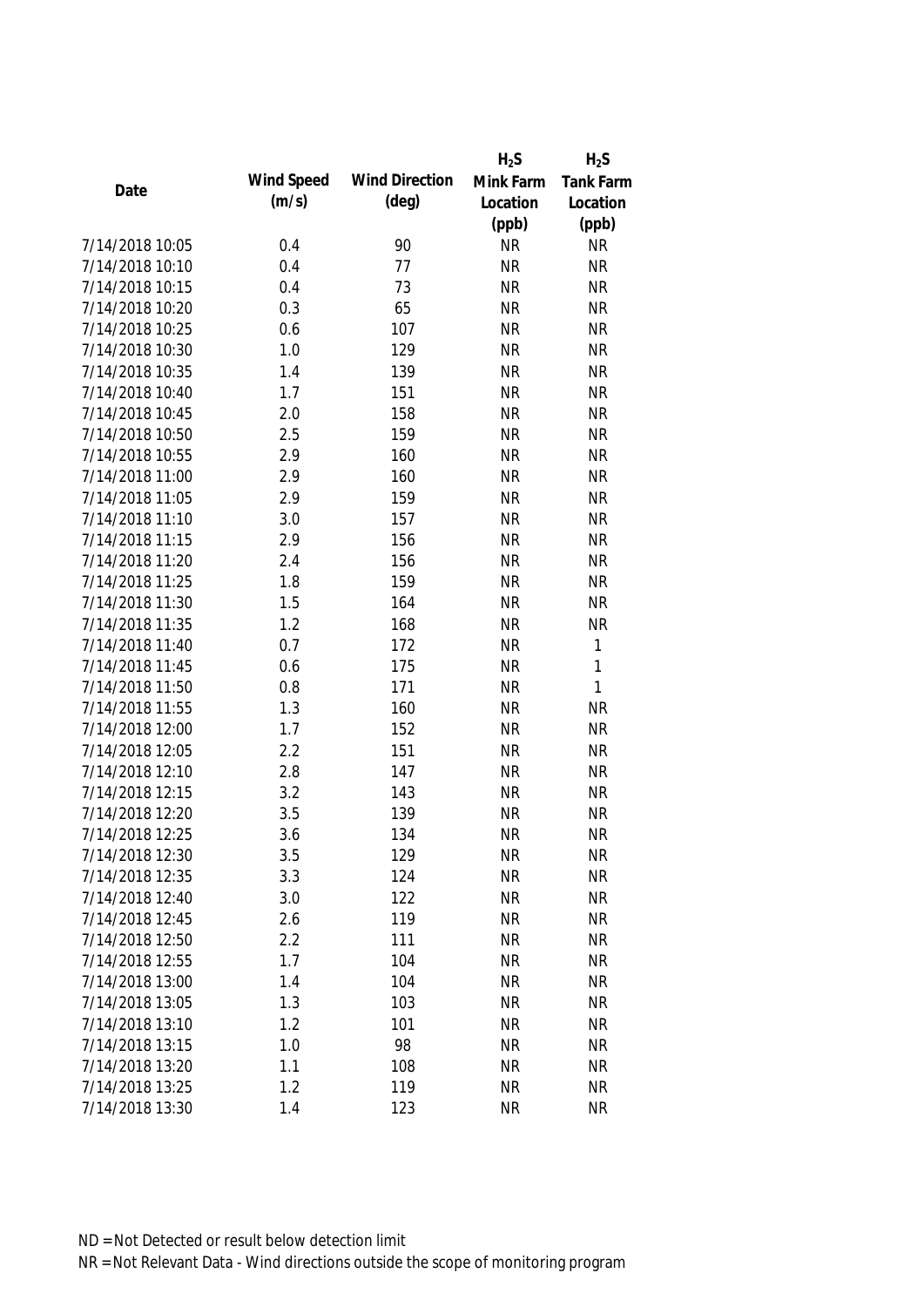|                 |            |                       | $H_2S$    | $H_2S$           |
|-----------------|------------|-----------------------|-----------|------------------|
| Date            | Wind Speed | <b>Wind Direction</b> | Mink Farm | <b>Tank Farm</b> |
|                 | (m/s)      | $(\text{deg})$        | Location  | Location         |
|                 |            |                       | (ppb)     | (ppb)            |
| 7/14/2018 13:35 | 1.6        | 121                   | <b>NR</b> | <b>NR</b>        |
| 7/14/2018 13:40 | 1.7        | 127                   | <b>NR</b> | <b>NR</b>        |
| 7/14/2018 13:45 | 2.0        | 129                   | <b>NR</b> | <b>NR</b>        |
| 7/14/2018 13:50 | 2.2        | 131                   | <b>NR</b> | <b>NR</b>        |
| 7/14/2018 13:55 | 2.3        | 133                   | <b>NR</b> | <b>NR</b>        |
| 7/14/2018 14:00 | 2.4        | 129                   | <b>NR</b> | <b>NR</b>        |
| 7/14/2018 14:05 | 2.4        | 133                   | <b>NR</b> | <b>NR</b>        |
| 7/14/2018 14:10 | 2.4        | 134                   | <b>NR</b> | <b>NR</b>        |
| 7/14/2018 14:15 | 2.4        | 131                   | <b>NR</b> | <b>NR</b>        |
| 7/14/2018 14:20 | 2.4        | 131                   | <b>NR</b> | <b>NR</b>        |
| 7/14/2018 14:25 | 2.4        | 128                   | <b>NR</b> | <b>NR</b>        |
| 7/14/2018 14:30 | 2.2        | 128                   | <b>NR</b> | <b>NR</b>        |
| 7/14/2018 14:35 | 2.3        | 127                   | <b>NR</b> | <b>NR</b>        |
| 7/14/2018 14:40 | 2.3        | 131                   | <b>NR</b> | <b>NR</b>        |
| 7/14/2018 14:45 | 2.3        | 136                   | <b>NR</b> | <b>NR</b>        |
| 7/14/2018 14:50 | 2.4        | 137                   | <b>NR</b> | <b>NR</b>        |
| 7/14/2018 14:55 | 2.4        | 138                   | <b>NR</b> | <b>NR</b>        |
| 7/14/2018 15:00 | 2.7        | 141                   | <b>NR</b> | <b>NR</b>        |
| 7/14/2018 15:05 | 2.8        | 144                   | <b>NR</b> | <b>NR</b>        |
| 7/14/2018 15:10 | 2.7        | 142                   | <b>NR</b> | <b>NR</b>        |
| 7/14/2018 15:15 | 2.9        | 143                   | <b>NR</b> | <b>NR</b>        |
| 7/14/2018 15:20 | 2.8        | 144                   | <b>NR</b> | <b>NR</b>        |
| 7/14/2018 15:25 | 3.0        | 145                   | <b>NR</b> | <b>NR</b>        |
| 7/14/2018 15:30 | 2.8        | 144                   | <b>NR</b> | <b>NR</b>        |
| 7/14/2018 15:35 | 2.7        | 142                   | <b>NR</b> | <b>NR</b>        |
| 7/14/2018 15:40 | 2.7        | 139                   | <b>NR</b> | <b>NR</b>        |
| 7/14/2018 15:45 | 2.6        | 141                   | <b>NR</b> | <b>NR</b>        |
| 7/14/2018 15:50 | 2.6        | 147                   | <b>NR</b> | <b>NR</b>        |
| 7/14/2018 15:55 | 2.4        | 147                   | <b>NR</b> | <b>NR</b>        |
| 7/14/2018 16:00 | 2.3        | 146                   | <b>NR</b> | NR               |
| 7/14/2018 16:05 | 2.2        | 143                   | <b>NR</b> | <b>NR</b>        |
| 7/14/2018 16:10 | 2.2        | 142                   | <b>NR</b> | <b>NR</b>        |
| 7/14/2018 16:15 | 2.2        | 138                   | <b>NR</b> | <b>NR</b>        |
| 7/14/2018 16:20 | 2.3        | 132                   | <b>NR</b> | <b>NR</b>        |
| 7/14/2018 16:25 | 2.3        | 136                   | <b>NR</b> | <b>NR</b>        |
| 7/14/2018 16:30 | 2.3        | 137                   | <b>NR</b> | <b>NR</b>        |
| 7/14/2018 16:35 | 2.3        | 144                   | <b>NR</b> | <b>NR</b>        |
| 7/14/2018 16:40 | 2.2        | 148                   | <b>NR</b> | <b>NR</b>        |
| 7/14/2018 16:45 | 2.0        | 152                   | <b>NR</b> | <b>NR</b>        |
| 7/14/2018 16:50 | 2.0        | 149                   | <b>NR</b> | <b>NR</b>        |
| 7/14/2018 16:55 | 1.8        | 150                   | <b>NR</b> | <b>NR</b>        |
| 7/14/2018 17:00 | 1.9        | 158                   | <b>NR</b> | <b>NR</b>        |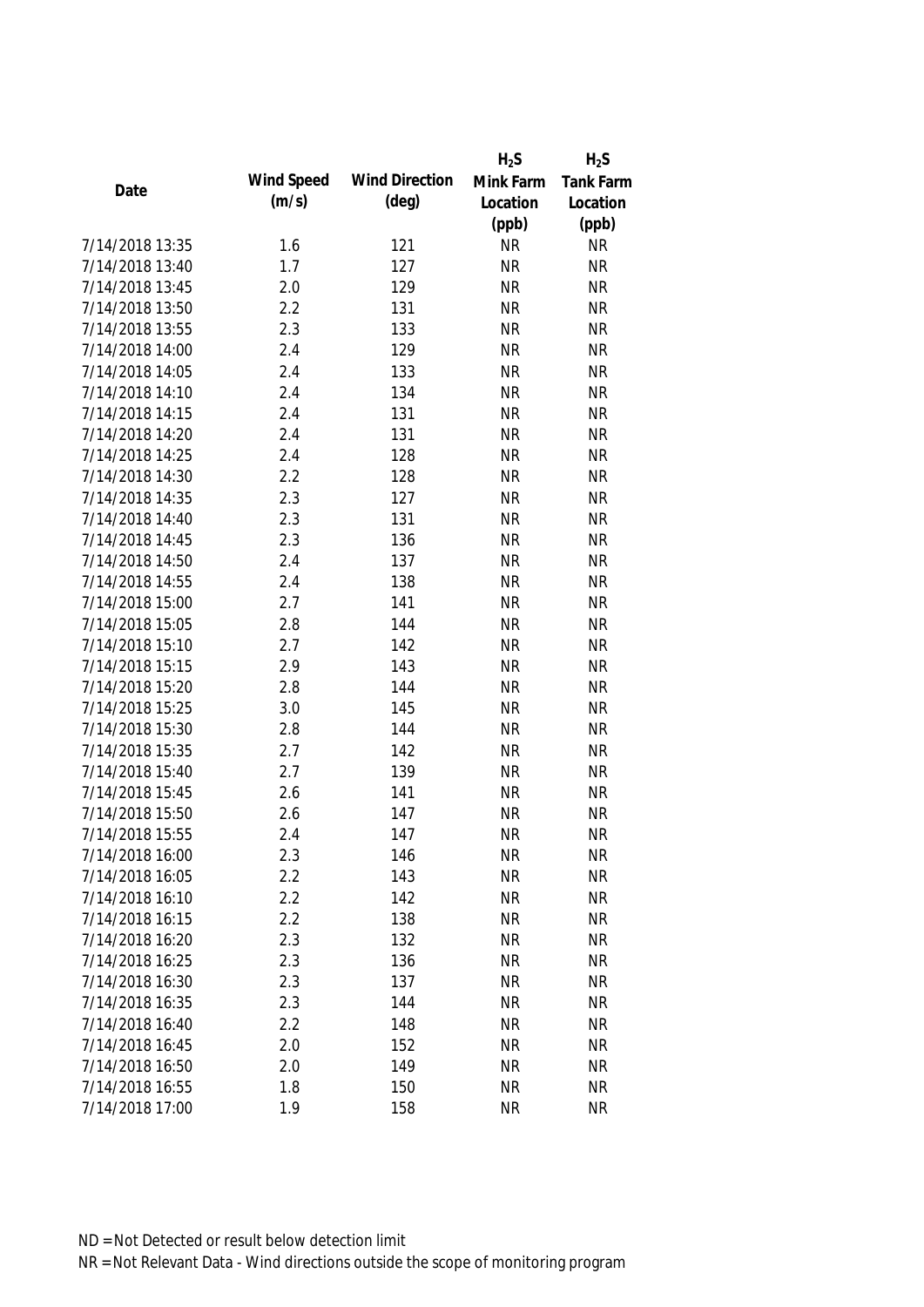|                 |            |                       | $H_2S$    | $H_2S$           |
|-----------------|------------|-----------------------|-----------|------------------|
| Date            | Wind Speed | <b>Wind Direction</b> | Mink Farm | <b>Tank Farm</b> |
|                 | (m/s)      | $(\text{deg})$        | Location  | Location         |
|                 |            |                       | (ppb)     | (ppb)            |
| 7/14/2018 17:05 | 1.8        | 163                   | <b>NR</b> | <b>NR</b>        |
| 7/14/2018 17:10 | 2.0        | 166                   | <b>NR</b> | <b>NR</b>        |
| 7/14/2018 17:15 | 1.9        | 174                   | <b>NR</b> | $\mathbf{1}$     |
| 7/14/2018 17:20 | 1.7        | 187                   | <b>NR</b> | $\mathbf 1$      |
| 7/14/2018 17:25 | 1.9        | 189                   | <b>NR</b> | 1                |
| 7/14/2018 17:30 | 1.8        | 180                   | <b>NR</b> | 1                |
| 7/14/2018 17:35 | 1.9        | 174                   | <b>NR</b> | $\mathbf 1$      |
| 7/14/2018 17:40 | 1.7        | 177                   | <b>NR</b> | 1                |
| 7/14/2018 17:45 | 1.8        | 173                   | <b>NR</b> | 1                |
| 7/14/2018 17:50 | 1.9        | 168                   | <b>NR</b> | <b>NR</b>        |
| 7/14/2018 17:55 | 1.9        | 167                   | <b>NR</b> | <b>NR</b>        |
| 7/14/2018 18:00 | 2.0        | 171                   | <b>NR</b> | $\mathbf{1}$     |
| 7/14/2018 18:05 | 2.1        | 170                   | <b>NR</b> | 1                |
| 7/14/2018 18:10 | 2.2        | 168                   | <b>NR</b> | <b>NR</b>        |
| 7/14/2018 18:15 | 2.2        | 165                   | <b>NR</b> | <b>NR</b>        |
| 7/14/2018 18:20 | 2.2        | 163                   | <b>NR</b> | <b>NR</b>        |
| 7/14/2018 18:25 | 2.2        | 164                   | <b>NR</b> | <b>NR</b>        |
| 7/14/2018 18:30 | 2.2        | 167                   | <b>NR</b> | <b>NR</b>        |
| 7/14/2018 18:35 | 2.3        | 168                   | <b>NR</b> | <b>NR</b>        |
| 7/14/2018 18:40 | 2.4        | 168                   | <b>NR</b> | <b>NR</b>        |
| 7/14/2018 18:45 | 2.6        | 170                   | <b>NR</b> | $\mathbf 1$      |
| 7/14/2018 18:50 | 2.6        | 171                   | <b>NR</b> | $\mathbf 1$      |
| 7/14/2018 18:55 | 2.5        | 173                   | <b>NR</b> | $\mathbf 1$      |
| 7/14/2018 19:00 | 2.4        | 175                   | <b>NR</b> | $\mathbf 1$      |
| 7/14/2018 19:05 | 2.3        | 176                   | <b>NR</b> | $\mathbf 1$      |
| 7/14/2018 19:10 | 2.3        | 177                   | <b>NR</b> | $\mathbf 1$      |
| 7/14/2018 19:15 | 2.2        | 177                   | <b>NR</b> | $\mathbf 1$      |
| 7/14/2018 19:20 | 2.1        | 176                   | <b>NR</b> | 1                |
| 7/14/2018 19:25 | 2.1        | 173                   | <b>NR</b> | 1                |
| 7/14/2018 19:30 | 2.1        | 168                   | <b>NR</b> | <b>NR</b>        |
| 7/14/2018 19:35 | 2.1        | 165                   | <b>NR</b> | <b>NR</b>        |
| 7/14/2018 19:40 | 2.1        | 162                   | <b>NR</b> | <b>NR</b>        |
| 7/14/2018 19:45 | 2.0        | 156                   | <b>NR</b> | <b>NR</b>        |
| 7/14/2018 19:50 | 2.1        | 152                   | <b>NR</b> | <b>NR</b>        |
| 7/14/2018 19:55 | 2.1        | 147                   | <b>NR</b> | <b>NR</b>        |
| 7/14/2018 20:00 | 2.1        | 144                   | <b>NR</b> | <b>NR</b>        |
| 7/14/2018 20:05 | 2.1        | 140                   | <b>NR</b> | <b>NR</b>        |
| 7/14/2018 20:10 | 2.0        | 137                   | <b>NR</b> | <b>NR</b>        |
| 7/14/2018 20:15 | 2.0        | 136                   | <b>NR</b> | <b>NR</b>        |
| 7/14/2018 20:20 | 1.9        | 136                   | <b>NR</b> | <b>NR</b>        |
| 7/14/2018 20:25 | 1.8        | 135                   | <b>NR</b> | <b>NR</b>        |
| 7/14/2018 20:30 | 1.7        | 134                   | <b>NR</b> | <b>NR</b>        |